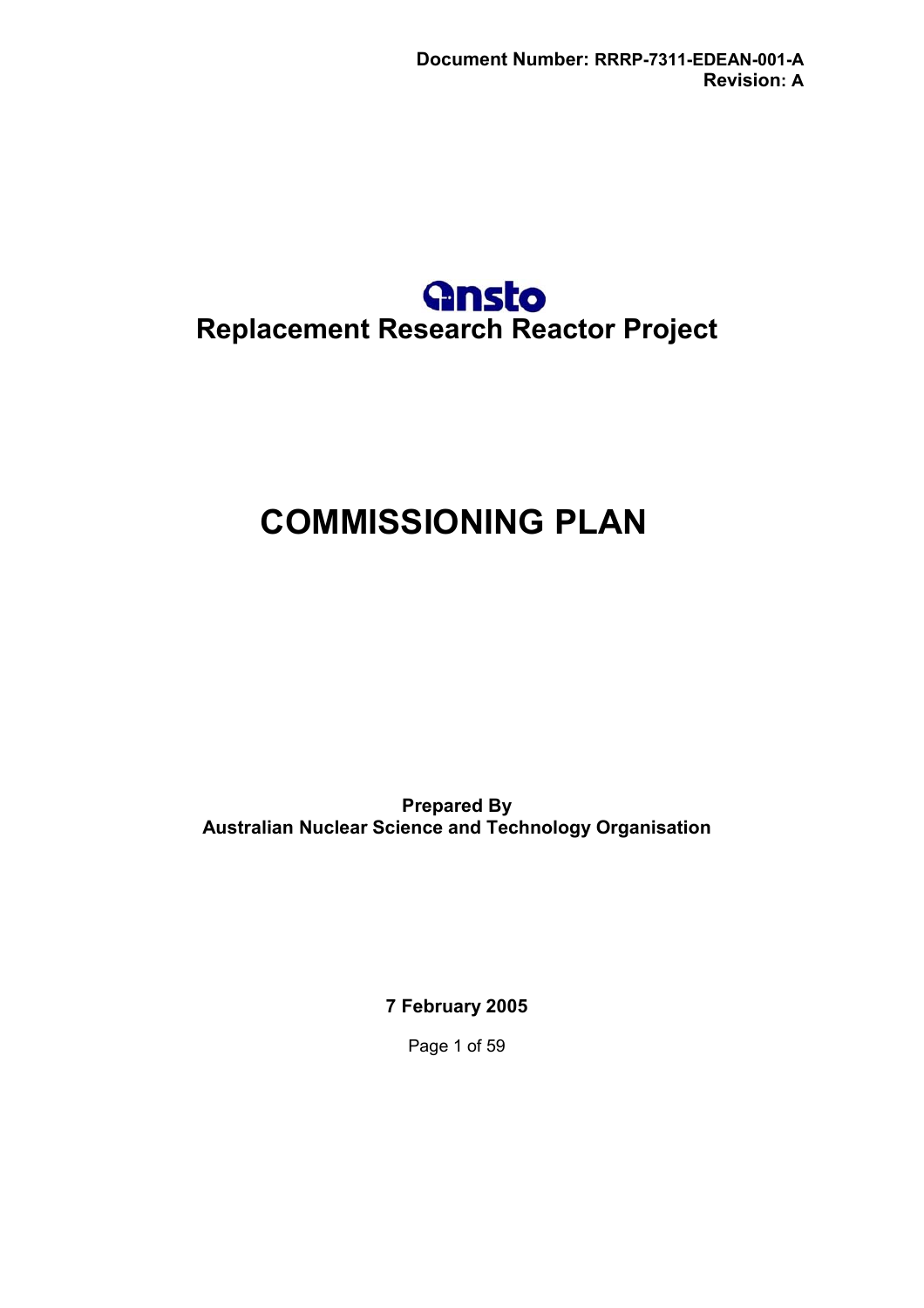|                       | <b>ANSTO</b>                                                                                                                           | Document N°: RRRP-7311-EDEAN-001-A<br>Revision: A |                                      |           |        |
|-----------------------|----------------------------------------------------------------------------------------------------------------------------------------|---------------------------------------------------|--------------------------------------|-----------|--------|
|                       | <b>Replacement Reactor Project</b>                                                                                                     | Document Title: Commissioning Plan                |                                      |           |        |
| <b>REVISION SHEET</b> |                                                                                                                                        | Ref No:                                           |                                      |           |        |
|                       |                                                                                                                                        |                                                   | Print name, date and sign or initial |           |        |
| Revision<br>Letter    | <b>Description of Revision</b>                                                                                                         | Prepared                                          | Checked/<br>Reviewed                 | Approved  | Agreed |
| A                     | Original Issue for public release                                                                                                      | <b>RHX</b>                                        | <b>MSX</b>                           | <b>GW</b> |        |
|                       |                                                                                                                                        |                                                   | <b>KWH</b>                           |           |        |
|                       |                                                                                                                                        |                                                   | <b>KJH</b>                           |           |        |
|                       |                                                                                                                                        |                                                   |                                      |           |        |
|                       |                                                                                                                                        |                                                   |                                      |           |        |
|                       |                                                                                                                                        |                                                   |                                      |           |        |
|                       |                                                                                                                                        |                                                   |                                      |           |        |
|                       |                                                                                                                                        |                                                   |                                      |           |        |
|                       |                                                                                                                                        |                                                   |                                      |           |        |
|                       |                                                                                                                                        |                                                   |                                      |           |        |
|                       |                                                                                                                                        |                                                   |                                      |           |        |
|                       |                                                                                                                                        |                                                   |                                      |           |        |
| Notes:                | 1. Revision must be verified in accordance with the Quality Plan for the job.<br>2. Revision to be agreed by the Client where relevant |                                                   |                                      |           |        |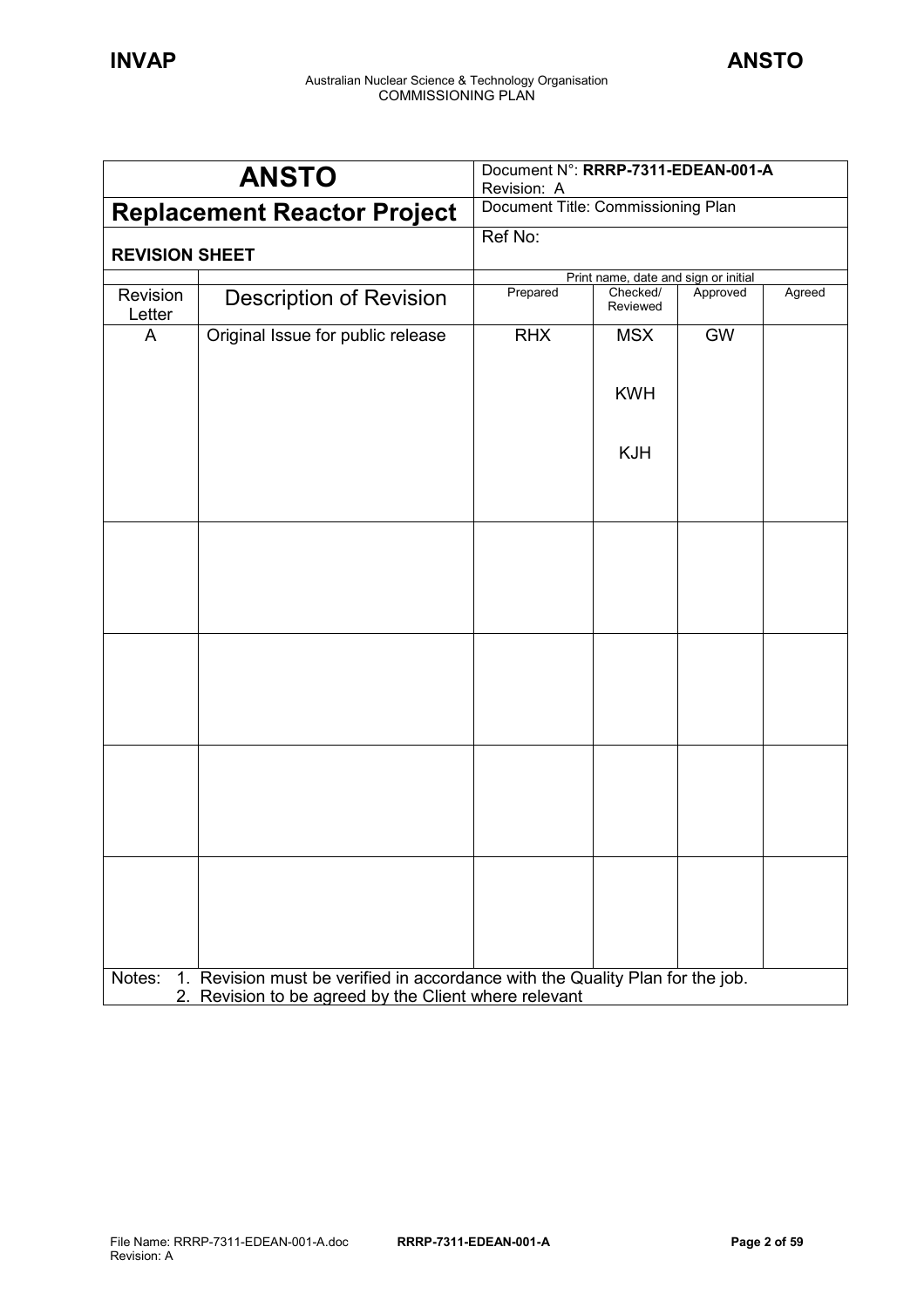### **TABLE OF CONTENTS**

| 1              |         |  |
|----------------|---------|--|
| 1.1            |         |  |
| 1.2            |         |  |
| $\mathbf{2}$   |         |  |
| 2.1            |         |  |
| 2.2            |         |  |
| 3              |         |  |
| 3.1            |         |  |
| 3.2            |         |  |
| 3.2.1          |         |  |
| 3.2.2          |         |  |
| 3.2.3          |         |  |
| 3.2.4<br>3.2.5 |         |  |
| 3.2.6          |         |  |
| 3.2.7          |         |  |
| 3.2.8          |         |  |
| 3.3            |         |  |
| 3.4            |         |  |
| 3.5            |         |  |
| 3.6            |         |  |
| 4              |         |  |
| 4.1            |         |  |
| 4.2            |         |  |
| 4.2.1          |         |  |
| 4.2.2          |         |  |
|                |         |  |
| 4.2.3          |         |  |
| 4.2.4          |         |  |
| 5              |         |  |
| 6              |         |  |
| 6.1            |         |  |
| 6.2            |         |  |
| 6.3            |         |  |
| 7              |         |  |
| 7.1            |         |  |
| 7.2            |         |  |
| 7.3            | Control |  |
| 7.4            |         |  |
| 8              |         |  |
| 8.1            |         |  |
| 8.2            |         |  |
| 9              |         |  |
| 9.1            |         |  |
| 9.2            |         |  |
| 9.3            |         |  |
| 10             |         |  |
| 11             |         |  |
| 12<br>13       |         |  |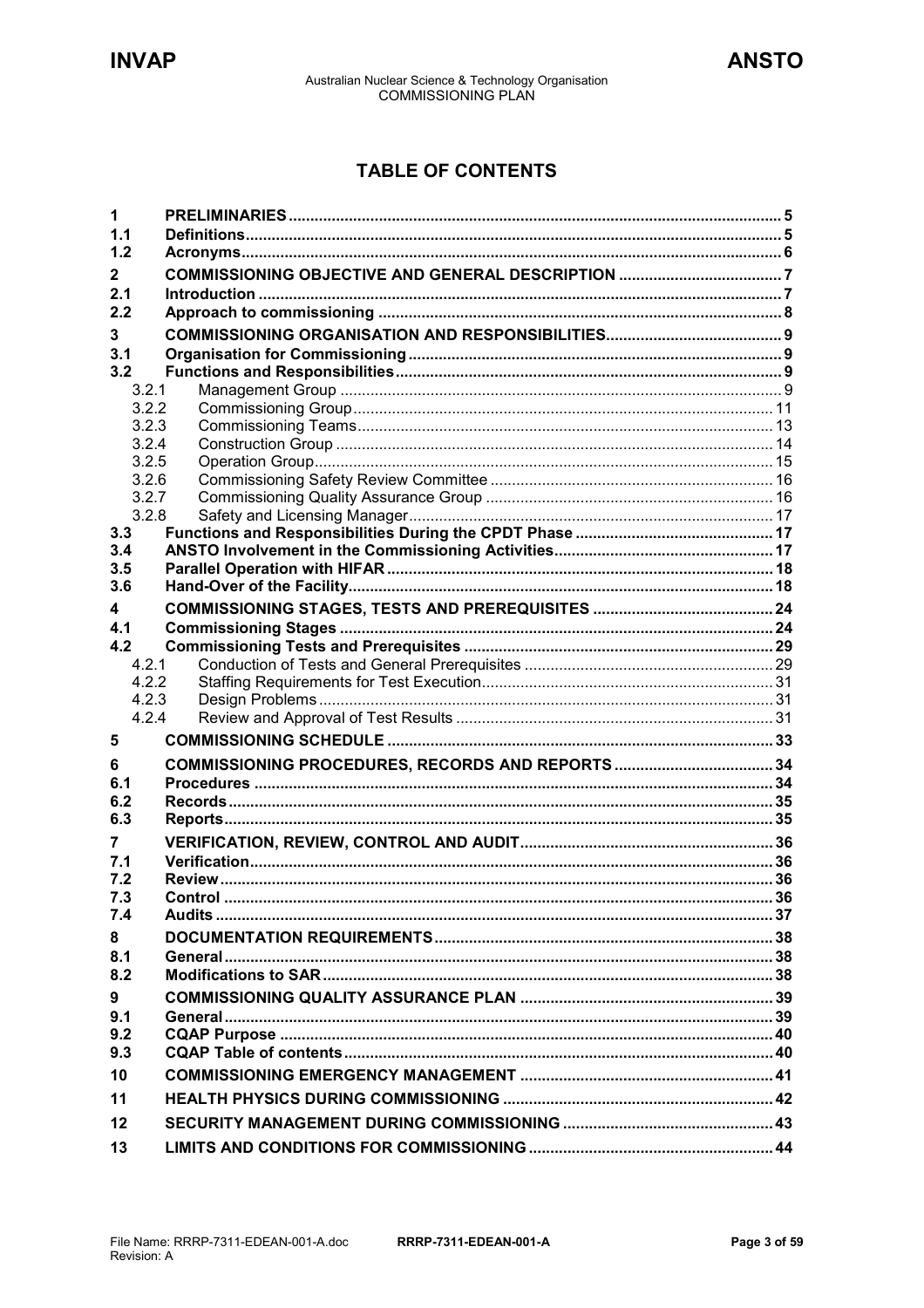| APPENDIX 1:GENERAL PREREQUISITES FOR COMMISSIONING STAGES 46 |  |
|--------------------------------------------------------------|--|
|                                                              |  |
|                                                              |  |
|                                                              |  |
|                                                              |  |
|                                                              |  |
|                                                              |  |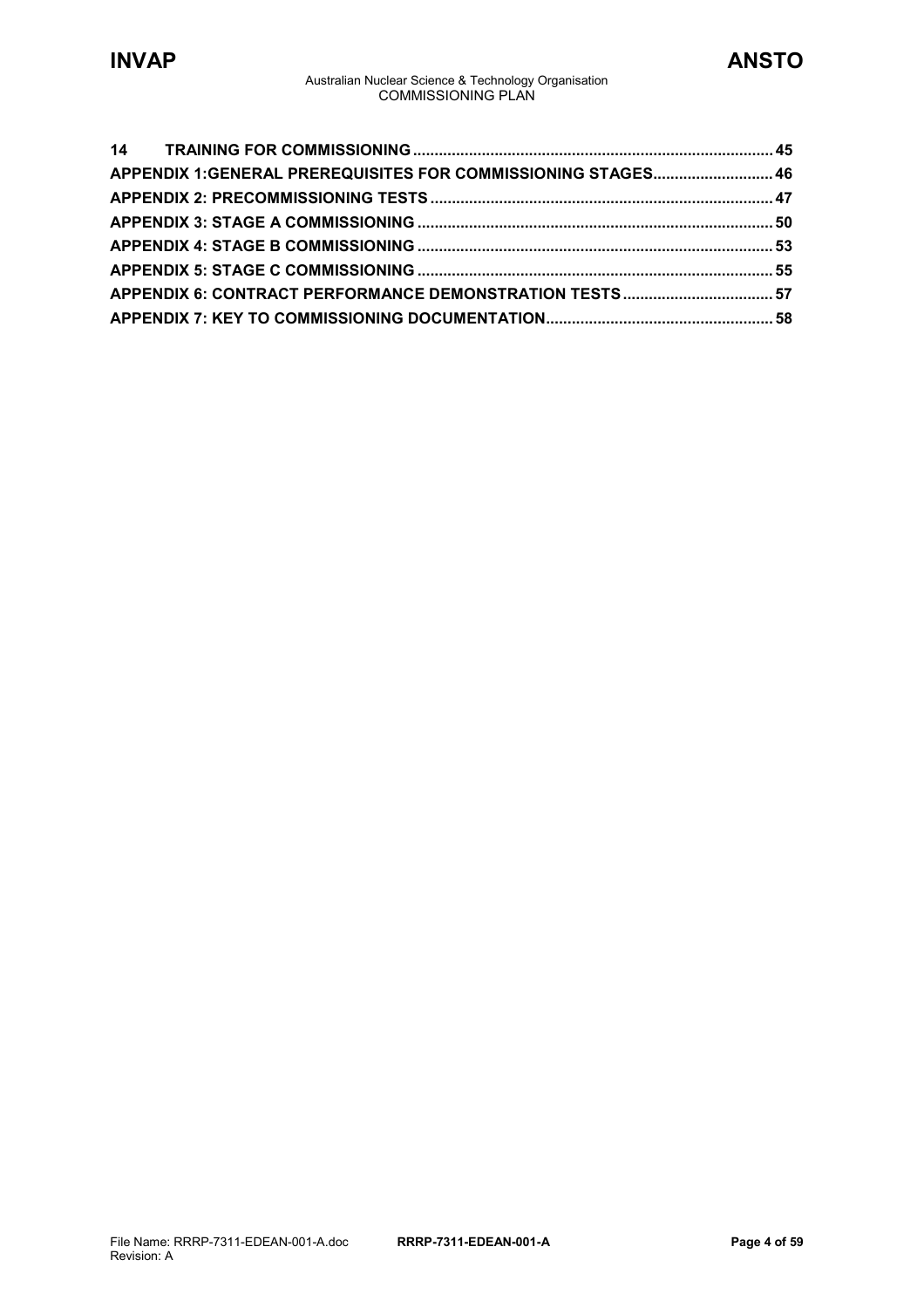### <span id="page-4-0"></span>**1 PRELIMINARIES**

### <span id="page-4-1"></span>**1.1 DEFINITIONS**

- 1. Audit: A documented activity performed to determine by investigation, examination and evaluation of objective evidence the adequacy of and adherence to established procedures, instructions, specifications, codes, standards, administrative or operational programmes and other applicable documents and the effectiveness of implementation.
- 2. Commissioning: The process during which the performance of reactor components and systems, having been constructed, is verified to be in accordance with design assumptions and meet operational requirements, occupational safety requirements and nuclear safety requirements; it includes both nuclear and non-nuclear tests.
- 3. Contract Performance Demonstration Test: A test performed to demonstrate that the plant fulfils the performance indicated in the CPAC.
- 4. Deficiencies: Term denoting either non-conformities or deviations.
- 5. Deviation: The document defined under the Commissioning QA Plan that identifies procedures that need to be revised or corrected.
- 6. Non-conformity: The document defined under the Commissioning QA Plan that identifies an item that does not meet the requirements or specifications.
- 7. Operational Limits and Conditions: A set of rules which set forth parameter limits, the functional capability and the performance levels of equipment and personnel approved by ARPANSA for safe operation of the reactor facility.
- 8. Post-installation test: Individual component and equipment tests performed as part of the installation procedures.
- 9. Pre-commissioning test: A term used interchangeably and synonymously with Preoperational test.
- 10. Pre-operational test: A system test performed once the construction and post installation tests have been finished, the term is synonymous with Pre-commissioning test.
- 11. Review: A systematic reassessment of the commissioning activities carried out at regular intervals and aimed at ensuring a high level of quality and safety throughout the commissioning phase.
- 12. Test: The set of measurements, examinations and/or observations carried out as part of the determination that a system, structure or component meets its design intent.
- 13. Verification: The process of determining whether the quality or performance of an item or activity is as stated, as intended or as required.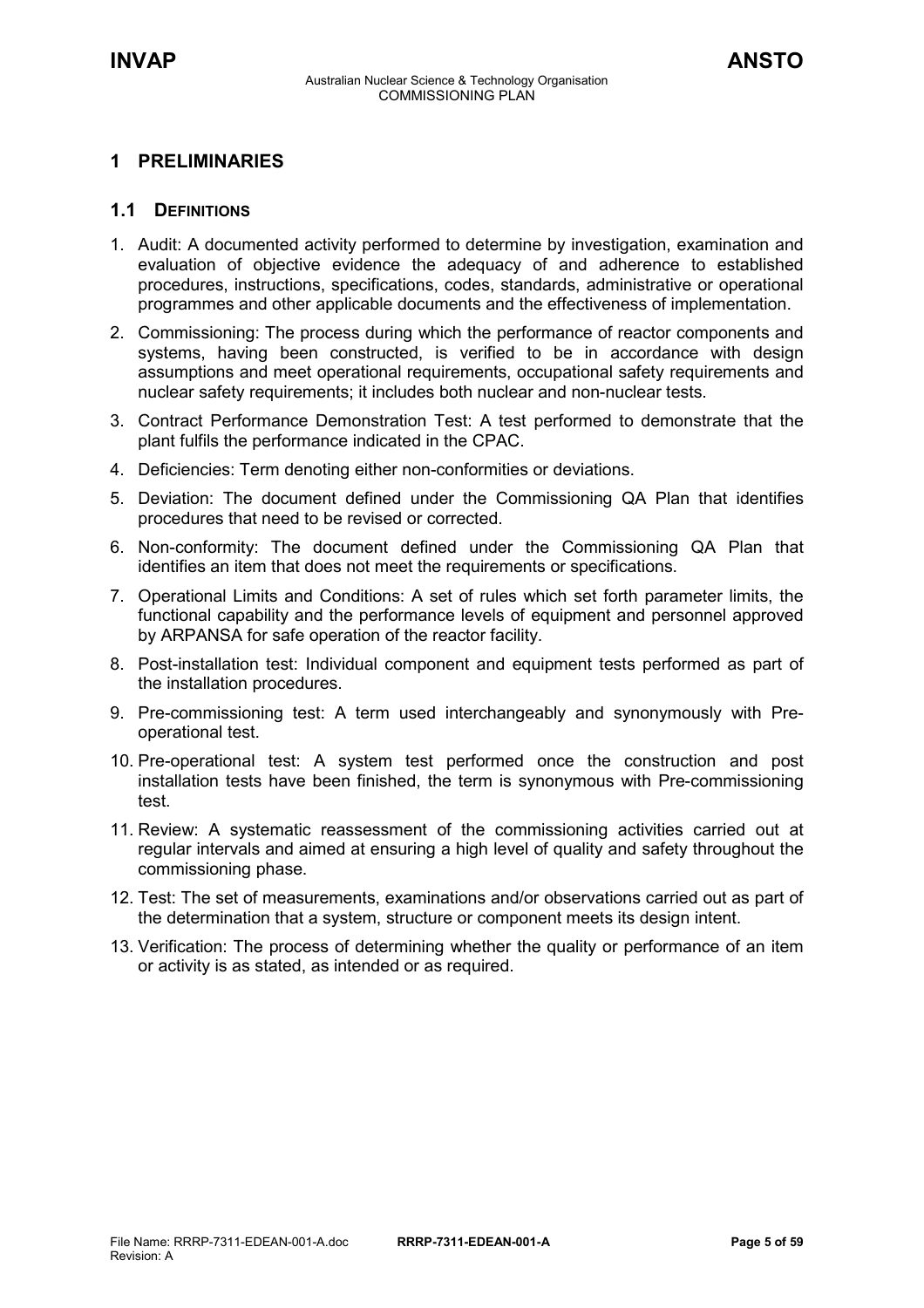### <span id="page-5-0"></span>**1.2 ACRONYMS**

- 1. CG: Commissioning Group
- 2. CM: Commissioning Manager
- 3. COG: Construction Group
- 4. CP: Commissioning Plan
- 5. CPAC: Contract Performance Acceptance Criteria
- 6. CPDT: Contract Performance Demonstration Test
- 7. CQAP: Commissioning Quality Assurance Plan
- 8. CSRC: Commissioning Safety Review Committee
- 9. LHSTC: Lucas Heights Science and Technology Centre
- 10. MG: Management Group
- 11. OG: Operation Group
- 12. CLC: Commissioning Limit and Condition
- 13. QA: Quality Assurance
- 14. RRR: Replacement Research Reactor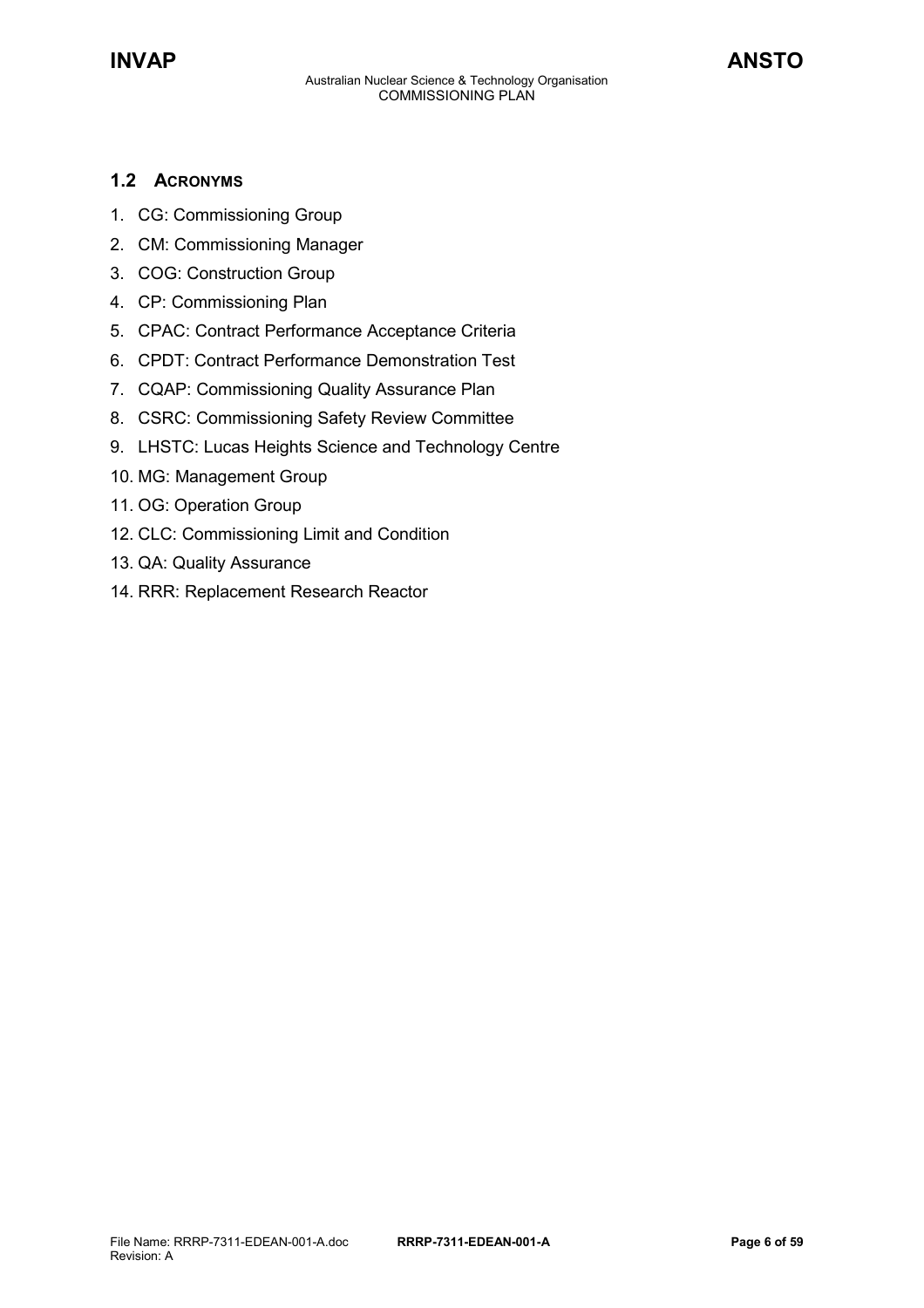### <span id="page-6-0"></span>**2 COMMISSIONING OBJECTIVE AND GENERAL DESCRIPTION**

### <span id="page-6-1"></span>**2.1 INTRODUCTION**

- 1. The initial tests of the RRR facility consist of a series of tests categorised as postinstallation, pre-commissioning and commissioning tests. The post-installation tests commence with the completion of system/component installation and ends with system turn over for pre-commissioning test. The pre-commissioning test phase begins after completion of the post-installation tests of the systems and continues until the completion of systems tests. Pre-commissioning tests are run on individual systems, and are aimed to release the system as a stand alone unit. The commissioning test phase begins with final integration tests followed by fuel loading and terminates with the completion of the power ascension tests. Commissioning tests are aimed at demonstrating the performance of key safety systems and test the integration between the different systems.
- 2. Post-installation tests are run under the organisational, procedural and control framework of the Construction, Inspection and Test Plan.
- 3. Pre-commissioning tests are run under the organisational, procedural and control framework of the Pre-commissioning Test phase Plan.
- 4. This Replacement Research Reactor Commissioning Plan (CP) represents the top level RRR Project strategy and plan for:
	- a) Organisation and management of the commissioning effort;
	- b) Planning and scheduling of the commissioning;
	- c) Successful testing and verification of the functional performance of the facility systems in accordance with the project schedule within budget and with the required quality standards; and
	- d) Organisation and arrangements to carry out the Contract Performance Demonstration Tests (CPDT)
- 5. The CP gives the framework for all the activities needed to carry out the commissioning tasks from the end of the pre-commissioning test phase up to completion of power tests and the demonstration of the plant performance in accordance to the contract.
- 6. Although the commissioning goals are fulfilled at the end of stage C commissioning, this CP includes an additional stage where the CPDTs are executed. These tests are performed with the plant and the facility staff in accordance with the arrangements foreseen to operate the facility routinely. This stage covers the gap between the commissioning phase and the operation phase.
- 7. The CP gives a key to the list and scope of operative documents that will be used during the execution of commissioning.
- 8. The CP outlines the prerequisites that are necessary prior to the start of the commissioning phase and commissioning stages.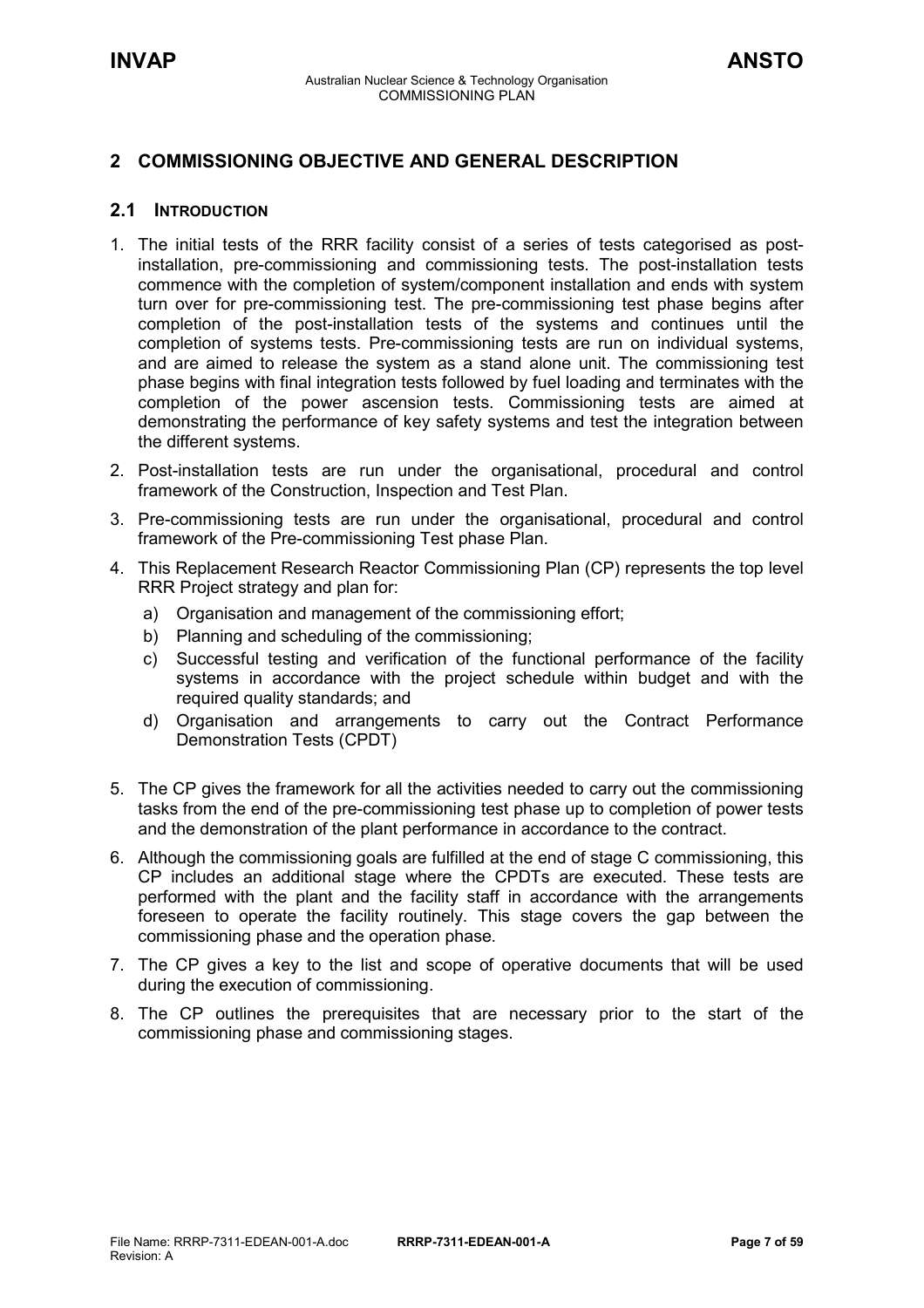### <span id="page-7-0"></span>**2.2 APPROACH TO COMMISSIONING**

- 1. Commissioning results in an operational system, i.e. all components tested and verified to be in accordance with their design intent, operating and maintenance procedures available and in place and the operation staff able to operate a fully operational reactor facility.
- 2. Commissioning phase is carried out to demonstrate that:
	- a) The plant systems and subsystems operate together in an integrated manner in accordance with the design objective and meet the performance criteria regarding operational requirements, occupational safety requirements and nuclear safety requirements;
	- b) The documentation is adequate for full facility operation, describing accurately the plant and procedures;
	- c) Staff skills are appropriate to operate the plant in accordance within occupational health and safety requirements and regulatory requirements;
	- d) The facility performs as designed;
	- e) The plant interfaces appropriately with LHSTC related facilities;
	- f) The measurable parameters for items performing safety functions comply with the intents of design as stated in the SAR; and
	- g) The Contract Performance Demonstration Tests are run to demonstrate compliance with the Contract Performance Acceptance Criteria.
- 3. The commissioning phase will give an opportunity to ANSTO staff to obtain practical experience in the operation of equipment and systems.
- 4. The commissioning phase is identified in the RRRP Contract Master Schedule as one of the Project phases. The Commissioning phase is organised into several stages, each with its own objectives and specifications.
- 5. The commissioning is driven by an organisation composed of different groups, each with its defined objectives and responsibilities along the different commissioning stages. During the commissioning phase the responsibility for proper operation and maintenance of plant systems is gradually transferred from the Construction Group to the Operation Group.
- 6. The Commissioning arrangements are consistent with the guidelines and recommendations of:
	- a) IAEA Safety Standards Series, "Commissioning of Research Reactors", Draft Safety Guide, NS259 NS-G1 draft 4, March 1999 (ex Safety Series 35-G4, "Safety in the Commissioning of Research Reactors").
	- b) IAEA, 50-C/SG/Q12, Quality Assurance in Commissioning.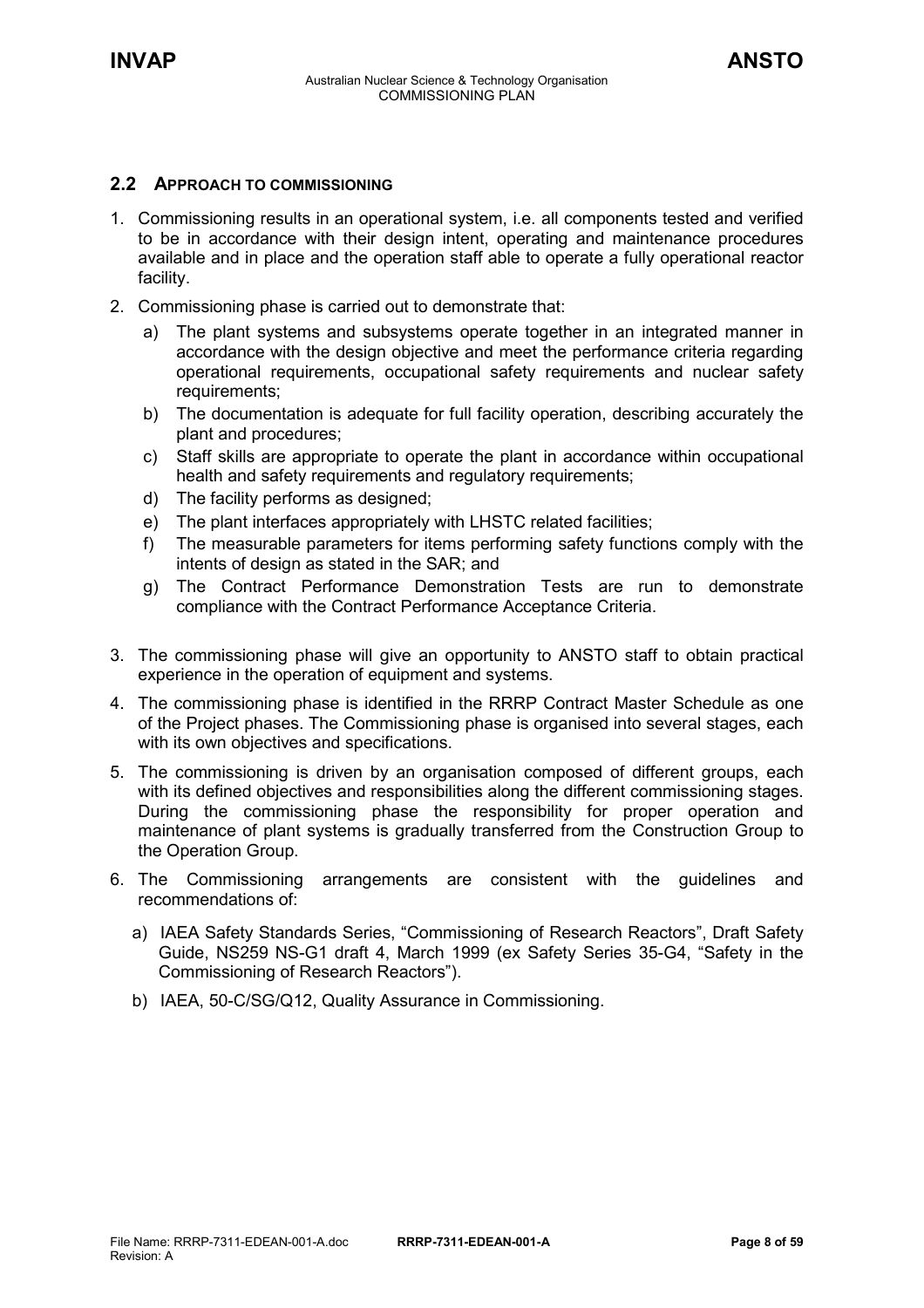### <span id="page-8-0"></span>**3 COMMISSIONING ORGANISATION AND RESPONSIBILITIES**

- 1. The responsibilities and duties of all project participants are discussed in the RRR Management Plan. The specific responsibilities related to the commissioning are defined in this section.
- 2. The responsibilities and duties of the facility staff and LHSTC support groups for routine reactor operation during the CPDTs stage and beyond will be provided by procedure.

### <span id="page-8-1"></span>**3.1 ORGANISATION FOR COMMISSIONING**

- 1. To carry out the commissioning, a special organisation is established that is different from the one used for the other project phases. The organisation is based on several groups and managers that are responsible for driving and carrying out the commissioning activities. The groups are as follows: a Management Group (MG), a Commissioning Group (CG), a Construction Group (COG), an Operation Group (OG), the Commissioning Safety Review Committee (CSRC) and the Commissioning Quality Assurance Group (CQAG).
- 2. These groups are made up of staff of ANSTO, INVAP and its subcontractors who have been part of the project delivery from design to construction and installation, and are thus acquainted with the RRR design.
- 3. Commissioning of the facility will be overseen by the Management Group, which will be chaired by ANSTO's Project Manager.
- 4. The commissioning is organised in several stages as explained in Section 4. The commissioning functional chart for stage A is shown in Figure 1, whilst the functional chart for stages B1, B2 and C is shown in Figure 2, and the composition of the groups and teams is shown in Figure 3. The functional chart for the CPDT stage is shown in Figure 4.
- 5. For the CPDTs, the organisation is modified to become the definitive operational facility arrangements. In this way, the sub-structure from ANSTO that will manage the RRR will liase with INVAP in order to carry out the CPDTs.

### <span id="page-8-2"></span>**3.2 FUNCTIONS AND RESPONSIBILITIES**

### <span id="page-8-3"></span>**3.2.1 Management Group**

- 1. The Management Group will have the authority of the ANSTO Chief Executive and the INVAP CEO for the conduct of all activities associated with the commissioning program.
- 2. The Management Group shall include:
	- a) the ANSTO RRR Project Manager,
	- b) the INVAP Project Director.
	- c) the INVAP Vice President, Nuclear Division
	- d) the ANSTO Chief of Operations
	- e) the ANSTO Manager Reactor Operations
	- f) the ANSTO Director, Safety and Radiation Science,
- 3. Others may participate in the Management Group by invitation.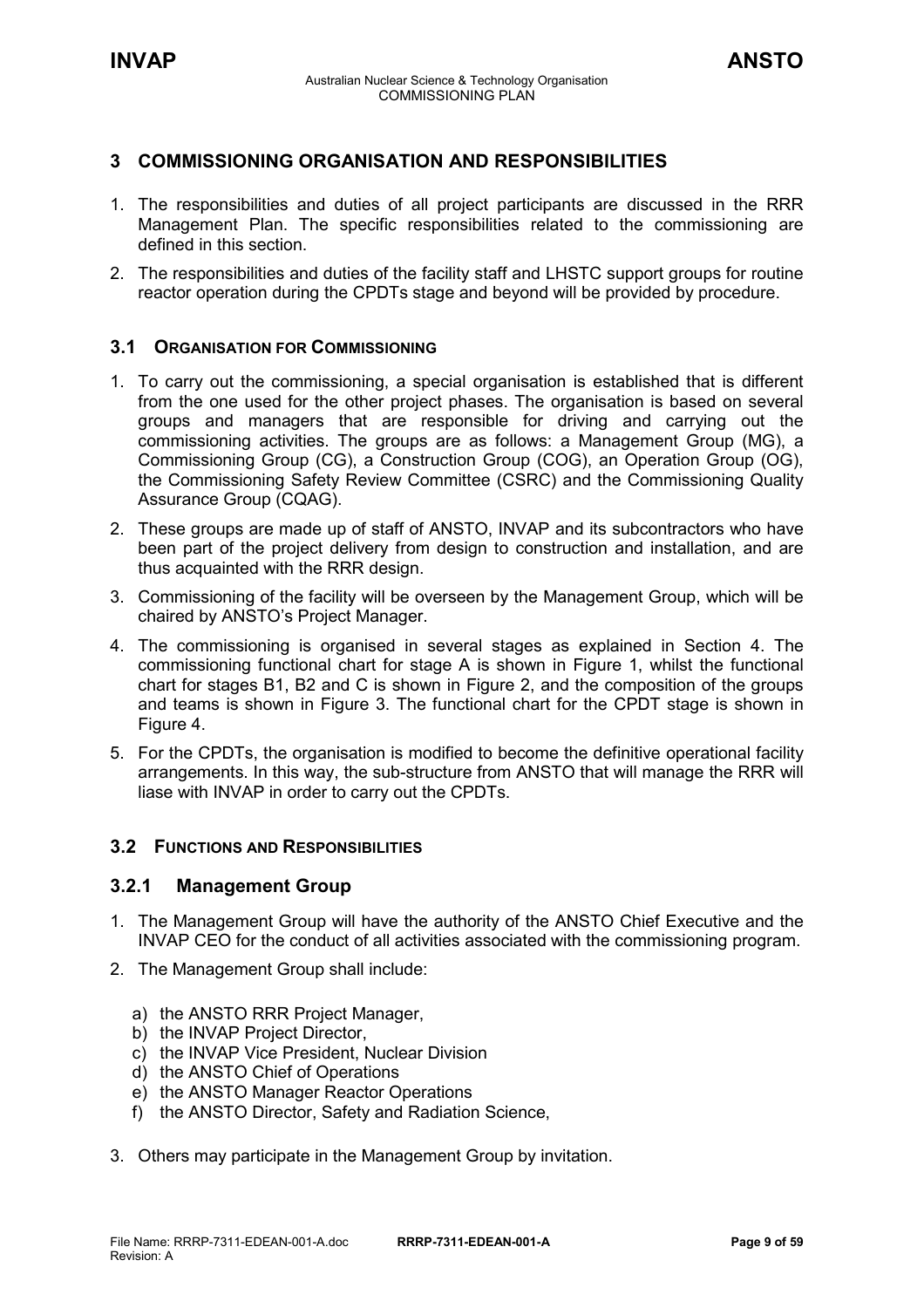- 4. The principal role of the Management Group will be to provide necessary resources and support to the Commissioning Group and to provide strategic oversight.
- 5. The ANSTO RRR Project Manager represents ANSTO in administration of the contract throughout the commissioning.
- 6. The INVAP Vice President, Nuclear Division, and Project Director will provide the resources of INVAP and their various contractors and sub-contractors to fulfil the needs of the contract.
- 7. The ANSTO Chief of Operations provides the interface between the Project and ANSTO stakeholders.
- 8. The ANSTO Manager Reactor Operations ensures access to resources in reactor engineering, reactor physics and reactor operation required for commissioning and ongoing operation of the RRR.
- 9. The ANSTO Director, Safety and Radiation Science brings to the Management Group access to resources with knowledge in radiation protection, licensing and workplace safety.
- 10. The MG will have the following collective responsibilities:
	- a) Appointing authorities and responsibilities for the commissioning groups;
	- b) Reviewing the planning and execution of the commissioning;
	- c) Authorising the starting of the commissioning stages;
	- d) Establishing lines of communication, personal qualification and training requirements, and commissioning plan reviews;
	- e) Managing the activities in the interface between participating groups;
	- f) Ensuring the availability of an adequate number of properly trained, experienced, qualified and, where required, authorised personnel to carry out the commissioning activities;
	- g) Ensuring that appropriate action is taken to correct any deficiencies identified during commissioning; and
	- h) Ensuring that the resources necessary to carry out commissioning activities are available.

### **3.2.1.1 ANSTO RRR Project Manager**

- 1. The ANSTO RRR Project Manager will be responsible for:
	- a) Chairing the MG.
	- b) Handling the interaction with the regulatory body (ARPANSA) through the Licence Nominee.
	- c) Ensuring the conditions imposed by ARPANSA for the commissioning phase are observed and complied with.
	- d) Overseeing compliance by ANSTO with its contractual obligations.
	- e) Interacting with INVAP on any contractual issue that may arise in accordance with the responsibilities and obligations of the Contract.

### **3.2.1.2 INVAP Vice President, Nuclear Division**

1. The INVAP Vice President, Nuclear Division, will have the responsibility to provide the resources and support from INVAP and subcontractors to carry out the commissioning in accordance with the Contractual obligations.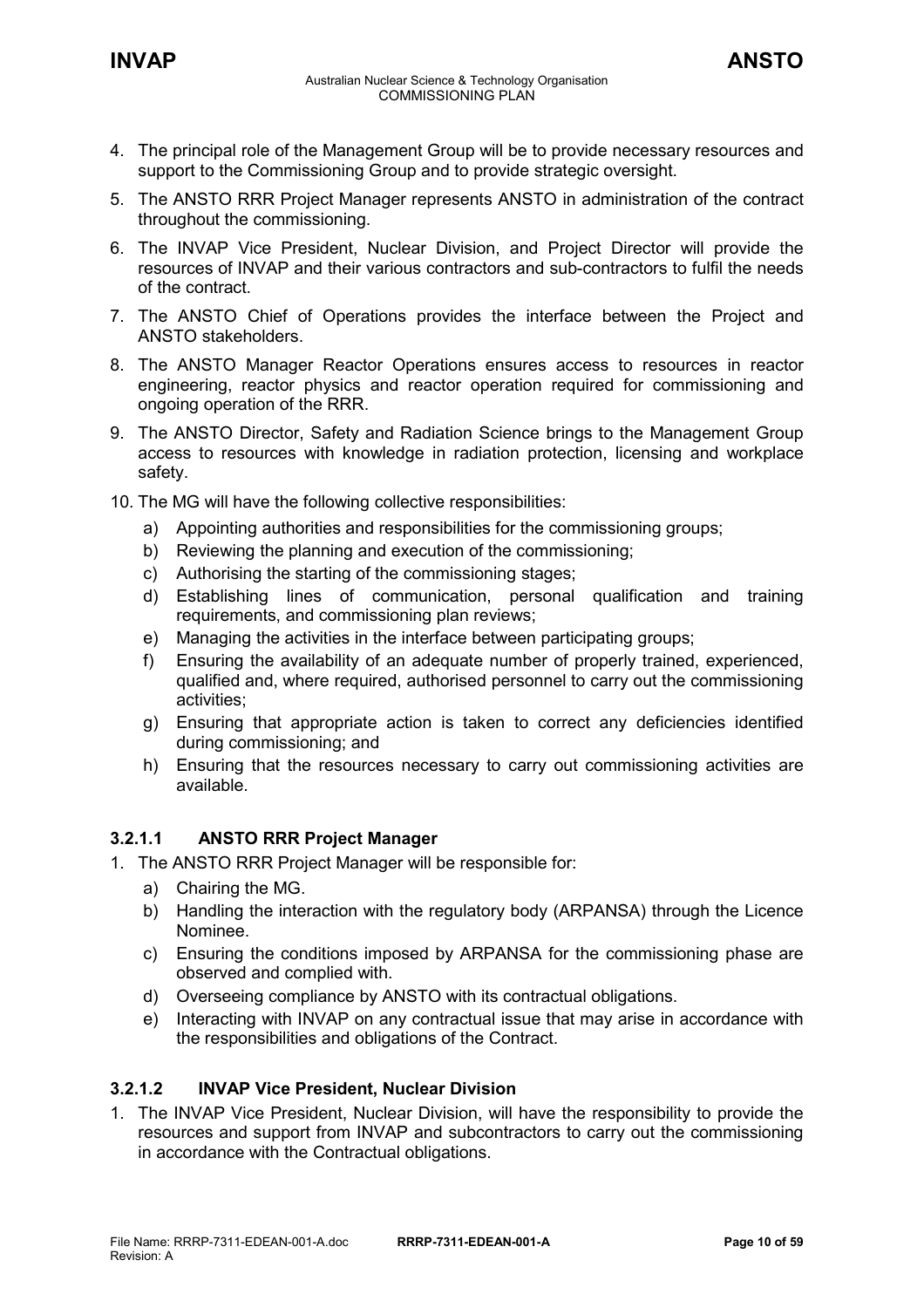### **3.2.1.3 INVAP Project Director**

1. INVAP's Project Director is the official spokesman for INVAP and will co-ordinate activities with ANSTO's RRR Project Manager.

### **3.2.1.4 ANSTO Chief of Operations**

1. The ANSTO Chief of Operations will liase with ANSTO stakeholders.

### **3.2.1.5 ANSTO Manager Reactor Operations**

- 1. The ANSTO Manager Reactor Operations will provide to the Management Group access to properly trained personnel with experience in operation of a nuclear research reactor.
- 2. He is responsible for the arrangements which will provide a period of parallel operation of the existing research reactor with the RRR to ensure continuity of a neutron irradiation service to ANSTO's stakeholders during commissioning and demonstration performance testing.
- 3. He is responsible for ensuring that sufficient appropriately trained personnel are available to carry out the commissioning activities.

### **3.2.1.6 ANSTO Director, Safety and Radiation Science**

- 1. The ANSTO Director, Safety and Radiation Science will provide to the Management Group insight into international best practice on regulatory involvement in commissioning of nuclear facilities.
- 2. The Director S&RS will be responsible for provision of appropriate resources and advice in radiation monitoring and radiation protection to the commissioning teams.

### <span id="page-10-0"></span>**3.2.2 Commissioning Group**

- 1. The Commissioning Group is responsible to the Management Group for arranging commissioning of the RRR in accordance with the conditions of the contract and the licences issued by ARPANSA.
- 2. The Commissioning Group will consist of:
	- Commissioning Manager (INVAP)
	- RRR Project Engineering Manager (ANSTO)
	- Commissioning Reactor Manager (ANSTO)
- 3. The Commissioning Manager is responsible for planning, organising and management of all commissioning work, including preparation of the commissioning plan, the commissioning safety case, and the procedures and instructions for tests.
- 4. The RRR Project Engineering Manager will bring his technical knowledge and experience gained throughout the design and construction stages of the project and will identify ANSTO personnel from within the RRR project to participate in commissioning activities.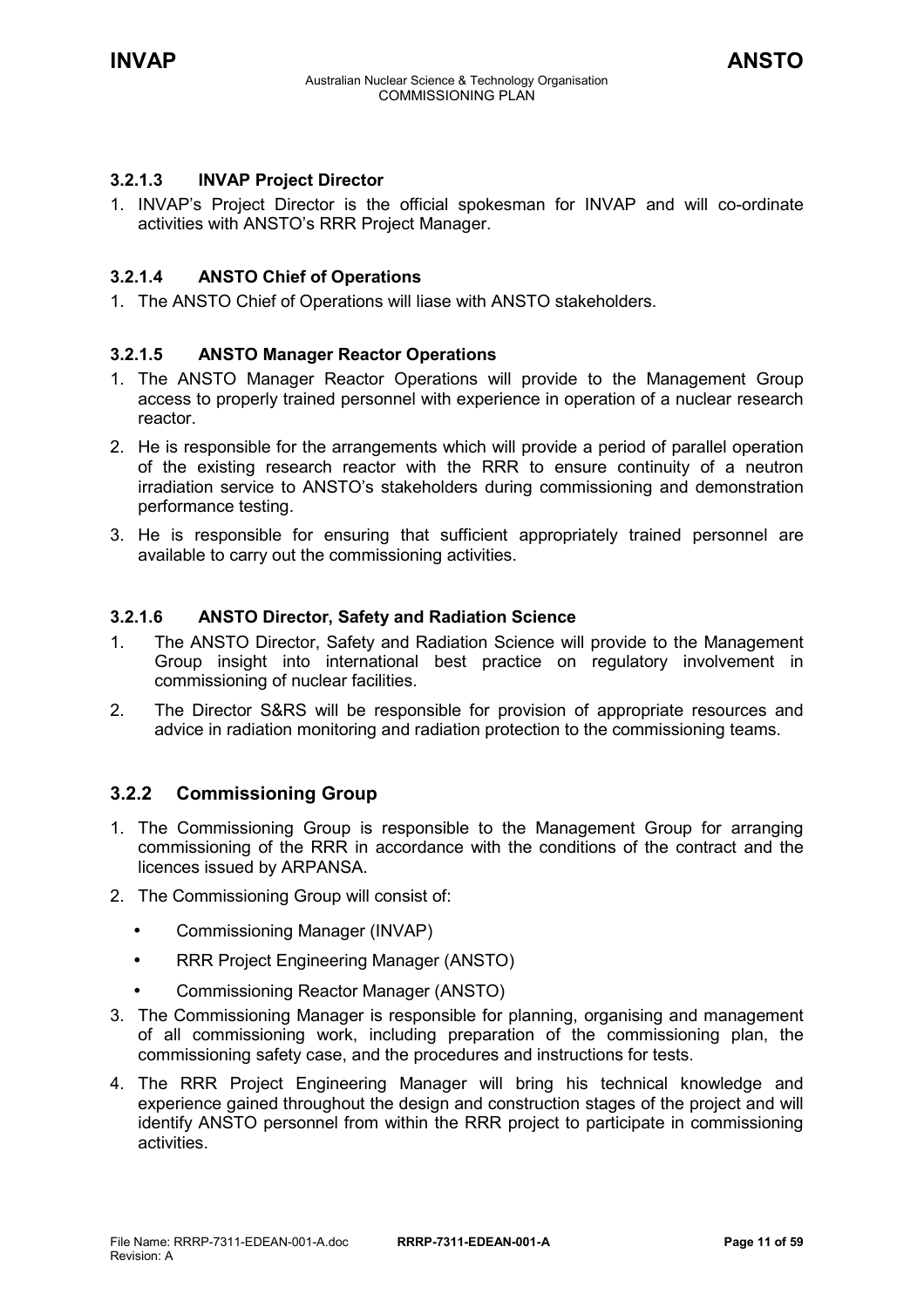- 6. The CG will organise the commissioning of systems and components.
- 7. The CG is responsible for:
	- a) Interacting with the appropriate groups to establish, prior to the commissioning, commissioning test objectives, requirements, plans and acceptance criteria;
	- b) Planning in advance commissioning tests and preparing the commissioning schedule, detailed time schedules and procedures which include sequencing, prerequisites for tests, review points, and manpower and equipment requirements;
	- c) Monitoring the progress of the Commissioning phase; and
	- d) Implementing procedures that ensure orderly transfer of responsibility from the COG to the OG for structures, systems and components, including identification of special precautions for partly installed or deficient systems.

### **3.2.2.1 Responsibilities of the Commissioning Manager**

- 1. Responsibilities of the CM are to:
	- a) Prepare and update the Commissioning Plan and related documents;
	- b) Approve the commissioning procedures and any update to them;
	- c) Approve commissioning test results on behalf of INVAP;
	- d) Organise the activities allocated for every stage, following the procedures presented in the operative documentation and integrating the actions of all the groups involved;
	- e) Plan the activities to be carried out during the commissioning stages and the systematic and sequential progression of operations;
	- f) Appoint the INVAP personnel to the commissioning teams;
	- g) Ensure that the CP is carried out following the Commissioning QA Program;
	- h) Establish lines of communication, personnel qualification and commissioning progress reviews;
	- i) Verify that systems being commissioned have been successfully tested during the pre-commissioning test stage;
	- j) Prepare a comprehensive commissioning report at the end of each commissioning stage, with input and support from other involved groups;
	- k) Request authorisation to the MG to start every commissioning stage; and
	- l) Liase with the COG.

### **3.2.2.2 Responsibilities of the RRR Project Engineering Manager**

- 1. The RRR Project Engineering Manager will provide to the Management Group access to the ANSTO personnel who were involved in the identification of design and performance requirements, design reviews and inspection and testing activities during construction and installation.
- 2. He will provide acceptance on behalf of ANSTO for commissioning procedures and test results.
- 3. He will nominate ANSTO personnel from the Project Group to be included in the commissioning teams.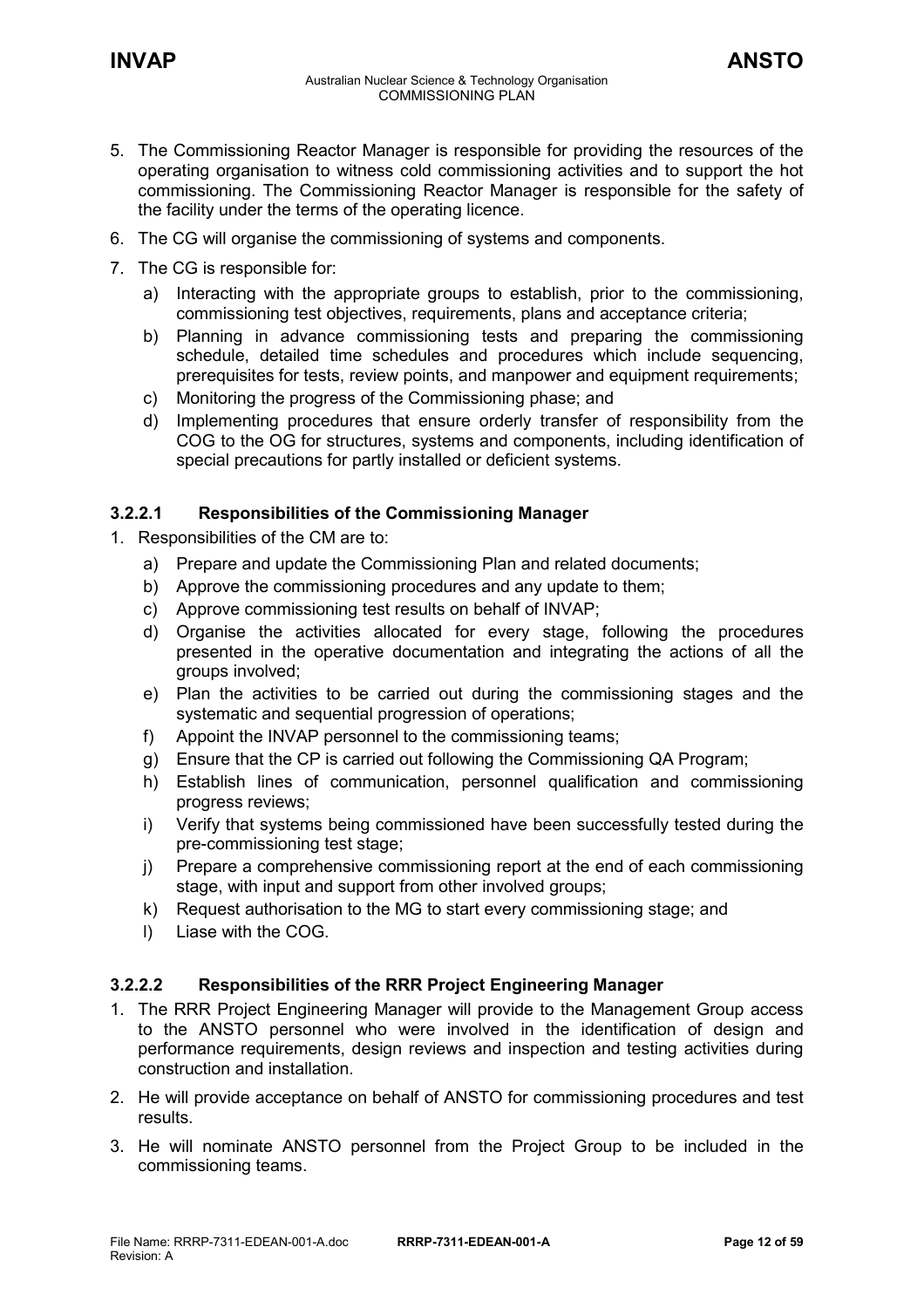### **3.2.2.3 Responsibilities of the Commissioning Reactor Manager**

- 1. The Commissioning Reactor Manager will provide to the Commissioning Group access to ANSTO personnel in the Operating Group who will be provisionally accredited to operate the reactor containing nuclear fuel.
- 2. The Commissioning Reactor Manager will be responsible for the safety of the facility and personnel under the terms of the ARPANSA Operating Licence and will have authority to terminate any commissioning test in breach of licence conditions or which threatens safety.
- 3. The Commissioning Reactor Manager has responsibilities regarding the handling of the Operation Group as explained in section 3.2.4.

### <span id="page-12-0"></span>**3.2.3 Commissioning Teams**

- 1. Commissioning teams will be formed to undertake planning, preparatory work and commissioning tests on reactor systems.
- 2. Membership of the teams will be determined by the Commissioning Group and will include personnel with knowledge and experience appropriate to the system to be commissioned and tests to be undertaken. The teams will include ANSTO and INVAP staff who have previously been involved in the detailed design and engineering activities, including the staff from both ANSTO and INVAP involved in the development and implementation of the Construction Inspection & Test Plan (CITP) throughout the design and installation stages of the project. Personnel from the Operation Group comprising operators and maintainers from INVAP and ANSTO will also be included in the Commissioning Teams to operate the systems. Other personnel from ANSTO and members of the Construction Group involved in the construction and installation will be included in Commissioning Teams as required.
- 3. The disciplines included in the commissioning teams may include as appropriate but not limited to:
	- a) reactor processes,
	- b) reactor systems,
	- c) neutron sources,
	- d) Instrumentation & Control,
	- e) electrical,
	- f) irradiation facilities,
	- g) balance of plant, and
	- h) safety.
- 4. INVAP personnel allocated to the Commissioning teams will provide support to the Commissioning Manager in ensuring compliance with INVAP responsibilities for Commissioning, including:
	- a) Establishing, prior to the commissioning, commissioning tests objectives, requirements, plans and acceptance criteria;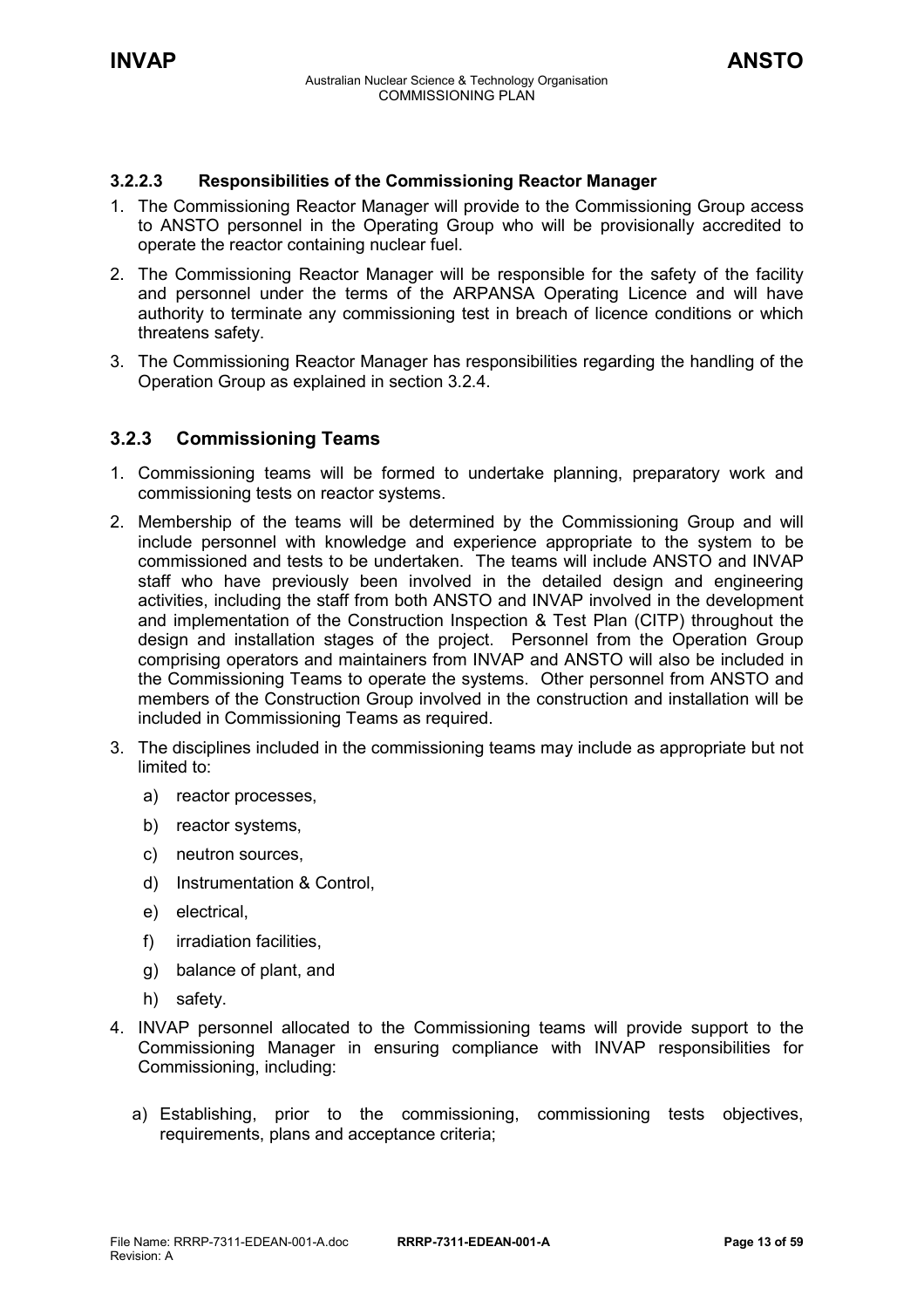- b) Planning in advance commissioning tests and preparing the commissioning schedule, detailed time schedules and procedures which include sequencing, prerequisites for tests, review points, and manpower and equipment requirements;
- c) Drafting commissioning test procedures;
- d) Ensuring that the prerequisites for the commissioning tests are satisfied, and confirming that the written procedures are adequate;
- e) Ensuring that the commissioning procedures comply with the appropriate radiological safety rules and regulations;
- f) Conducting the commissioning tests;
- g) Resolving difficulties during test execution
- h) Issuing reports, filling test records, certificates and completion assurance documentation;
- i) Withdrawing or removing procedures and equipment used during commissioning but not appropriate to plant operation.
- 5. INVAP is responsible for all commissioning of the Reactor Facility. Stage A commissioning will be undertaken by INVAP, with ANSTO personnel witnessing the activities. Stages B and C commissioning will be undertaken directly by ANSTO on documentation prepared co-jointly by ANSTO and INVAP, with INVAP providing guidance on the commissioning procedure and being present throughout.

### <span id="page-13-0"></span>**3.2.4 Construction Group**

- 1. The COG function will be to provide support to commissioning tests and to plant equipment operations.
- 2. During the commissioning phases of the project, personnel from INVAP and from its subcontractors under overall supervision of INVAP will be on site as members of the COG to provide consultation regarding to systems, equipment characteristics and their initial settings.
- 3. The COG is responsible for:
	- a) Ensuring that the installation of systems and subsystem components has been completed in accordance with design requirements and specifications, and that they are maintained in such a way as to prevent deterioration before being handed over to the OG;
	- b) Providing test certificates, as-built documentation, or records highlighting design changes and deviations that may have been approved and implemented during the construction phase;
	- c) Transferring the responsibility and knowledge on the installed systems to the OG;
	- d) Correcting deficiencies identified during commissioning;
	- e) Correcting non-conformances from construction and installation phase and revise documentation if necessary;
	- f) Assisting the CG in formulating test objectives and acceptance criteria, in evaluating test results, in correcting non-conformance and in revising documentation as necessary;
	- g) Assisting the CG and OG during the execution of commissioning activities; and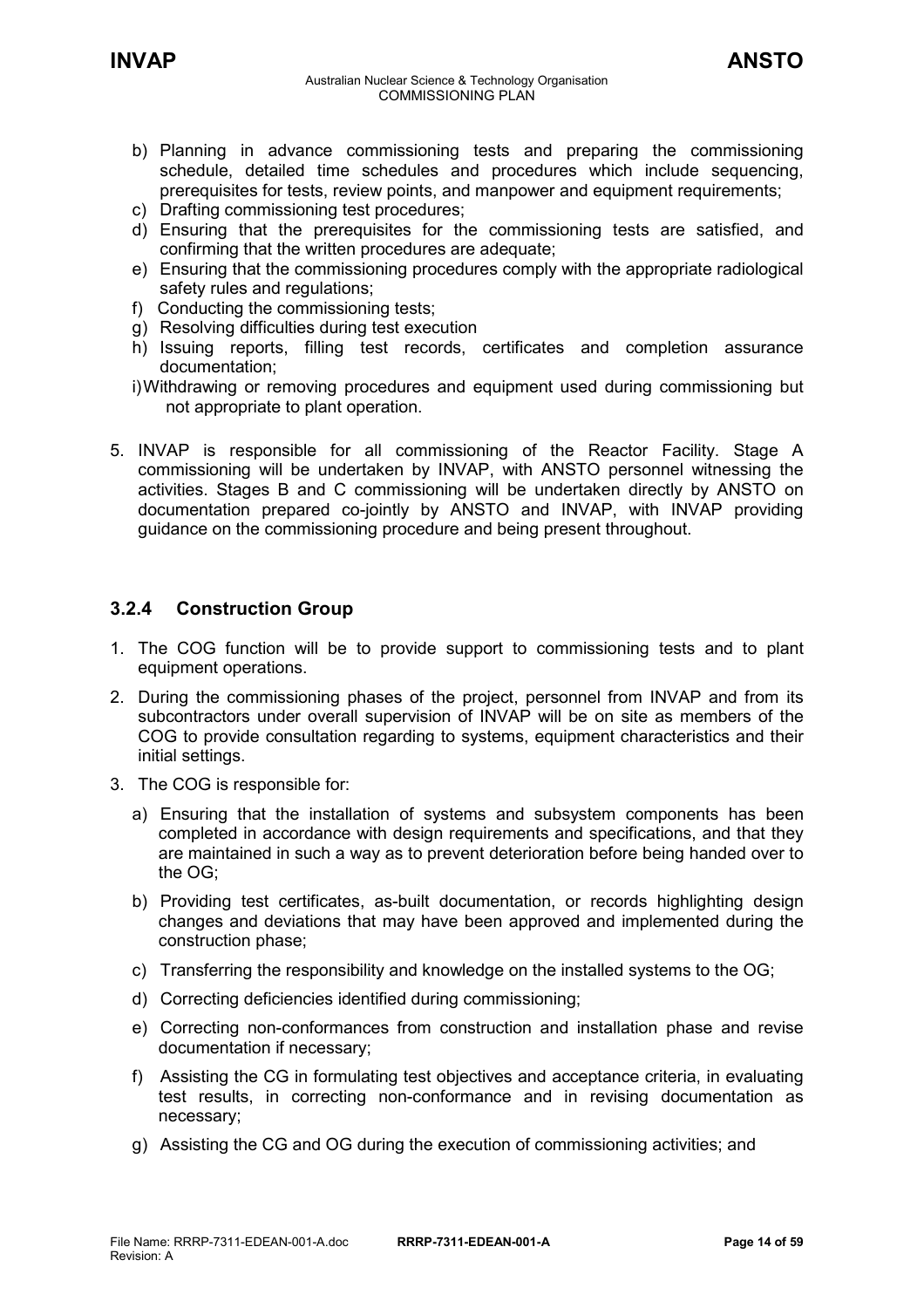h) Maintaining the equipment necessary to carry out commissioning activities, including the calibration of such equipment.

### <span id="page-14-0"></span>**3.2.5 Operation Group**

- 1. The Operation Group (OG) function will be to operate the facility in accordance with the applicable plant documentation and commissioning procedures and requirements.
- 2. The OG shall consist of ANSTO and INVAP personnel who have been trained in their respective roles as part of the comprehensive training program to be undertaken.
- 3. The ANSTO personnel will be drawn in large part from Reactor Operations and will be trained in accordance with the procedures and operating instructions developed under the Commissioning Plan ("the Plan).
- 4. INVAP representatives from the Operation Group will:
	- a) participate in development of the Plan,
	- b) operate the systems during Stage A Commissioning, and
	- c) provide guidance and oversight to ANSTO operators during commissioning Stage B and Stage C.
- 5. ANSTO representatives from the Operation Group shall:
	- a) participate in the development of the Plan,
	- b) witness the Stage A Commissioning, and
	- c) operate all systems in accordance with the operating procedures during Stages B1, B2 & C Commissioning, during the conduct of the Contract Performance Demonstration Tests, and ultimately during routine operation..
- 6. ANSTO personnel will operate the Reactor Facility following commissioning, performance demonstration and hand over to ANSTO as an operating facility during and after the initial support period provided by INVAP.
- 7. During Stage A, the group will be managed by an INVAP representative with the active participation of the Commissioning Reactor Manager. From stage B onwards, the group will be headed by the Commissioning Reactor Manager, who will be responsible for nuclear and conventional safety issues. INVAP will provide support.
- 8. The personnel will be accredited by the Commissioning Reactor Manager as appropriate, taking into consideration the training received during the previous project stages (stated in the Training Plan). Accreditation will be required from stage B onwards.
- 9. The OG will be responsible during the commissioning phase for:
	- a) Operating all systems in accordance with procedures indicated in the plant documentation, and gaining experience in the operation of the facility,
	- b) Carrying out necessary maintenance activities on items transferred from the custody of the COG to the OG;
	- c) Satisfying itself that the systems being received comply with the design and safety requirements, and accepting responsibility for the transferred systems; and
	- d) Assisting the Commissioning Group in any way necessary to accomplish the commissioning goals.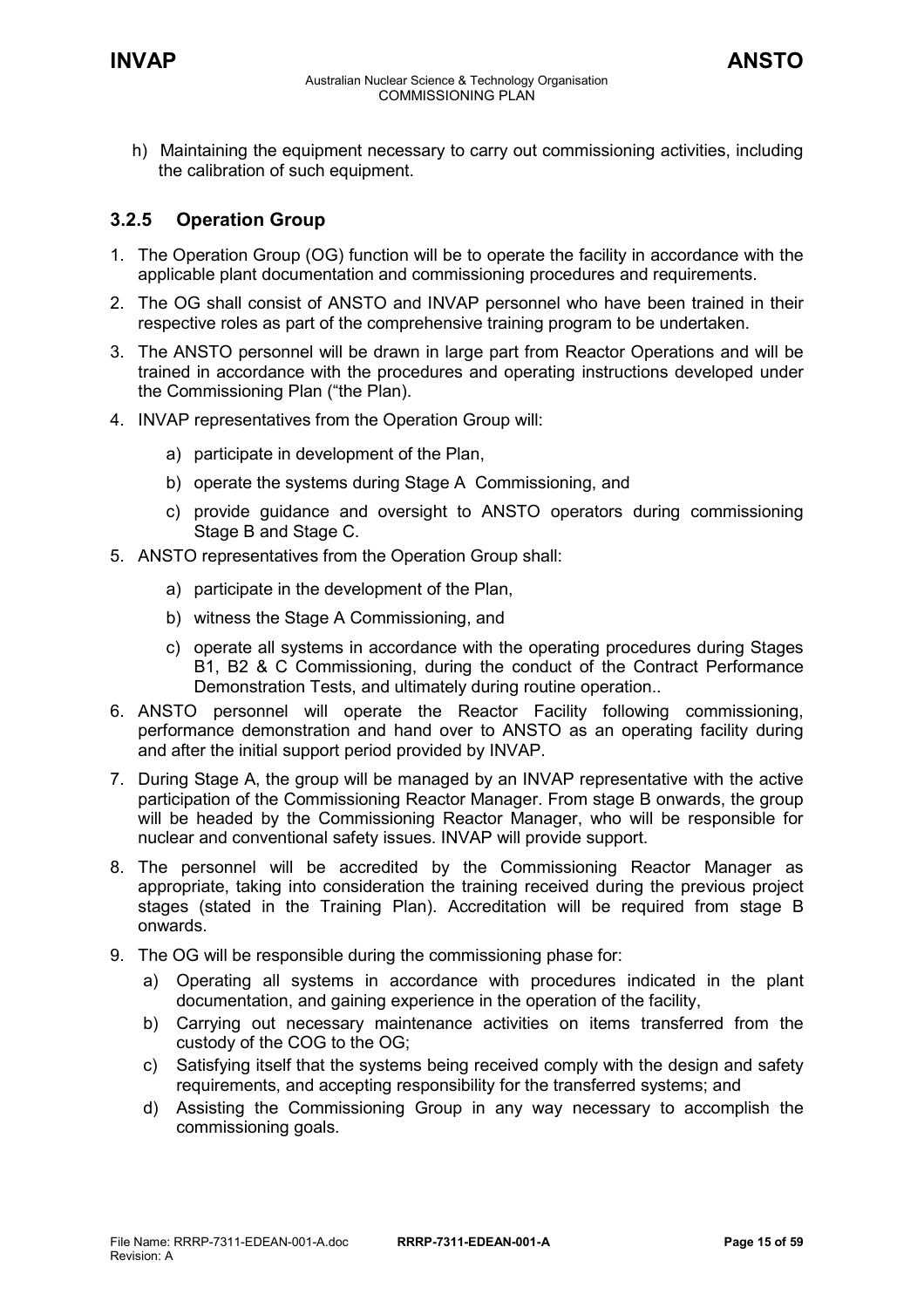### <span id="page-15-0"></span>**3.2.6 Commissioning Safety Review Committee**

- 1. The Commissioning Safety Review Committee (CSRC) will consider nuclear and radiation safety implications of all Quality Audit reports during the hot commissioning phase of the project.
- 2. The CSRC will also be responsible for reviewing the safety implications of proposed hot commissioning tests.
- 3. The CSRC shall have the responsibility of making recommendations to the Management Group and the Commissioning Group on proposed tests, based on safety considerations, and reporting to the Management Group.
- 4. The CSRC will have the following membership:

| CHAIR: | <b>ANSTO Director, Safety &amp; Radiation Science</b> |
|--------|-------------------------------------------------------|
|        | <b>ANSTO RRRP Safety &amp; Licensing Manager</b>      |
|        | <b>ANSTO SAR Responsible Officer</b>                  |
|        | <b>INVAP Safety Analyst</b>                           |
|        | <b>INVAP Design Representative</b>                    |

- 5. In addition, the CSRC will consult outside experts for specific support as required.
- 6. The responsibilities of the CSRC include recommending to the MG the suspension of any portion of the CP and/or halting facility operations on the basis of safety considerations.

### <span id="page-15-1"></span>**3.2.7 Commissioning Quality Assurance Group**

- 1. The Commissioning Quality Assurance Group (CQAG) will be headed by the Commissioning QA Manager (INVAP). The Commissioning QA Manager will report directly to the Management Group.
- 2. The group will consist of quality assurance personnel from ANSTO and INVAP.
- 3. The CQAG will assist the Commissioning Manager:
	- a) in the implementation of the Commissioning Quality Plan (see section 9),
	- b) in providing overview and advice in relation to the preparation of the commissioning procedures contained in the Plan, and
	- c) In monitoring commissioning activities for conformance with the Commissioning Quality Plan.
- 4. The CQAG will be responsible for the internal audit of the Plan throughout all stages of its development. The Commissioning QA Manager shall also ensure that, in conjunction with the Management Group, external audits are also conducted during the development and implementation of the Plan.
- 5. The CQAG will be responsible for:
	- a) Preparation of the Commissioning Quality Assurance Plan (see section 9);
	- b) Assisting the CM and the MG in the implementation and enforcement of the Commissioning Quality Assurance Plan and other general procedures;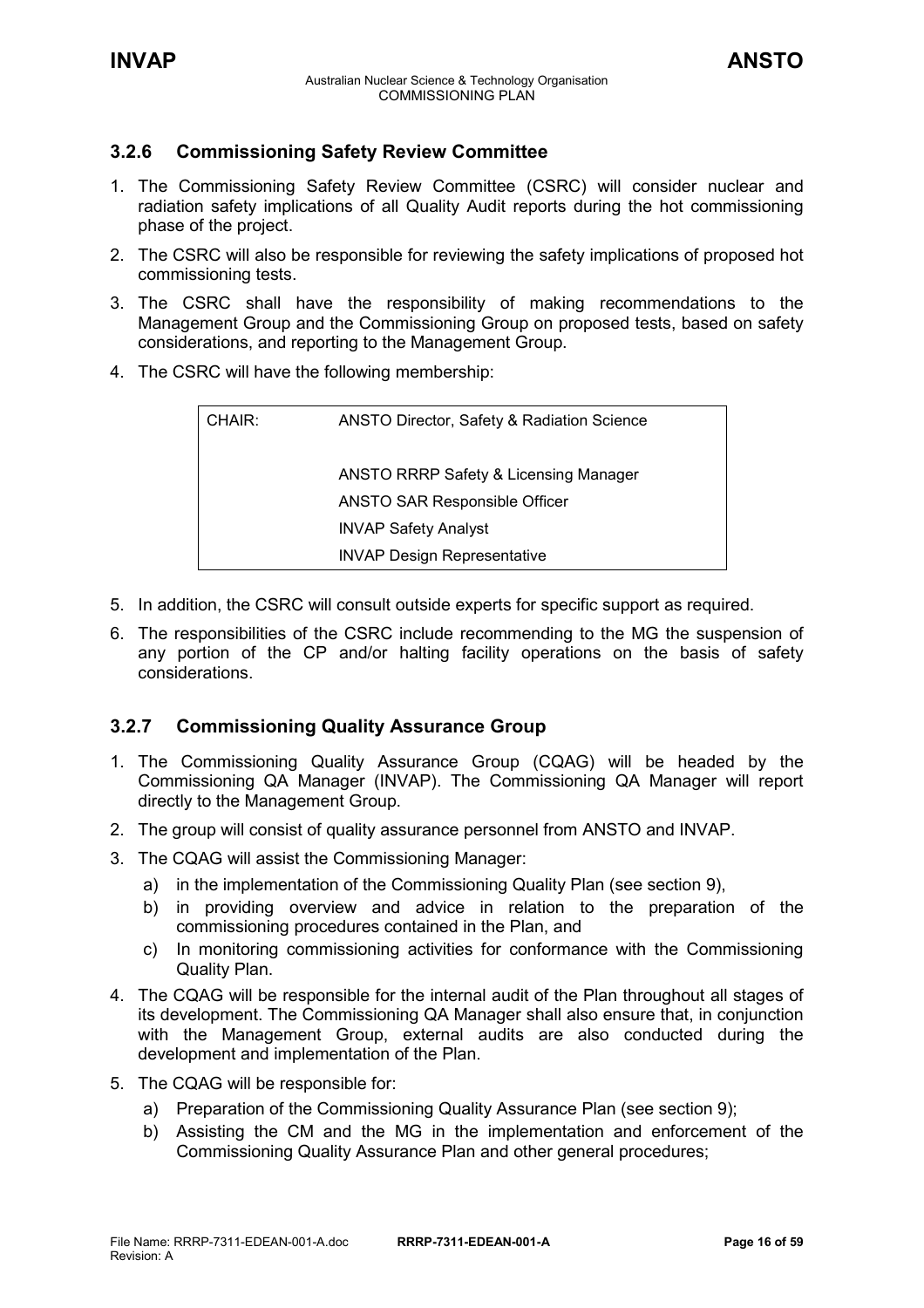- c) Co-ordinating inspections of implementation of the CP;
- d) Maintaining and updating the CP documentation, including test records,
- e) Auditing commissioning activities, and
- f) Maintaining suitable test and calibration records of the equipment and tools being commissioned;

### <span id="page-16-0"></span>**3.2.8 Safety and Licensing Manager**

1. The ANSTO RRR Safety and Licensing Manager will be the communications interface between the Commissioning Group and ARPANSA in regard to regulatory matters associated with the approval to perform commissioning. It should be noted that all formal communications between ARPANSA and ANSTO in respect to RRR commissioning will be routed through the Management Group.

### <span id="page-16-1"></span>**3.3 FUNCTIONS AND RESPONSIBILITIES DURING THE CPDT PHASE**

- 1. During the CPDTs, the organisation will be as per the Chart shown in Figure 4. The functions and responsibilities will be the ones assigned for the Reactor Facility operation phase plus part of the previous commissioning organisation, with the following modifications:
	- a) The OG is responsible for the operation, configuration and maintenance of the Reactor Facility.
	- b) The OG will receive from the CG requests to perform CPDT activities together with the resources needed to carry them out (e.g. specific human resources, tools and equipment).
	- c) It is the OG's responsibility to confirm that the planing of the CPDTs is consistent with operation and maintenance activities.
	- d) The OG will receive from ANSTO all the required support to perform other activities not related to the CPDT.
	- e) The INVAP Project Director and the ANSTO Project Manager will handle any commercial issues between ANSTO and INVAP regarding CPDT results and progress.
	- f) The CG will execute the CPDTs, whilst the OG will be required to operate the required systems according to procedures provided by the CG.
	- g) The Facility Safety Review Committee will handle all the safety issues, replacing the CSRC.
	- h) The QA group will integrate both the commissioning QA procedures and operation QA procedures in a "migration" to routine operation.

### <span id="page-16-2"></span>**3.4 ANSTO INVOLVEMENT IN THE COMMISSIONING ACTIVITIES**

- 1. Previous sections on the commissioning organisation indicate the participation of ANSTO personnel in the commissioning.
- 2. ANSTO is responsible for obtaining the necessary permits and authorisations from ARPANSA for the facility as well as for the staff, as needed. To this end, INVAP will provide support in preparing documentation, training and analysis.
- 3. ANSTO will review the commissioning plans and procedures.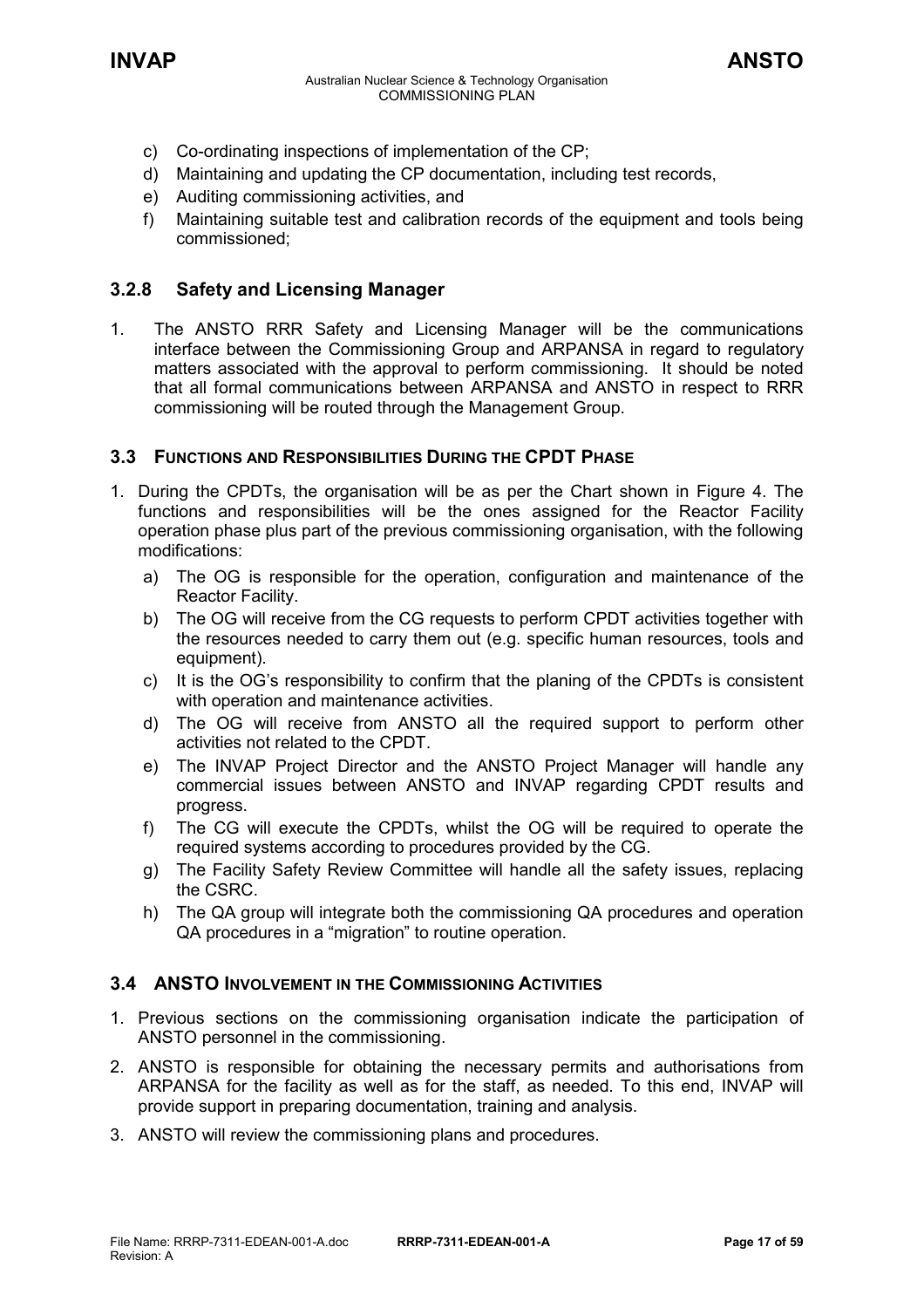- 5. Radiation protection services and health physics support will be provided by ANSTO.
- 6. The commissioning activities provide an opportunity for further training of ANSTO personnel on the operation of the reactor systems.

### <span id="page-17-0"></span>**3.5 PARALLEL OPERATION WITH HIFAR**

- 1. The optimum level of participation and involvement of ANSTO staff in the commissioning of the new facility will be carefully determined to cope with the parallel operation with HIFAR.
- 2. During this period, staffing levels for both reactors will be sufficient to ensure that they comply with requirements.

### <span id="page-17-1"></span>**3.6 HAND-OVER OF THE FACILITY**

- 1. Systems will be handed over to ANSTO gradually following completion of the precommissioning test of each system.
- 2. ANSTO's Project Manager and INVAP's Project Director will jointly agree the hand-over sequence. A preliminary general sequence for hand-over is the following:
	- a) buildings
	- b) auxiliary services
	- c) reactor cooling systems
	- d) nuclear systems
	- e) I&C systems
	- f) radioisotope production facilities
	- g) neutron beam facilities
- 3. The hand-over of each system will be formalised in a hand-over document. This document will state that hand-over was carried out according to the technical specifications and/or specific procedures for the given system, which will be identified.
- 4. The System Pre-Commissioning Test Release Certificates (STRC's), as defined in the CITP, will be used to facilitate the hand-over of systems to ANSTO. The STRC's are signed-off by INVAP and ANSTO upon successful completion of pre-commissioning testing of a system.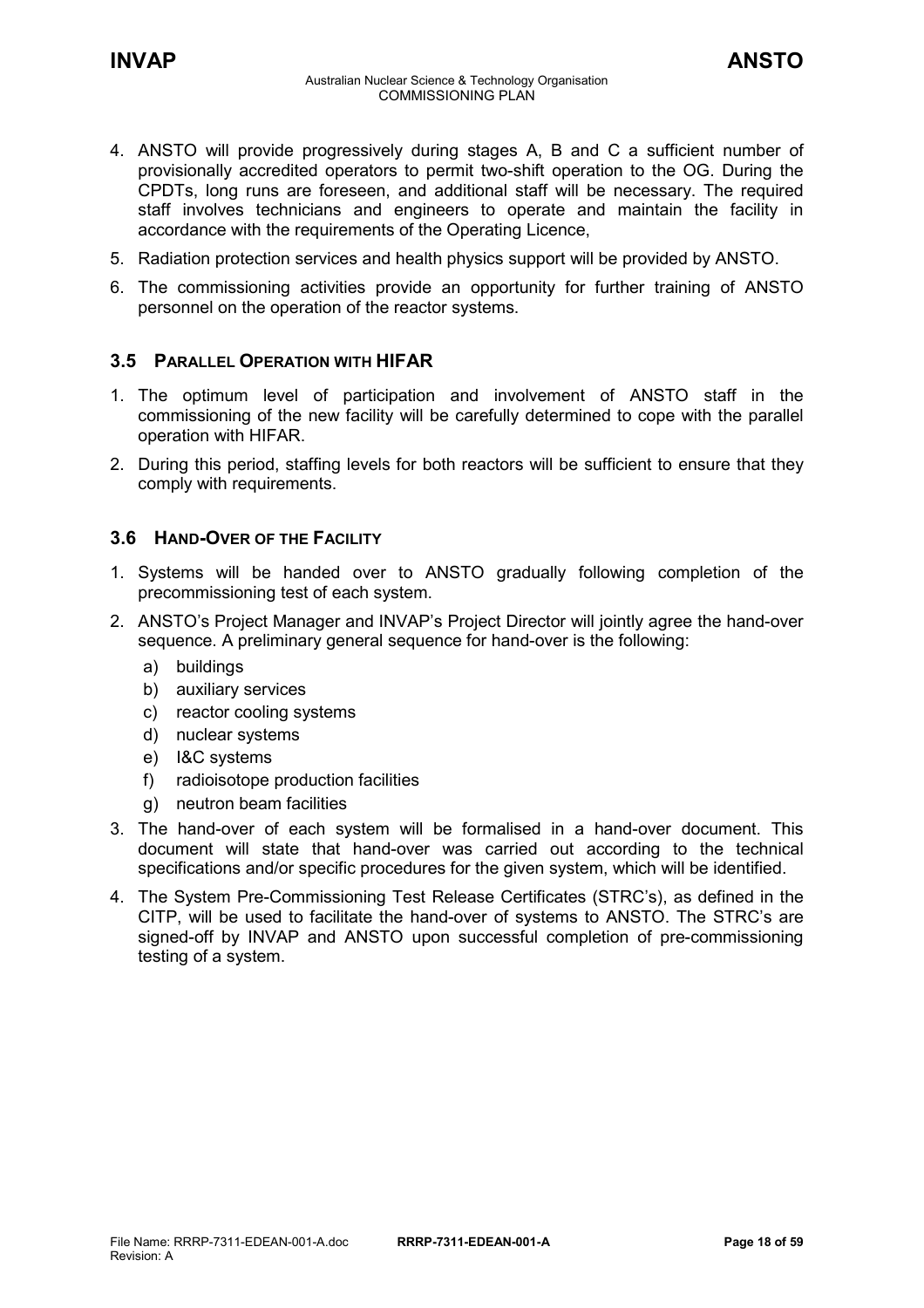

## Figure 1: RRR Project Commissioning Functional Organisation Chart - Stage A **Figure 1: RRR Project Commissioning Functional Organisation Chart – Stage A**

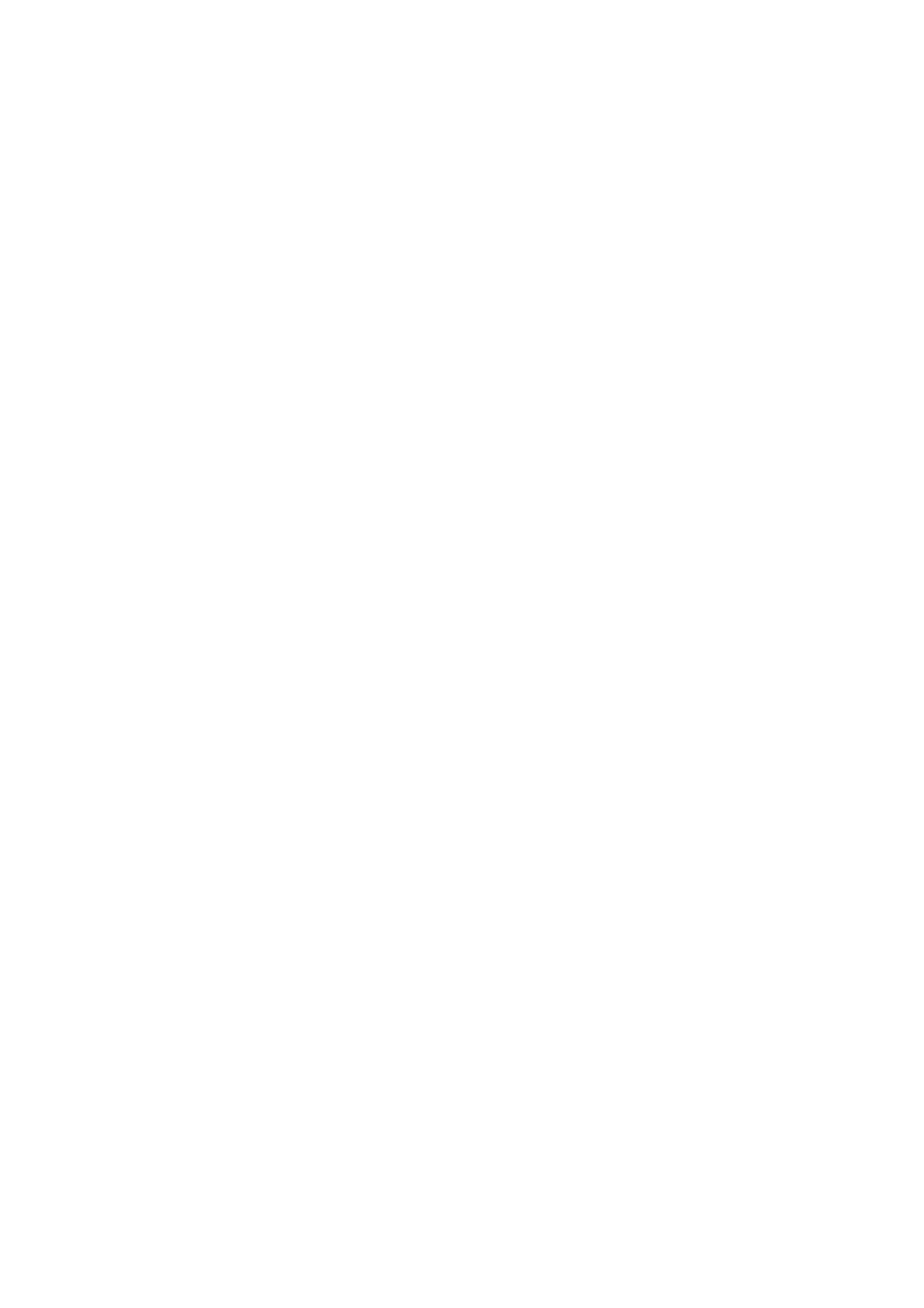

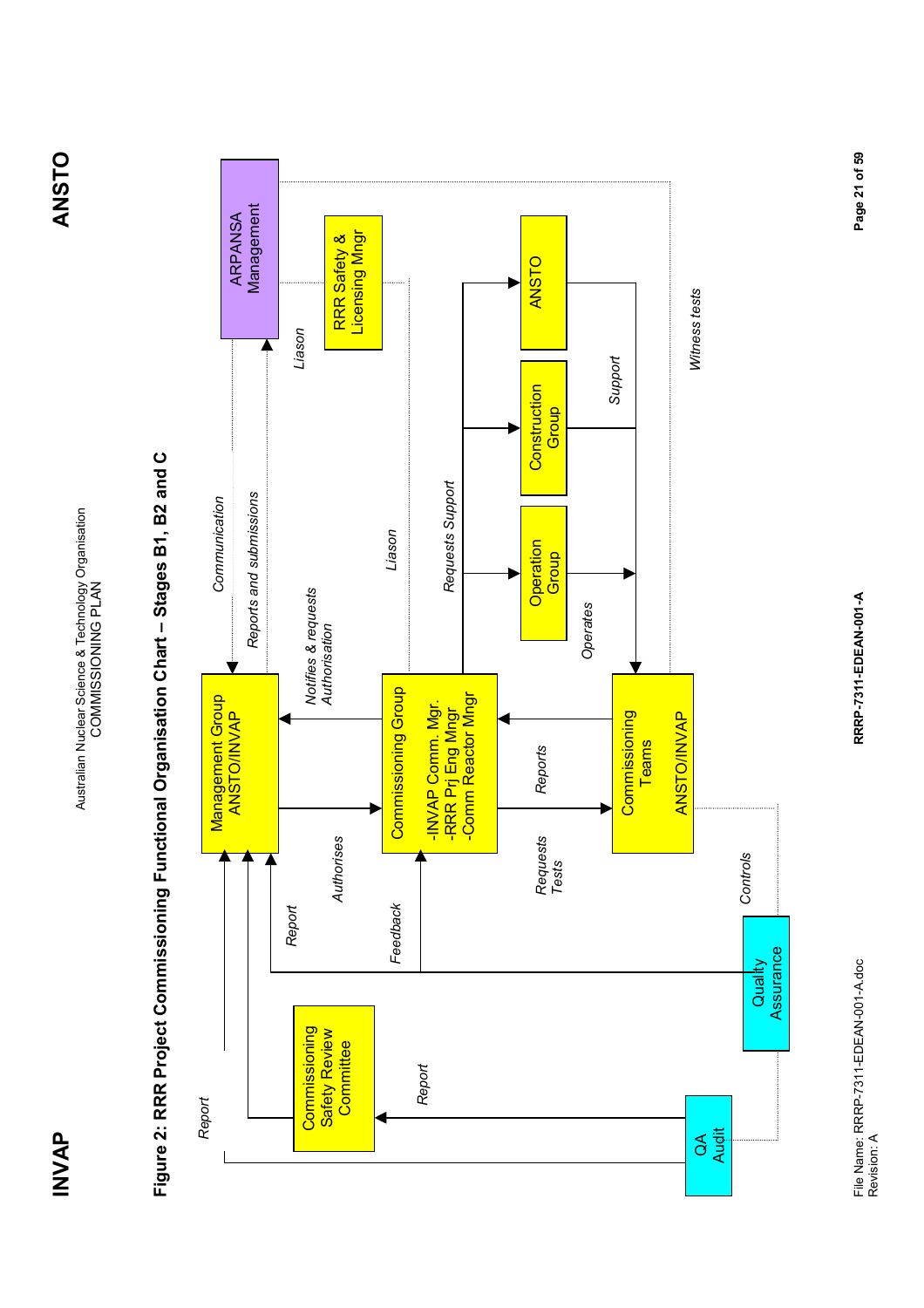

# Figure 3: RRR Commissioning Organisation and composition of commissioning teams **Figure 3: RRR Commissioning Organisation and composition of commissioning teams**



RRRP-7311-EDEAN-001-A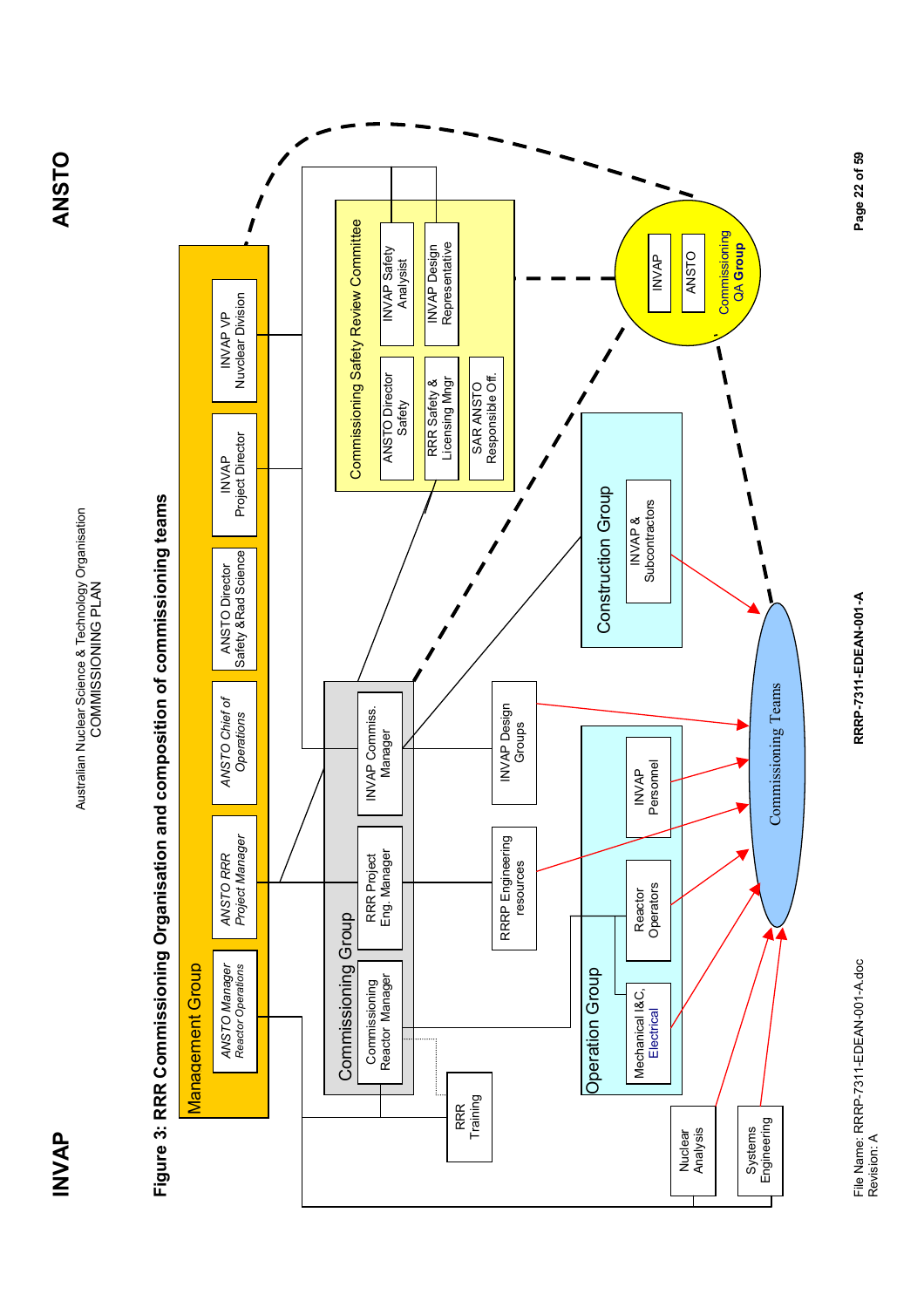Australian Nuclear Science & Technology Organisation<br>COMMISSIONING PLAN Australian Nuclear Science & Technology Organisation COMMISSIONING PLAN

Figure 4: RRR Project Commissioning Functional Organisation Chart – Contract Performance Demonstration Tests **Figure 4: RRR Project Commissioning Functional Organisation Chart – Contract Performance Demonstration Tests**

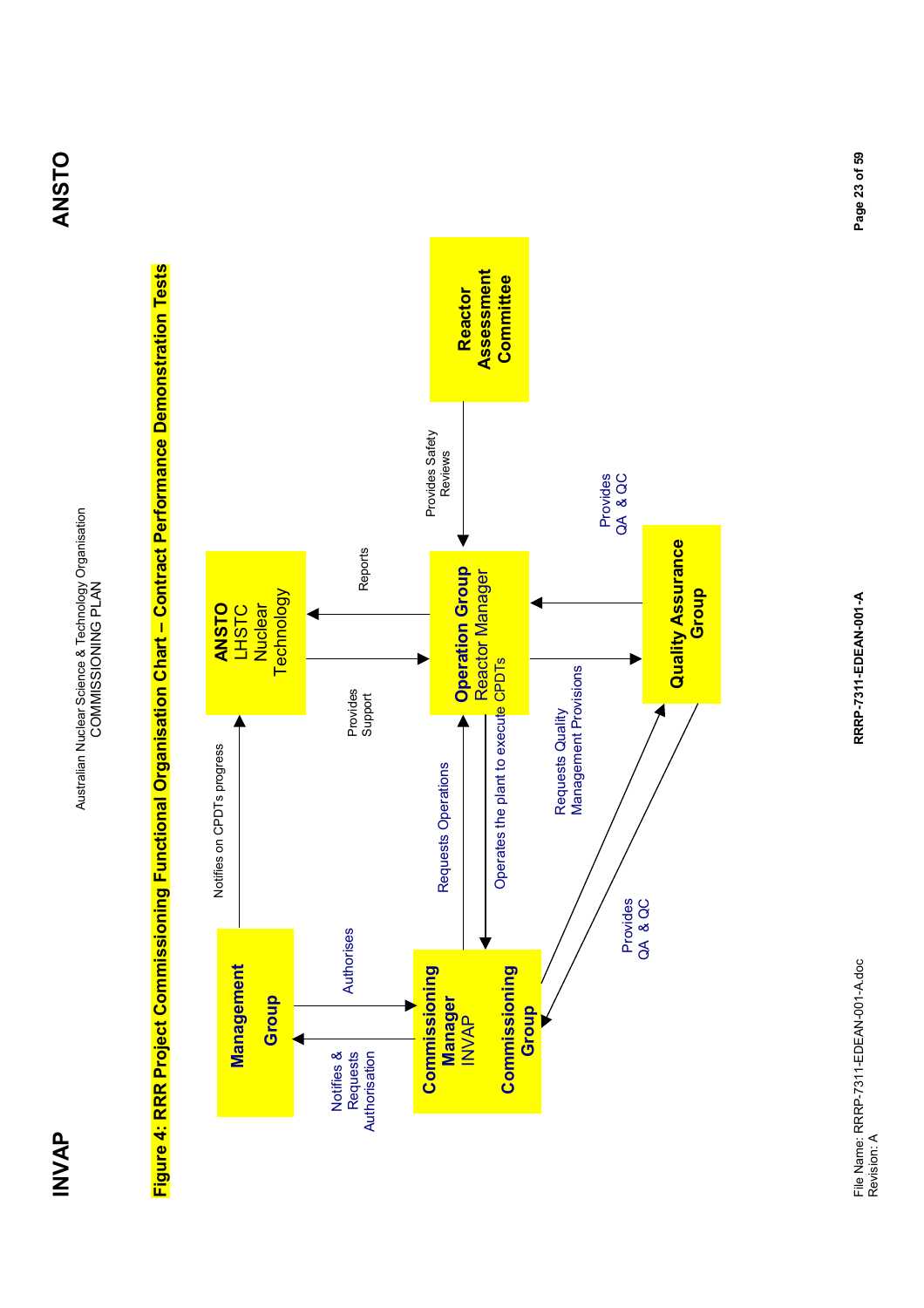### <span id="page-23-0"></span>**4 COMMISSIONING STAGES, TESTS AND PREREQUISITES**

- 1. The commissioning phase follows the construction phase. Post-installation tests and Pre-commissioning Tests are run as a closure of the construction and installation activities to enable the release of structures and systems for the commissioning.
- 2. Post-installation tests are performed to demonstrate that components and equipment are correctly installed and operational. These tests include, but are not limited to, component pressure tests, cleanliness verification, electrical system tests, initial alignment and bumping of motors, checks of control and interlock functions of instruments, relays and control devices, initial calibration of instruments, valve testing, adjustment of mechanical equipment including realignment, greasing and tightening of bolts, and initial energisation and operation of equipment and systems.
- 3. Pre-commissioning tests are conducted to verify that plant systems are capable of operating in a safe and efficient manner compatible with the system design bases. Precommissioning tests are run on all the plant systems.
- 4. Conventional and auxiliary systems with no safety relevance or that work in an stand alone manner with very limited interaction with the rest of the facility are essentially released for operation once the Pre-commissioning tests have been successfully completed.
- 5. For safety systems and safety-related systems, a further set of tests, called commissioning tests, are run. The following sections provide further details on the arrangements for these tests, for further details on scope see Table 1, and Appendices 3, 4 and 5.
- 6. The document RRRP 7300 EDEIN 001 A *Outline of system inspection & testing during construction, precommissioning & commissioning* presents in a tabular format how the testing of the different systems within the facilitiy is carried out at the different stages.

### <span id="page-23-1"></span>**4.1 COMMISSIONING STAGES**

- 1. Once pre-commissioning tests have been finished, the plant Commissioning starts.
- 2. For optimum organisation and planning, and due to the different nature of the activities to be carried out, the commissioning phase has been divided into stages.
- 3. A specific plan covers each commissioning stage. Each plan includes basic information on tests to be carried out in that stage, the general considerations and prerequisites, and the proposed schedule and other organisation and planning information for this stage. In Appendices 1 to 5, some preliminary information outlining the scope of each stage is provided.
- 4. The formal commissioning organisation proposed and the CP will be applied to all the commissioning stages.
- 5. Design of commissioning tests takes into consideration all reactor operational states, namely power, physics test, shutdown, and refuelling. Attention is also given to relevant anticipated operational occurrences such as loss of offsite power.
- 6. The commissioning activities regarding irradiation and neutron beam facilities are integrated in the framework of the present Commissioning Plan. However, commissioning tests of these facilities will be scheduled and organised not to interfere with the planned commissioning activities for the Reactor Facility.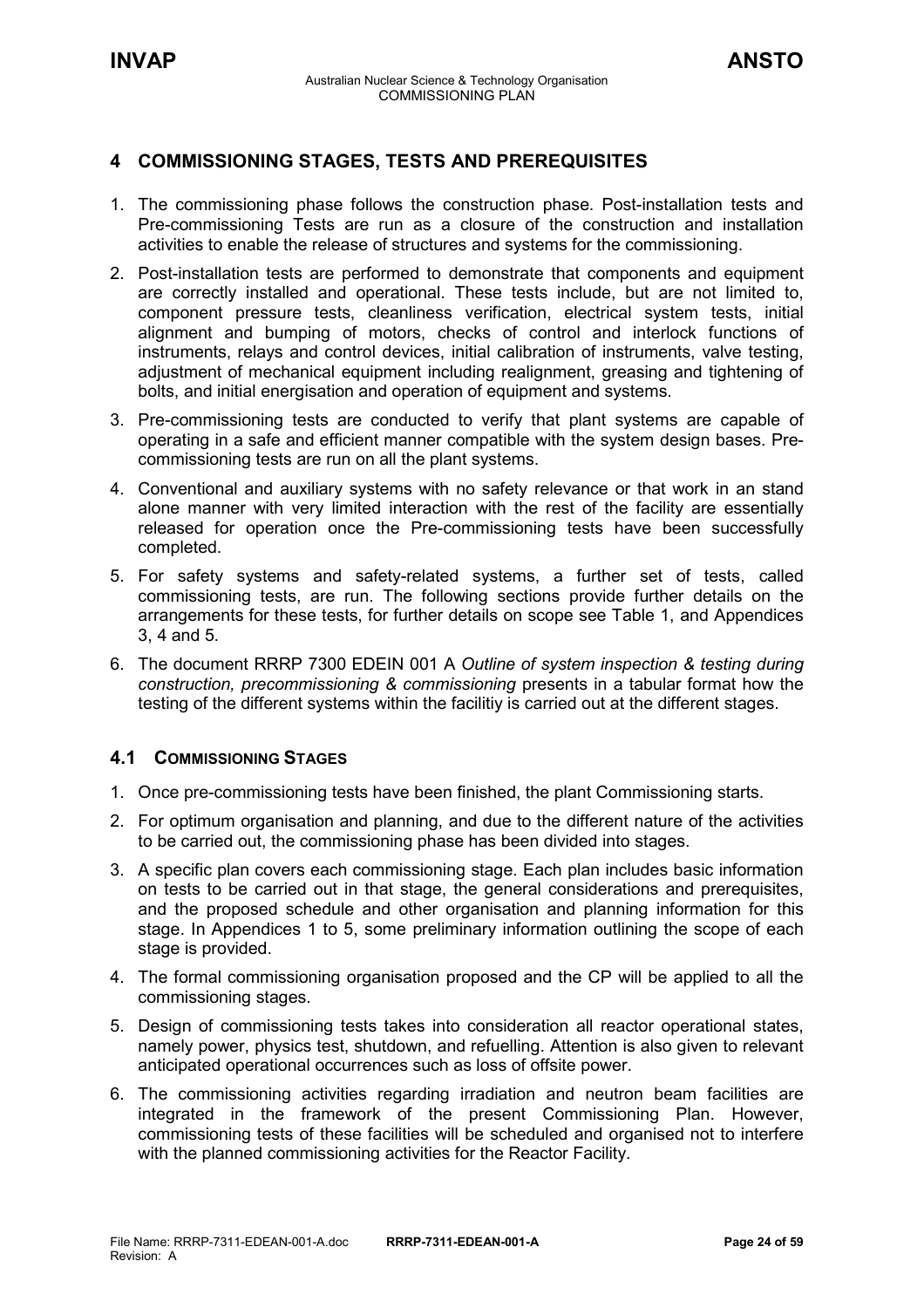- 7. The commissioning stages are:
	- (i) Stage A for the pre-fuel loading tests.
	- (ii) Stage B for the fuel loading and approach to criticality tests.
	- (iii) Stage C for power ascension and power tests.
	- (iv) Contract Performance Demonstration Tests.

A summary description of each commissioning stage follows, see also Table 1.

### **8. Stage A**

- 9. Stage A tests consist of those system integration tests conducted following completion of construction-related inspections and tests but before fuel loading, to demonstrate the capability of systems to meet performance requirements and to provide assurance that all systems are ready for initial loading of fuel assemblies.
- 10. The start of Stage A will be managed as an interface with the completion of the construction inspection and testing activities. Appropriate release certificates will provide evidence that previous steps have been executed in accordance with the project procedures.
- 11. Training of the reactor staff will continue during this stage.

### **12. Stage B**

- 13. Stage B starts with progressive loading of fuel into the reactor core, bringing the reactor to criticality for the first time, and the low power tests. The low power tests will demonstrate that the reactor and its systems can be started up and shutdown in a safe manner. Neutronic parameters of the core and performance of the shutdown systems will be measured.
- 14. Stage B is split into two sub-stages, namely, the stages prior (B1) and after (B2) the first criticality has been reached.
- 15. Stage B2 includes reactor operation at a power level such that all the nucleonic instrumentation channels are above their operational threshold.

### **16. Stage C**

- 17. At Stage C, the reactor is operated at increasing power levels up to 100% of full power.
- 18. Stage C includes thermal balance tests and its correlation with the nucleonic instrumentation readings. It also includes, where appropriate, the verification of the effectiveness of the biological shielding.

### **19. Contract Performance Demonstration Tests**

- 20. The CPDTs are undertaken to show compliance with the Contract Performance Acceptance Criteria specified in the Conditions of Contract. It is considered as part of the commissioning, although the plant is considered fully operational at the completion of Stage C.
- 21. Contract performance demonstration involves the measurement of a series of parameters as specified in the contract between ANSTO-INVAP for the construction of the facility. Those parameters that are safety related are addressed as part of the commissioning phase.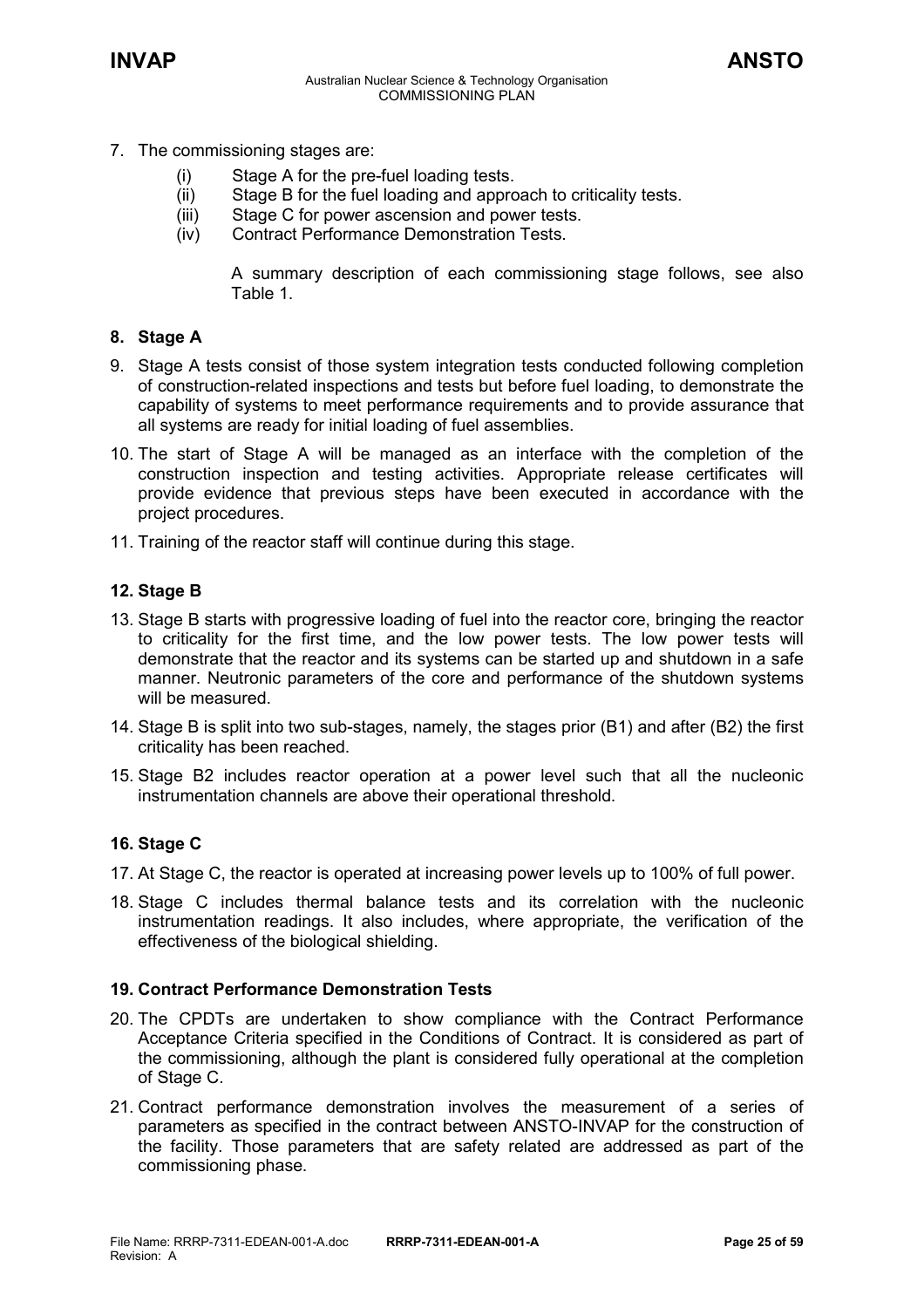- 22. There are some measurements of performance-related parameters (i.e. neutron spectra in a given irradiation facility, neutron flux distribution within the irradiation facilities, and others) which can be conveniently undertaken while Commissioning Stages B and C are carried out. Therefore these measurements will be performed between commissioning tests, or in the periods between commissioning stages.
- 23. The formal CPDT stage follows the completion of Commissioning Stage C and in this sense is the beginning of the commercial operation phase.
- 24. The facility operation procedures, manuals and plans are replaced from the commissioning version to the definitive versions to be used during the operation phase that will address the experience gained during the commissioning.
- 25. While a review of operation manuals and procedures has already taken place during pre-commissioning tests, a final verification of the adequacy of the maintenance and operation procedures is undertaken at CPDT.
- 26. By the time the CPDTs are executed, the facility capability regarding its safe operation has already been demonstrated during commissioning stages A, B and C.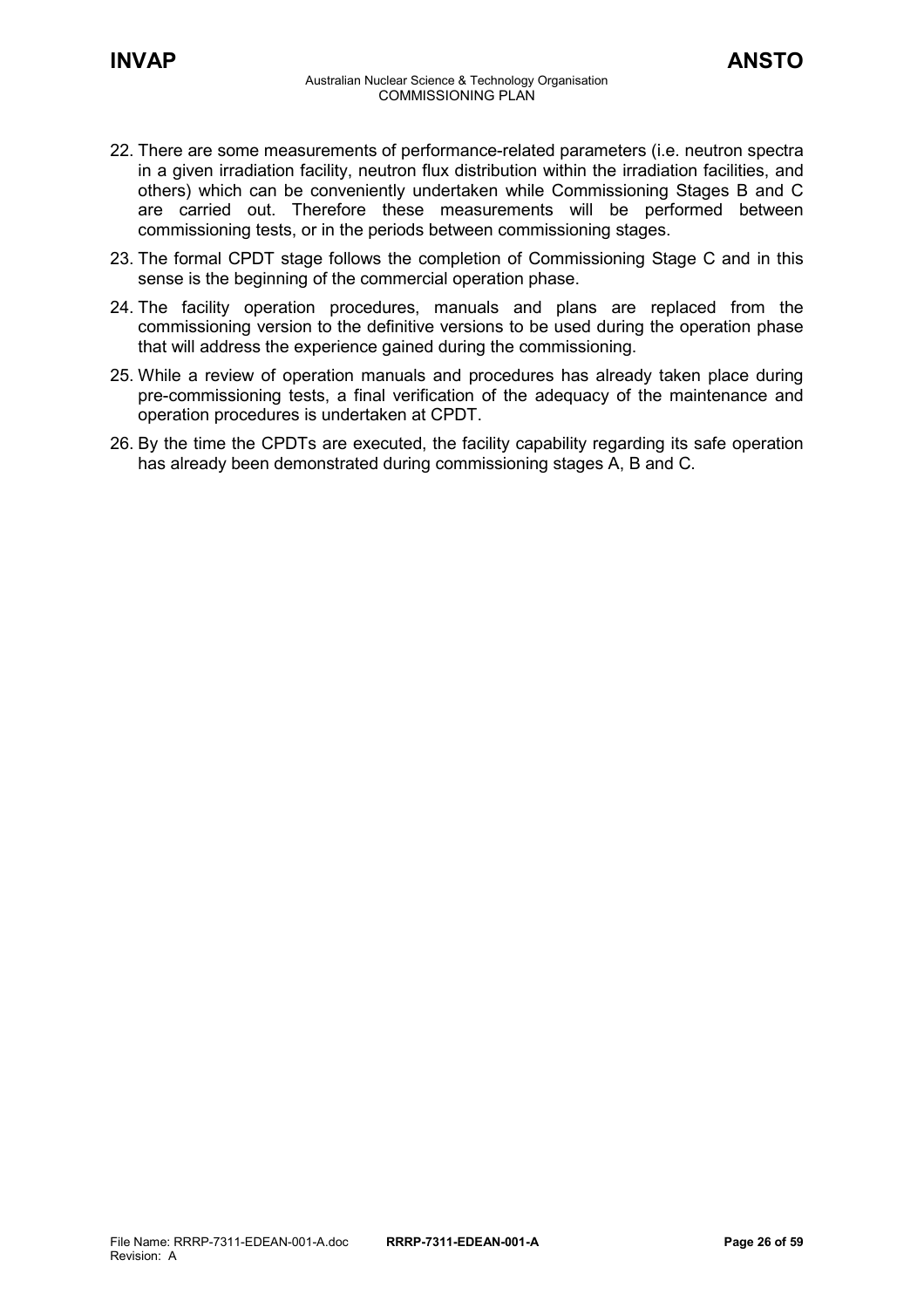**ANSTO** 

|                                                                                                                                                                                                                                                                                                                                                                                                                                              | Cont.<br>O                                                                                                                                                                                                        |
|----------------------------------------------------------------------------------------------------------------------------------------------------------------------------------------------------------------------------------------------------------------------------------------------------------------------------------------------------------------------------------------------------------------------------------------------|-------------------------------------------------------------------------------------------------------------------------------------------------------------------------------------------------------------------|
|                                                                                                                                                                                                                                                                                                                                                                                                                                              |                                                                                                                                                                                                                   |
| đ                                                                                                                                                                                                                                                                                                                                                                                                                                            |                                                                                                                                                                                                                   |
| Testing                                                                                                                                                                                                                                                                                                                                                                                                                                      |                                                                                                                                                                                                                   |
|                                                                                                                                                                                                                                                                                                                                                                                                                                              |                                                                                                                                                                                                                   |
|                                                                                                                                                                                                                                                                                                                                                                                                                                              |                                                                                                                                                                                                                   |
|                                                                                                                                                                                                                                                                                                                                                                                                                                              |                                                                                                                                                                                                                   |
|                                                                                                                                                                                                                                                                                                                                                                                                                                              |                                                                                                                                                                                                                   |
|                                                                                                                                                                                                                                                                                                                                                                                                                                              |                                                                                                                                                                                                                   |
| For example, inspection of location and<br>tightness of connections, fluid levels,<br>orientation of components, levelling and<br>alignment, clearances and tolerances,<br>physical integrity, cleanliness, purging,<br>seals and packings properly installed,<br>rotation of prime movers is correct, cabling<br>is correct.<br>Post installation test of individual<br>equipment and components.<br>Post-installation tests<br>nstallation | Systems are tested individually in all their<br>modes.<br>individual I<br>Integration of service systems,<br>components and systems.<br>equipment and structures.<br>Pre-commissioning tests<br>Pre-commissioning |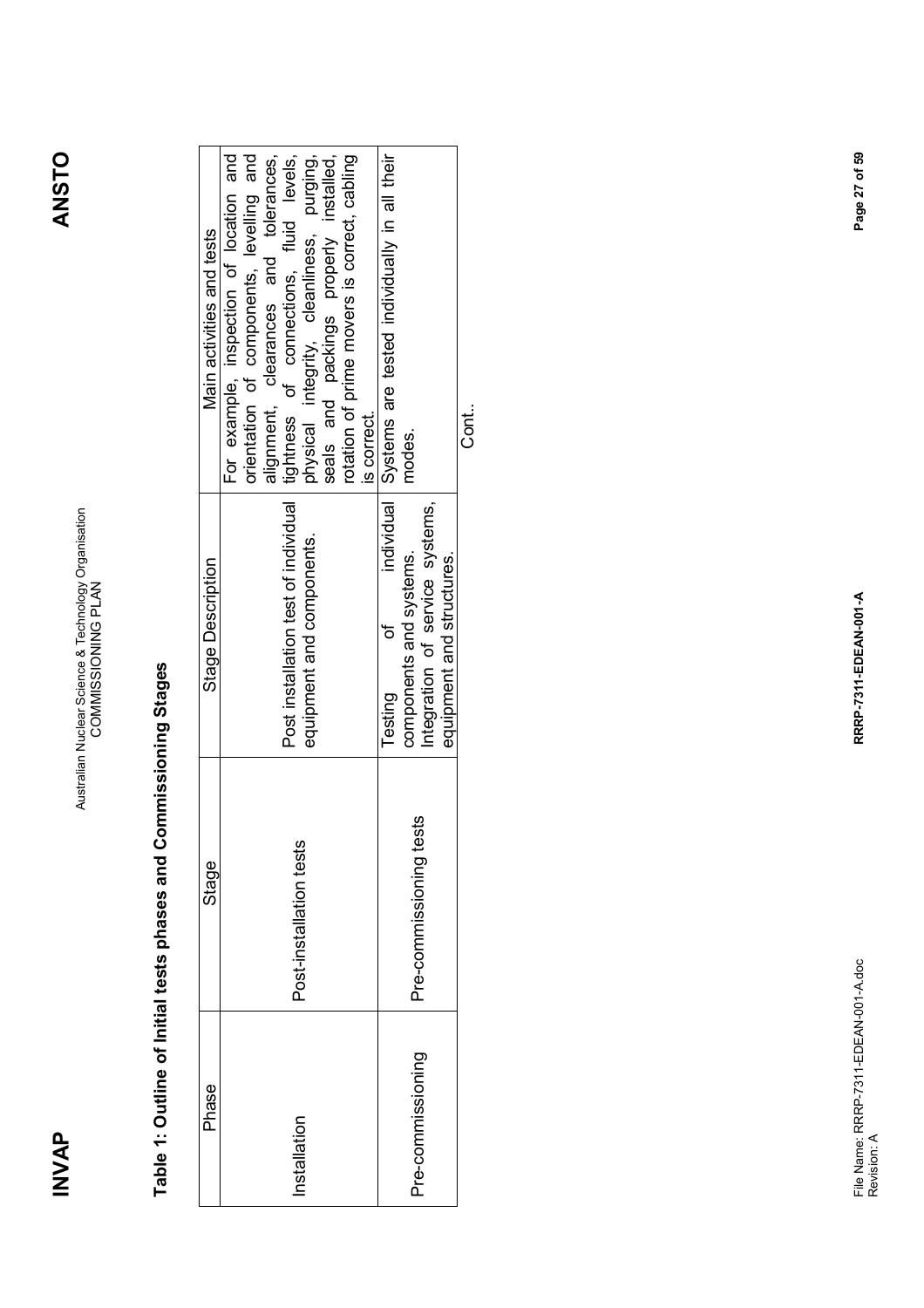**INVAP** 

## Table 1: Outline of Initial tests phases and Commissioning Stages (cont.) **Table 1: Outline of Initial tests phases and Commissioning Stages (cont.)**

| Phase                   | Stage                                    | Stage Description                      | Main activities and tests                                                             |
|-------------------------|------------------------------------------|----------------------------------------|---------------------------------------------------------------------------------------|
|                         | Stage A                                  | Ⴆ<br>tests<br>Final integration        | Electrical system, HVAC, PCS, RSPCS,<br>RC&PS, I&C, (RCMS, RPS, and PAM) are          |
|                         | Pre fuel loading tests                   | systems                                | integrated to demonstrate the facility<br>operational status.                         |
|                         |                                          |                                        | Nucleonic instrumentation is tested with                                              |
|                         | Fuel loading and approach to<br>Stage B1 | Fuel assemblies loading until          | source. Fuel assemblies are loaded in a<br>neutrons from fuel assemblies and start up |
| Commissioning Phase     | criticality                              | criticality is reached                 | planned strategy until fission chain reaction<br>is self sustained.                   |
|                         |                                          |                                        |                                                                                       |
|                         |                                          |                                        | Fuel loading in steps until reaching the                                              |
|                         | Stage B2                                 | Low power operation                    | sixteen fuel element core. Reactivity, power                                          |
|                         | Low power tests                          | (Less than 400 Kw)                     | peaking factor and other core parameters                                              |
|                         |                                          |                                        | are measured                                                                          |
|                         | Stage C                                  |                                        | are<br>parameters<br>Thermohydraulic                                                  |
|                         | Power ascension and power                | Power increase in steps up to<br>20 MW | are<br>measured. Radiation surveys                                                    |
|                         | tests                                    |                                        | conducted to verify the efficiency of shields.                                        |
| Transition to Operation | Performance<br><b>Contract</b>           | Measurements of contractual            | Plant fully operational. Compliance with                                              |
| Phase                   | Demonstration Tests                      | performance parameters                 | contract requirements is verified.                                                    |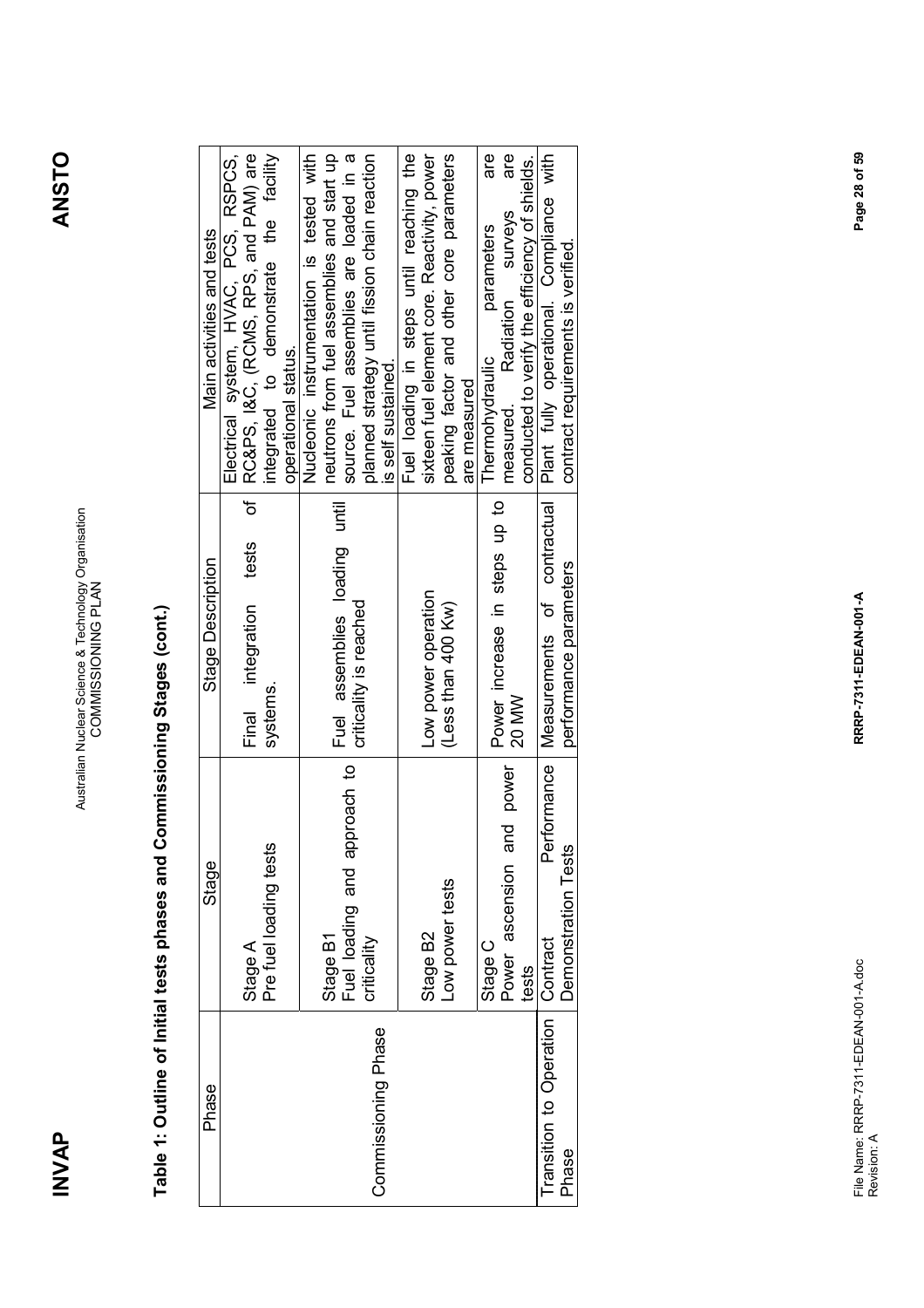### <span id="page-28-0"></span>**4.2 COMMISSIONING TESTS AND PREREQUISITES**

### <span id="page-28-1"></span>**4.2.1 Conduction of Tests and General Prerequisites**

- 1. A test is the set of measurements, examination and observations aimed to assess the suitability of a system or component, as well as operational activities and procedures. The specific plan for each commissioning stage addresses the complete list of tests to be conducted in that stage.
- 2. Commissioning tests and inspections include those specified by the system designers and the design authority as necessary to demonstrate and verify the objectives set for the Commissioning phase.
- 3. All testing is accomplished using approved procedures throughout the Commissioning.
- 4. When the test procedure is approved for execution, and when prerequisites to the test indicated in the test procedure are completed as required, the test can be started. Required personnel are assembled by the CG or a member of the CG in charge of the test, and the test procedure is reviewed in detail and then performed.
- 5. During the test, all precautions are observed, and data records are completed, reviewed, signed and dated by the member of the CG in charge of the test.
- 6. The plant operating staff is responsible for the safe and proper operation of equipment during the test.
- 7. Where systems or components are duplicated in the design to provide "Duty" and redundancies, all systems or components of both redundancies will be tested, either during the pre-commissioning tests or during the commissioning itself.
- 8. The specific requirements for each of the commissioning stages are given in the plan for the corresponding stage. Summary descriptions of the tests to be conducted and an outline of the specific requirements for each stage are given in Appendices 2 to 6.
- 9. Table 2 shows the sequence of typical steps involved in the execution of a commissioning test, provided the stage has been authorised by the MG.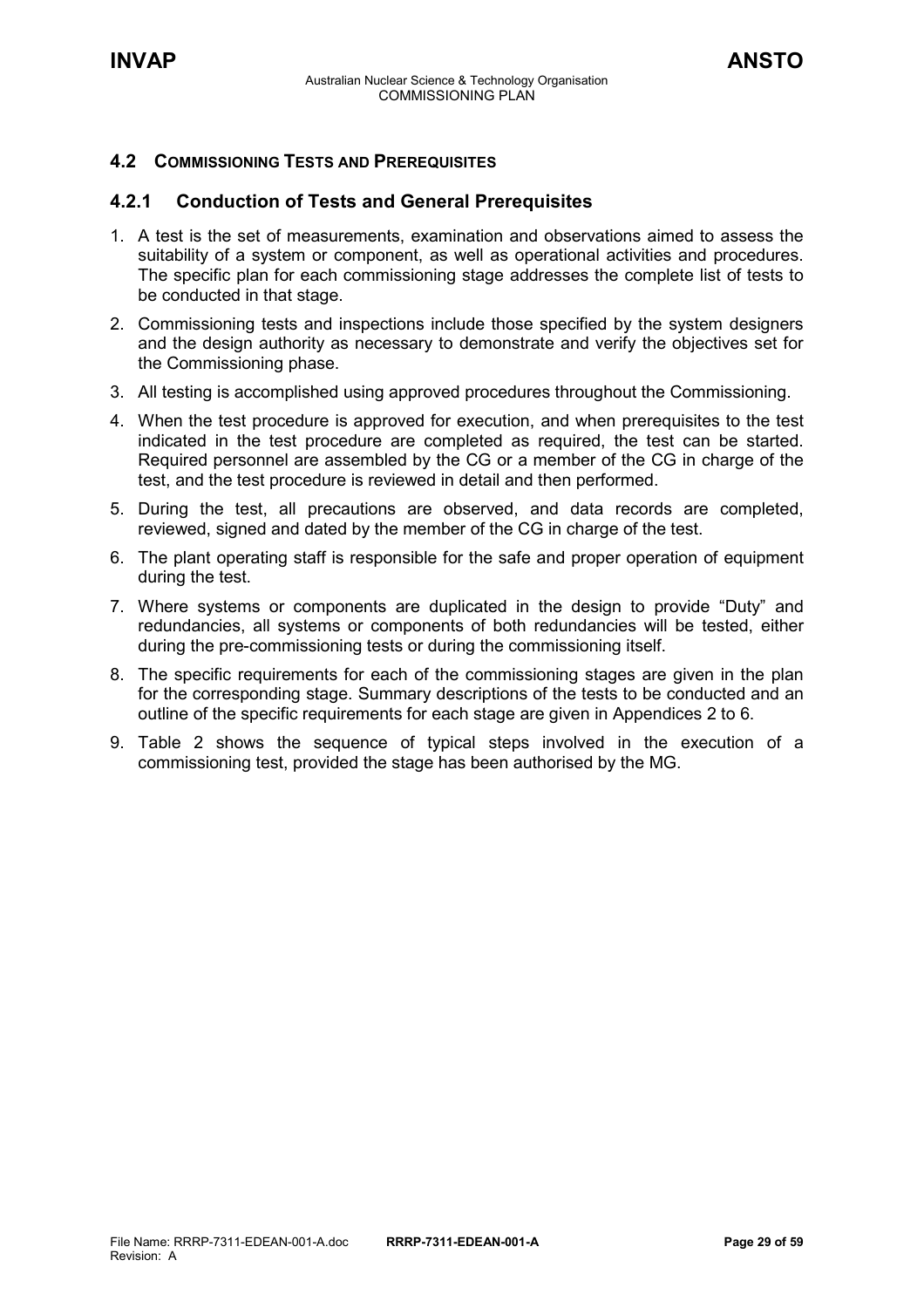**INVAP** 

| Step                                         | Details                                                                      | Executed by       |
|----------------------------------------------|------------------------------------------------------------------------------|-------------------|
| Definition of the Test Procedure             | Identifies the test objective and methodology to be used to achieve          | Engineering teams |
| objective and methodology                    | it following specifically defined instructions.                              |                   |
| Drafting of the procedure                    | Define in detail the arrangements and steps to be followedand the            | Engineering teams |
|                                              | acceptance conditions.                                                       | and CG            |
| Review, Acceptance and approval of           | Review and approval of the procedure. It includes acknowledging              | INVAP/ANSTO       |
| proposed Procedure                           | that the methodology to be employed in the test execution is                 |                   |
|                                              | adequate to verify the expected goals (identified in the scope)              |                   |
| <b>Test Authorisation</b>                    | Granted at beginning of the corresponding commissioning stage.               | <u>SM</u>         |
| <b>Test Scheduling</b>                       | Allocate the execution day                                                   | ξ                 |
| Resources allocated                          | Request the necessary human resources (from OG and COG),                     | ξ                 |
|                                              | testing equipment and auxiliary devices.                                     |                   |
| Procedure related tasks                      | Initial brief to staff involved, and Pre-test conditions verification.       | ပ္ပ               |
|                                              | Perform the measurements, calculations and other actions (not                |                   |
|                                              | related with facility system operation) indicated in the procedure.          |                   |
|                                              | Records filling                                                              |                   |
| Facility systems operation<br>Test Execution | Operate the systems specified in the test procedure following the            | <b>OG and COG</b> |
|                                              | $\overline{\omega}$<br>System Operation Manual (unless a dedicated procedure |                   |
|                                              | indicated in the test)                                                       |                   |
|                                              | After the test execution, return the system configuration to the pre-        |                   |
|                                              | test condition.                                                              |                   |
| QC & QA actions                              | Enforcement of the QA Plan for Commissioning.                                | CQAG              |
| Test results approval                        | Test results are analysed and if appropriate approved, otherwise             | ŠΣ                |
|                                              | exceptions or repetition of the tests is indicated (as per 4.2.4).           |                   |
| Test results reporting                       | Reporting of results to CSRC and MG.                                         | ξ                 |
|                                              | Inclusion of relevant test results in the Commissioning Report for           |                   |
|                                              | reporting to MG.                                                             |                   |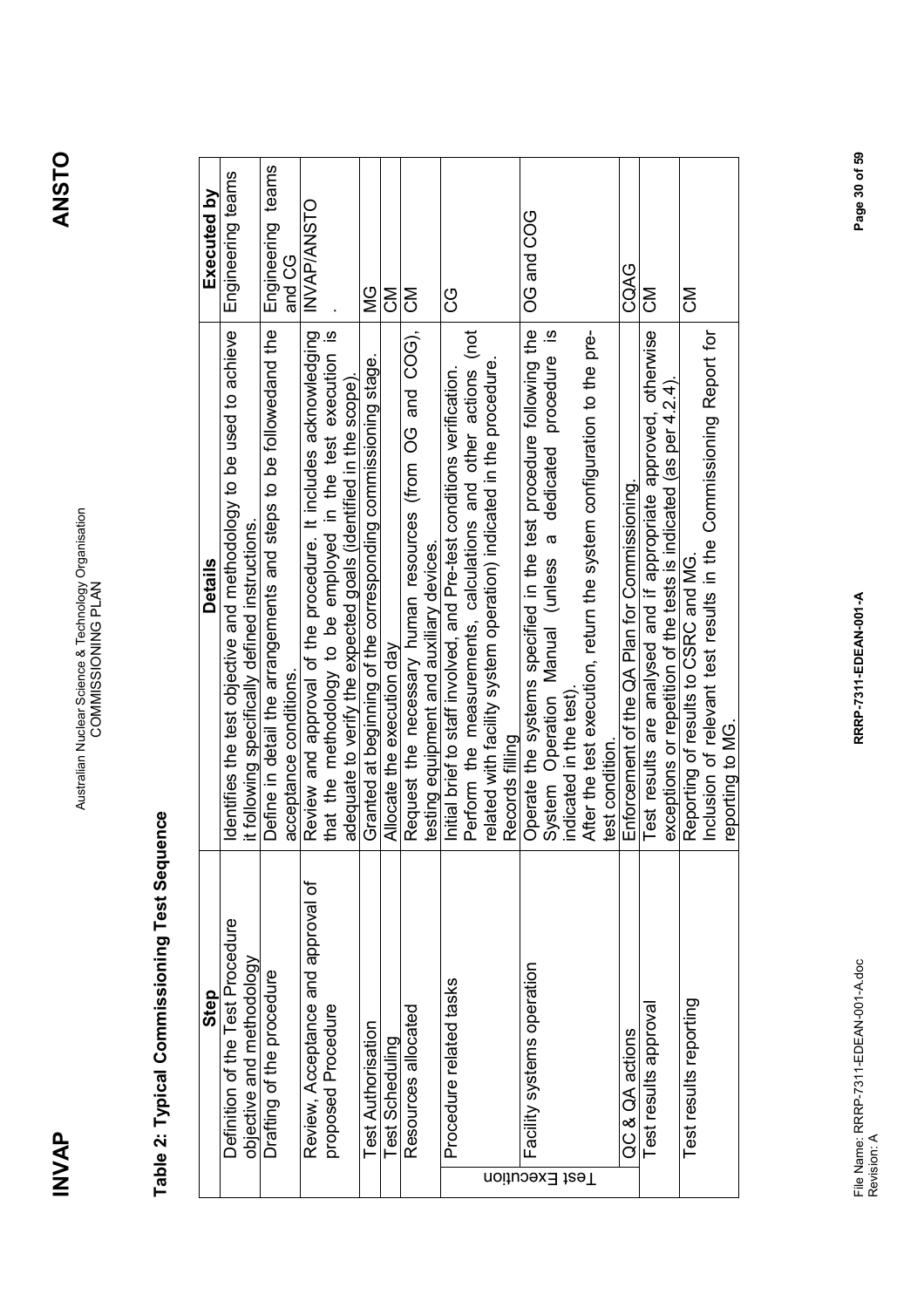### <span id="page-30-0"></span>**4.2.2 Staffing Requirements for Test Execution**

- 1. As a minimum, the following will be assigned to each commissioning test (procedure execution):
	- a) A Commissioning officer from the Commissioning Group (INVAP).
	- b) An ANSTO representative.
	- c) Operation Group staff necessary to operate the systems or equipment.
	- d) Health physics staff when required.
	- e) QA and QC activities are expected to be covered by personnel who will audit or attend commissioning tests as required.
	- f) Personnel assigned are to be trained so they are competent and understand the safety and quality requirements of their assigned tasks.
	- g) Specific staffing requirements will be addressed in the specific test procedure.

### <span id="page-30-1"></span>**4.2.3 Design Problems**

1. In the process of post-installation, pre-commissioning and commissioning testing, design problems may be encountered. All such design problems are formally documented and reported to the design organisation for disposition. If some change is necessary to the system, and retesting is required, it will be accomplished using approved procedures and controls.

### <span id="page-30-2"></span>**4.2.4 Review and Approval of Test Results**

- 1. The CM will have overall responsibility for review and approval of test results. The following paragraphs establish requirements for review and approval of individual test results.
- 2. Upon completion of each test, the CG responsible for the test will assemble a test package that includes the official test copy of the completed procedure, the test records and all related documentation. Commissioning result packages will be submitted to the CM for performing an in-depth review, evaluation and assessment of test results. Test discrepancies, deficiencies, failure to satisfy acceptance criteria, and omissions identified during testing or during review of test results will be documented as test exceptions.
- 3. Following review and resolution of review comments with ANSTO, the CM can either:
	- a) Approve and accept the test results with or without exceptions, or
	- b) Find the test results unacceptable until all or part of the outstanding exceptions are resolved, or
	- c) Request the entire test be repeated.
- 4. For procedures approved with exceptions, each exception is subsequently resolved by processing retest results through the same review and approval cycle. If a certain test exception is not resolved after a reasonable effort of evaluation, it may be chosen to document the test results with a full explanation of the recommendations. Therefore, test exceptions may be acceptable provided that the CM agrees to the test exception based on engineering recommendations and consideration with respect to SAR.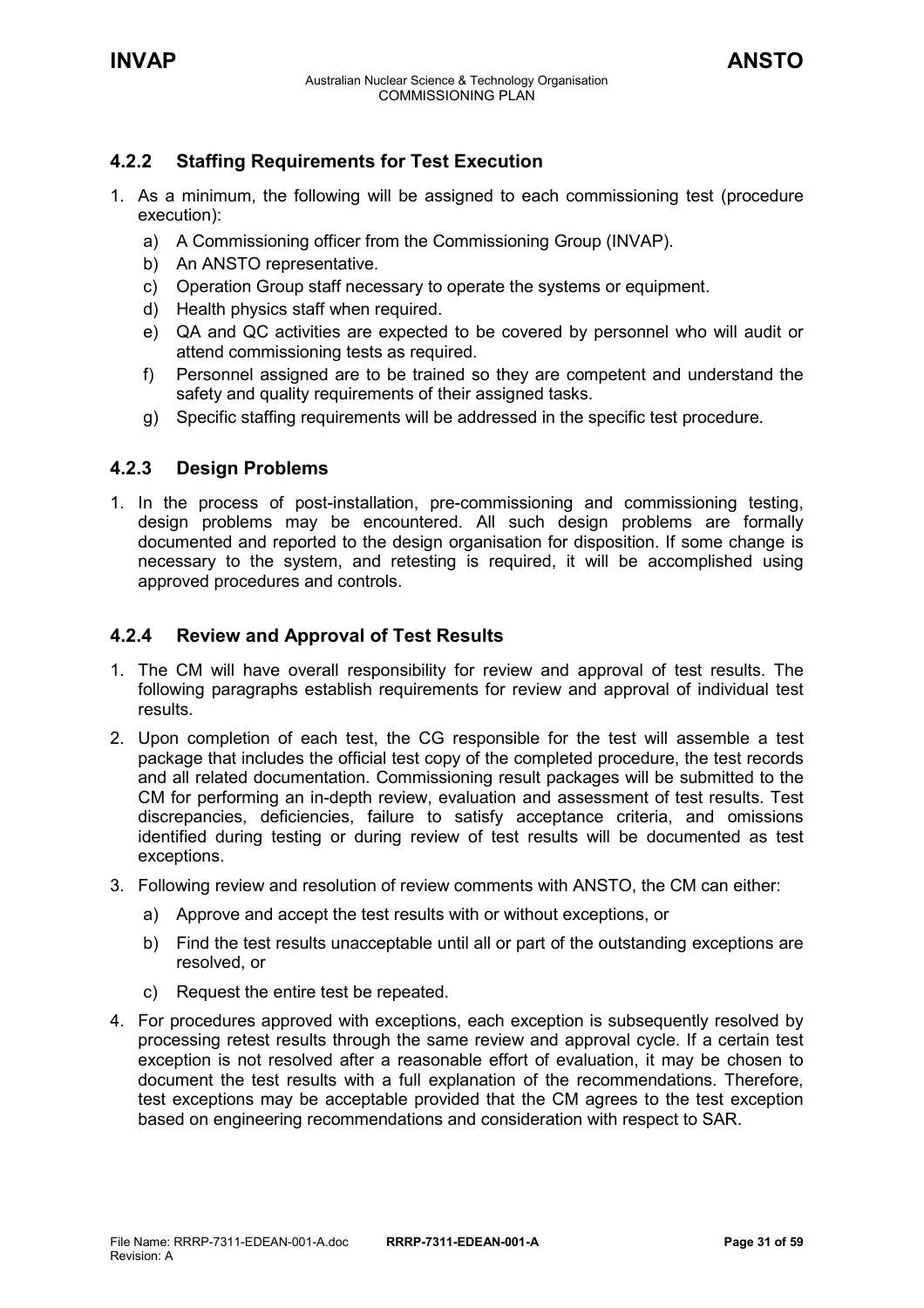- 5. The COG will have personnel responsible for analysing and resolving exceptions with an adequate understanding, access to pertinent background and engineering support.
- 6. The MG and the CSRC will be notified of test results and exceptions and the actions proposed to resolve them.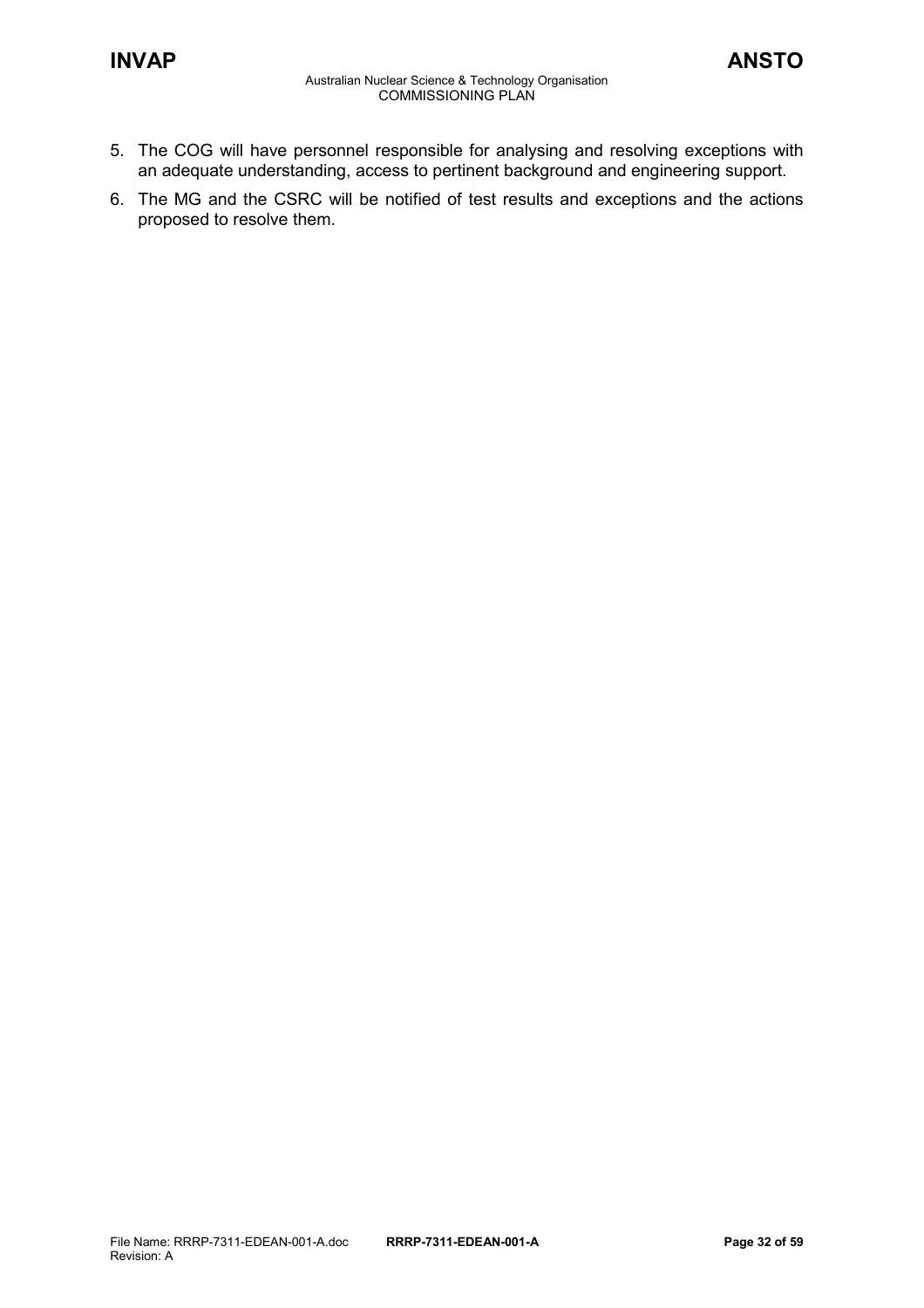### <span id="page-32-0"></span>**5 COMMISSIONING SCHEDULE**

- 1. The schedule for post-installation test is according to the construction and installation program.
- 2. An extensive pre-commissioning test program is planned for the reactor and its auxiliary systems. During the pre-commissioning test phase, testing will be performed as system hand-over from construction allows.
- 3. Key systems are sequenced for completion and testing early enough to provide necessary auxiliary services for testing and operation of other systems or for construction activities. Examples of such key plant systems are the electrical system, compressed air system and water supply system. Temporary construction power is sometimes required for initial tests at the beginning of the pre-commissioning test phase.
- 4. The schedule relative to the pre-commissioning phase is in accordance with the allowances in the Contract Master Schedule plus the details provided in the Precommissioning Tests plan.
- 5. The commissioning stages indicated in section 4.1 are incorporated into the Contract Master Schedule that presents the planned sequence of the main activities (Work Packages) related to the commissioning.
- 6. The Contract Master Schedule (CMS) has the following Work Packages related to commissioning planning and execution:
	- a) Planning and Document Preparation (pre-commissioning activity)
		- (i) (WP 21406) DE-Commissioning Procedures
	- b) Execution of Commissioning Stages:
		- (i) (WP 70101) NU-Pre fuel loading (Stage A)
		- (ii) (WP 70201) NU-Fuel Load & Approach to Criticality (Stage B1)
		- (iii) (WP 70301) NU-Low Power tests (Stage B2)
		- (iv) (WP 70401) NU-Power Ascension & Power test (Stage C)
	- c) Execution of Contract Performance Demonstration Tests
		- (i) (WP 70501) NU-Performance demonstration tests
- 7. Details on scope, assigned dates and duration of activities are provided in the Contract Master Schedule.
- 8. A detailed Commissioning Schedule will be prepared as a sub-schedule to the CMS. The detailed Commissioning Schedule will include details and planning of individual tests, taking into account the activities to be carried out and the different constraints and precedence requirements.
- 9. The sequencing of tests shall be such so that safety of the facility is never dependent on the performance of untested systems, subsystems and components.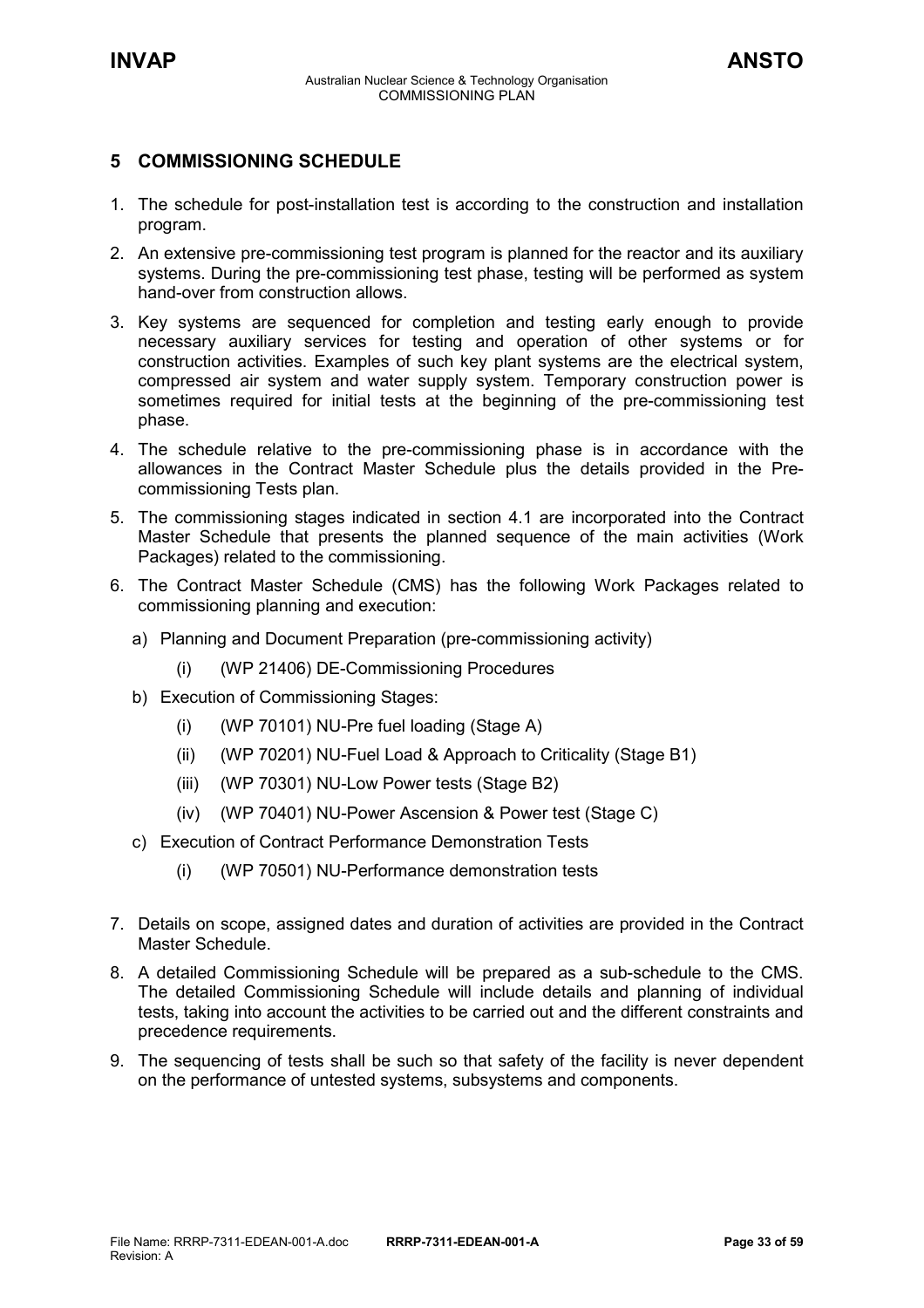### <span id="page-33-0"></span>**6 COMMISSIONING PROCEDURES, RECORDS AND REPORTS**

### <span id="page-33-1"></span>**6.1 PROCEDURES**

- 1. Tests to be executed during the commissioning phase will be planned, conducted and controlled using detailed written procedures prepared for each test. These procedures will also establish the method for assessing and recording the results of the test. The procedures for individual tests are specific in intent, objectives, methods, operating procedures, equipment requirements, detailed data sheets, and acceptance criteria.
- 2. INVAP will maintain overall responsibility for test procedure preparation and review.
- 3. Procedures will be designed to demonstrate compliance with the acceptance criteria. Commissioning procedures will be developed during the detailed engineering phase and will be reviewed and updated during the construction, inspection and test phase and the commissioning phase itself as necessary.
- 4. Procedures will be managed in compliance with the Commissioning QA Plan. Commissioning procedures will be managed and implemented by the CG. Commissioning procedures will be audited by the CQAG. Review of procedures will be carried out by the MG and the CSRC.
- 5. The commissioning procedures will include information which:
	- a) Defines the objective of the procedure and, where appropriate, the reason (e.g. validation of an assumption made in the safety analysis);
	- b) Identifies and defines all the activities that are required to confirm the acceptance of the item under test;
	- c) Defines performance parameters that are to be measured under specified steady state and transient conditions; and
	- d) Identifies the performance requirements together with clearly stated acceptance criteria.
- 6. Commissioning procedures for tests of equipment and systems will include the following information:
	- Title
	- Object of the procedure
	- Summary description of procedure
	- Acceptance criteria
	- Reference document list
	- Staff requirements and responsibilities
	- System involved
	- Required equipment and data
	- Operating personnel involved
	- Prerequisites for this procedure
	- Initial conditions of all involved systems
	- Step by step instructions
	- Forms and records
	- Annexes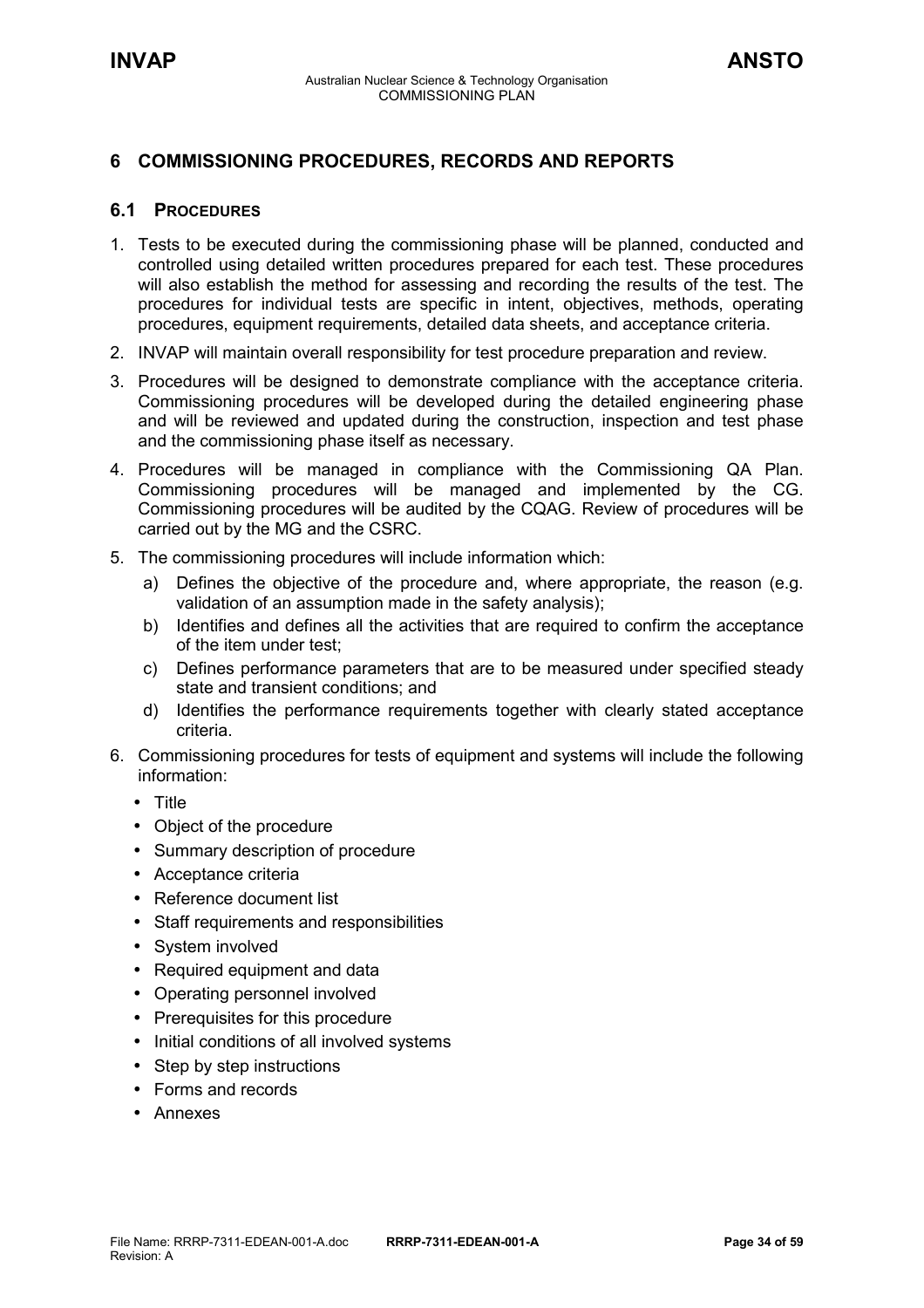7. Procedures during commissioning for emergency management, health physics, security will be issued under the umbrella of the Commissioning Plan.

### <span id="page-34-0"></span>**6.2 RECORDS**

- 1. The outputs resulting from the application of the procedures will be registered in records, the form of which will be included in the applicable procedure.
- 2. The records will be identified, issued, controlled and filed in accordance with the Commissioning QA Plan.

### <span id="page-34-1"></span>**6.3 REPORTS**

- 1. Reports will be prepared by the CG following particular stages or sub-stages to present an overview of the procedures carried out and the performance of the plant as required before commencement of subsequent stages or sub-stages (see Section 7.2). Reports provide the basis for review and approval.
- 2. The format of commissioning reports will include the following information:
	- a) Title;
	- b) Objective;
	- c) Summary;
	- d) References to appropriate test procedures;
	- e) Summary of tests carried out (including dates), limitations, problems or deficiencies, and resolution;
	- f) References to data collected, analyses and deviations;
	- g) Conclusions and recommendations.
- 3. It is the responsibility of the MG to review the Commissioning reports to ensure that the CP objectives have been achieved. In particular, the MG will ensure that the Operational Limits and Conditions have been complied with and that the assumptions and predictions about reactor performance in the Safety Analysis Report have been confirmed.
- 4. A comprehensive Commissioning report will be prepared by the MG upon conclusion of the commissioning phase.
- 5. Commissioning reports will be used by ANSTO to provide ARPANSA with visibility on the progress of commissioning.
- 6. Reports will provide the basis for the summary on commissioning results to be included in the SAR (see 8.2).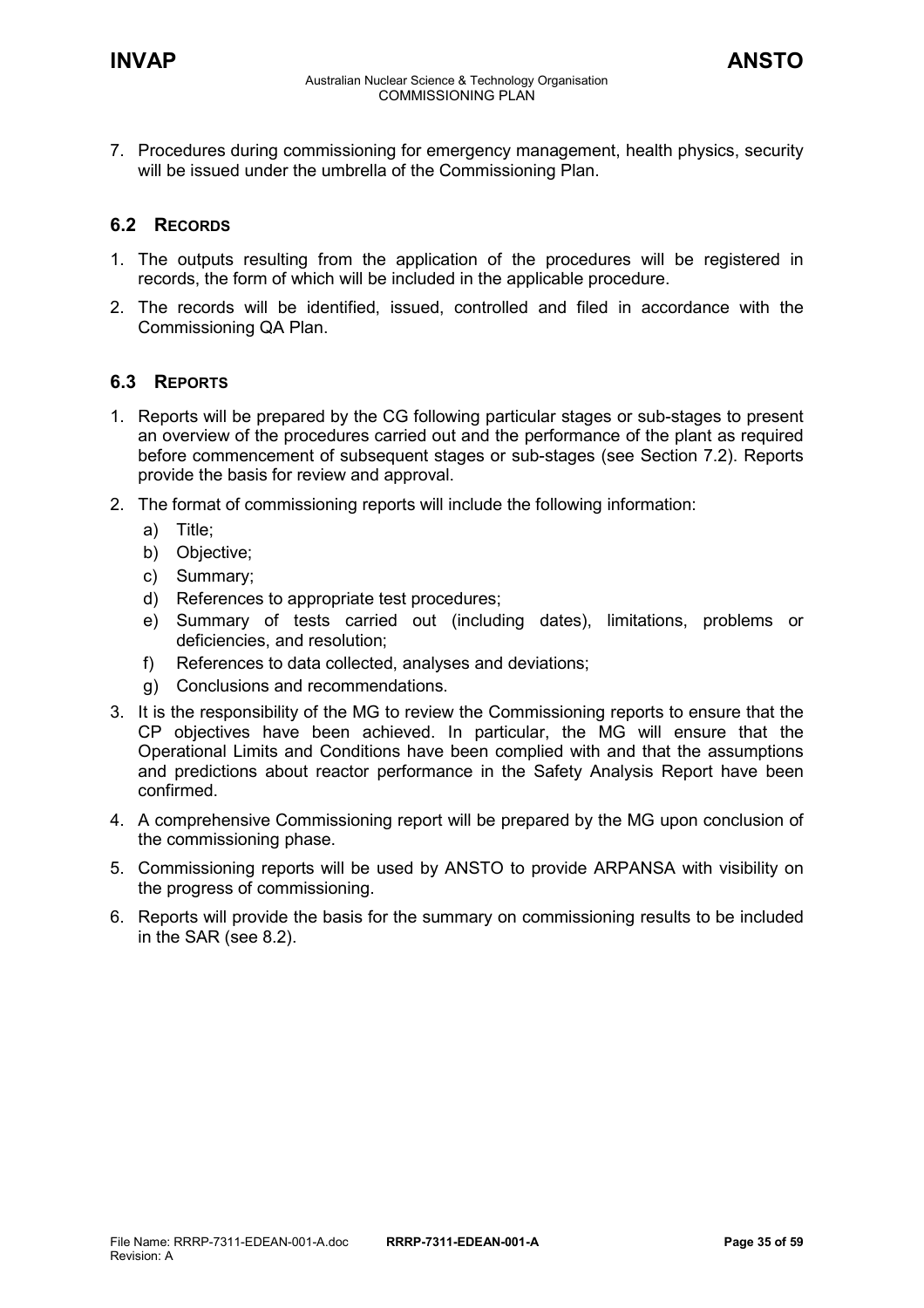### <span id="page-35-0"></span>**7 VERIFICATION, REVIEW, CONTROL AND AUDIT**

### <span id="page-35-1"></span>**7.1 VERIFICATION**

- 1. Verification of commissioning test results will be carried out by the CG to confirm that:
	- a) The relevant parameters associated with acceptance criteria have been obtained as specified in procedures.
	- b) The applicable control activities have been performed as required by this plan.
- 2. Verification activities will be performed in compliance with the CQAP.

### <span id="page-35-2"></span>**7.2 REVIEW**

- 1. Review of commissioning activities will be carried out by the MG based on commissioning reports.
- 2. The review process will aim to:
	- a) Assess the suitability and effectiveness of the CP;
	- b) Assess the adequacy of the commissioning procedures that have been carried out; and
	- c) Assure that the corrective actions proposed to solve non-conformities, if any, are adequate.
- 3. This review will be performed in compliance with the CQAP.

### <span id="page-35-3"></span>**7.3 CONTROL**

- 1. The activities carried out during the commissioning phase are controlled by the CG. The following paragraphs provide information on how the controls are to be carried out.
- 2. Each commissioning test will require the participation of an ANSTO representative whose responsibility will be to establish that the test is carried out in accordance to the test procedure. At the end of the test, he will sign the test record together with the INVAP officer responsible for the test.
- 3. During each commissioning test, it will be mandatory that an INVAP representative who is a part of the CG participate and direct the execution of the test in accordance with the applicable procedure. The INVAP representative will ensure that the steps and indications of the test procedure are followed, will take note of any anomaly or relevant fact that occurs during the test, and will fill in and sign the test record.
- 4. In addition to the control activities, there will be also hold points, where in order to proceed it will be required to gain the approval of an identified authority (for example the CM or the MG).
- 5. The following hold points are envisaged:
	- a) in order to start each Commissioning stage, authorisation by the MG will be required.
	- b) in order to start each test, authorisation by the CM will be required.
	- c) in addition, the MG may require that in order to start some particular tests a previous formal authorisation is provided by the MG.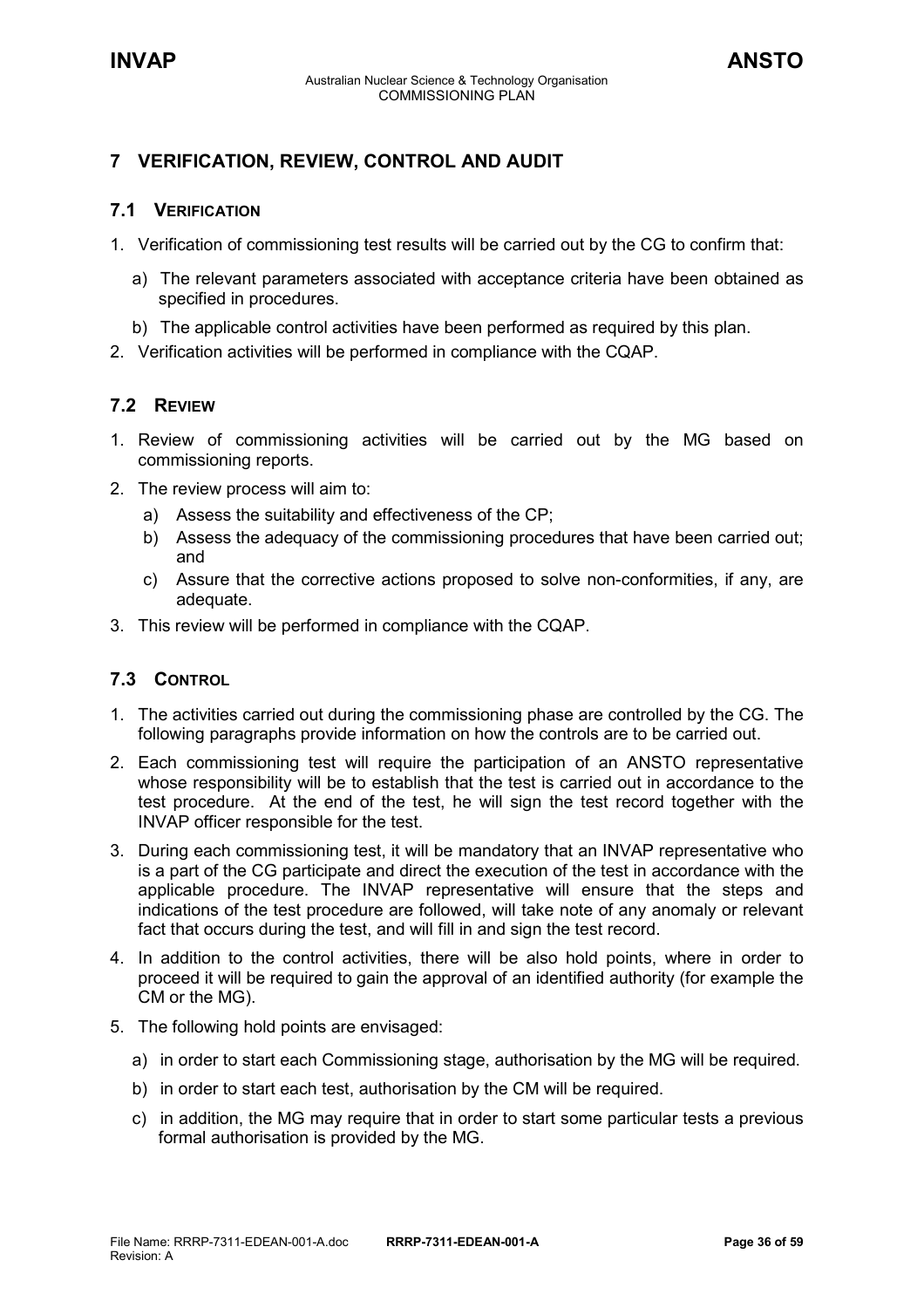- 6. The specific commissioning plan for each commissioning stage provides the hold points foreseen for the referred stage.
- 7. The Commissioning Group will implement appropriate controls to identify systems ready for commissioning and to ensure that there is no unauthorised tampering with those systems prior to and following the commissioning tests.

### <span id="page-36-0"></span>**7.4 AUDITS**

- 1. An Audit Programme for the commissioning phase will be established to verify compliance with relevant aspects of the CP. The audit schedule includes the arrangements for production and control of the required documentation.
- 2. As a rule, an appropriate team of experienced personnel not having direct responsibilities in the areas being audited, co-ordinated by the QA officer, will perform the audits.
- 3. The CM will ensure that the actions necessary to correct any deficiencies revealed by the audit are taken in a timely manner.
- 4. Independent external audits will be carried out as necessary (see 9.1).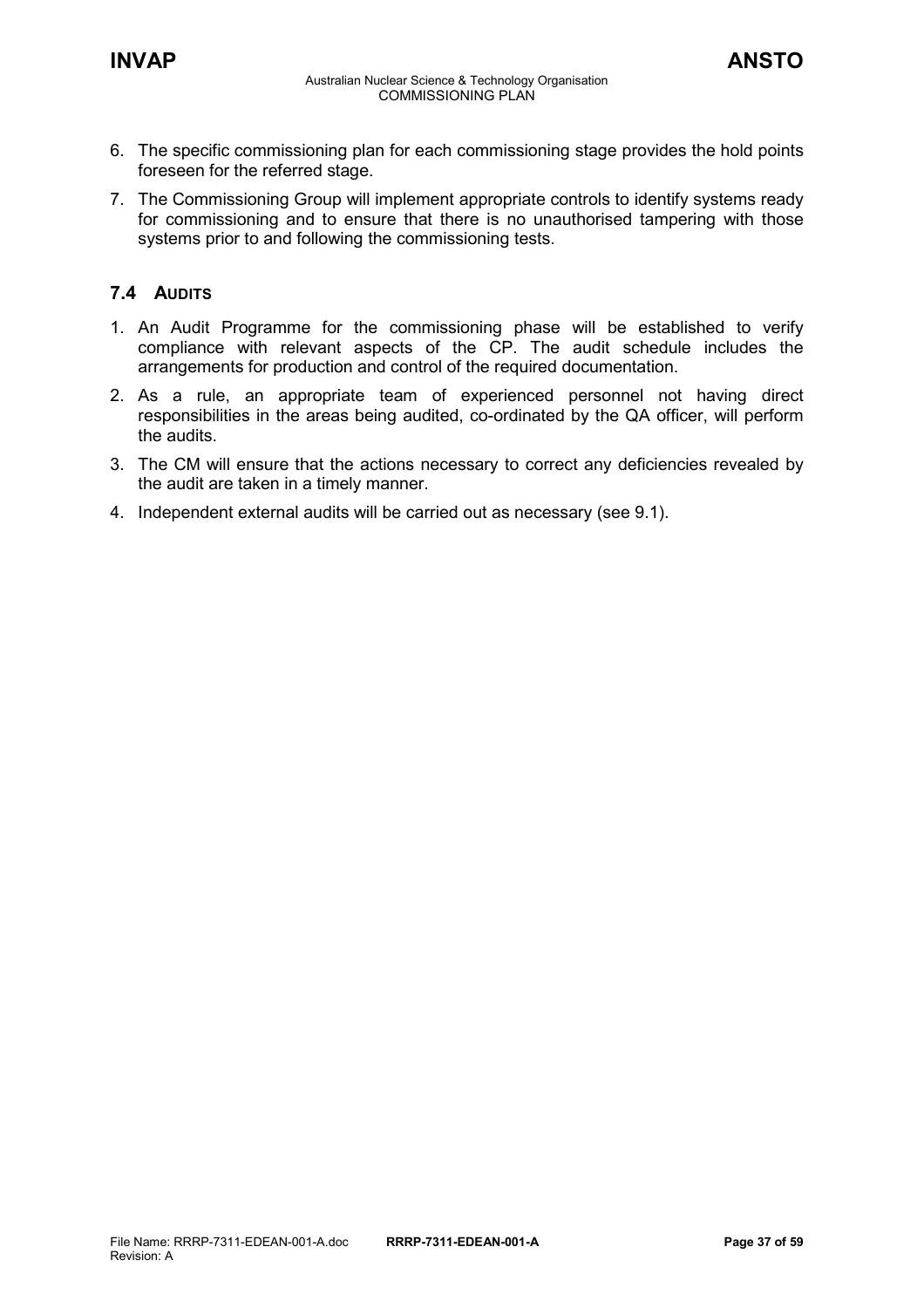### <span id="page-37-0"></span>**8 DOCUMENTATION REQUIREMENTS**

### <span id="page-37-1"></span>**8.1 GENERAL**

- 1. Procedures will be established under the CQAP to identify, collect, issue, review, approve, keep, revise and file documents.
- 2. Documentation related to commissioning will be made available to the whole organisation and retained.
- 3. A list of the commissioning documentation is included in Appendix 7.
- 4. Commissioning records and reports will be managed according to the CQAP.

### <span id="page-37-2"></span>**8.2 MODIFICATIONS TO SAR**

- 1. A summary of the commissioning program and its results will be incorporated in the SAR. The information is included for historical purposes.
- 2. The following results will be reported in the SAR following commissioning of the facility:
	- a) Critical mass and final criticality conditions for the initial core and operational core;
	- b) Control and regulating control rod reactivity calibration, including measurements of differential and integral rod worth for the initial and operational core;
	- c) Excess (operational) reactivity;
	- d) Measured shutdown margin;
	- e) Reactor power calibration and thermal neutron flux distributions, nuclear instrumentation set-points, detector positions and detector output;
	- f) Radiation measurements of reactor coolant inventory or release during the commissioning phase;
	- g) Results of radiation measurements of shielding;
	- h) Measurements of airborne effluents released from the facility;
	- i) Reactivity worth of irradiation facilities;
	- j) Measurements of reactivity feedback coefficients for the reactor core;
	- k) Thermal-hydraulic characteristics of the core and reactor coolant system flow rates and pressure drops; and
	- l) Measurements of performance of engineered safety features and other tested systems.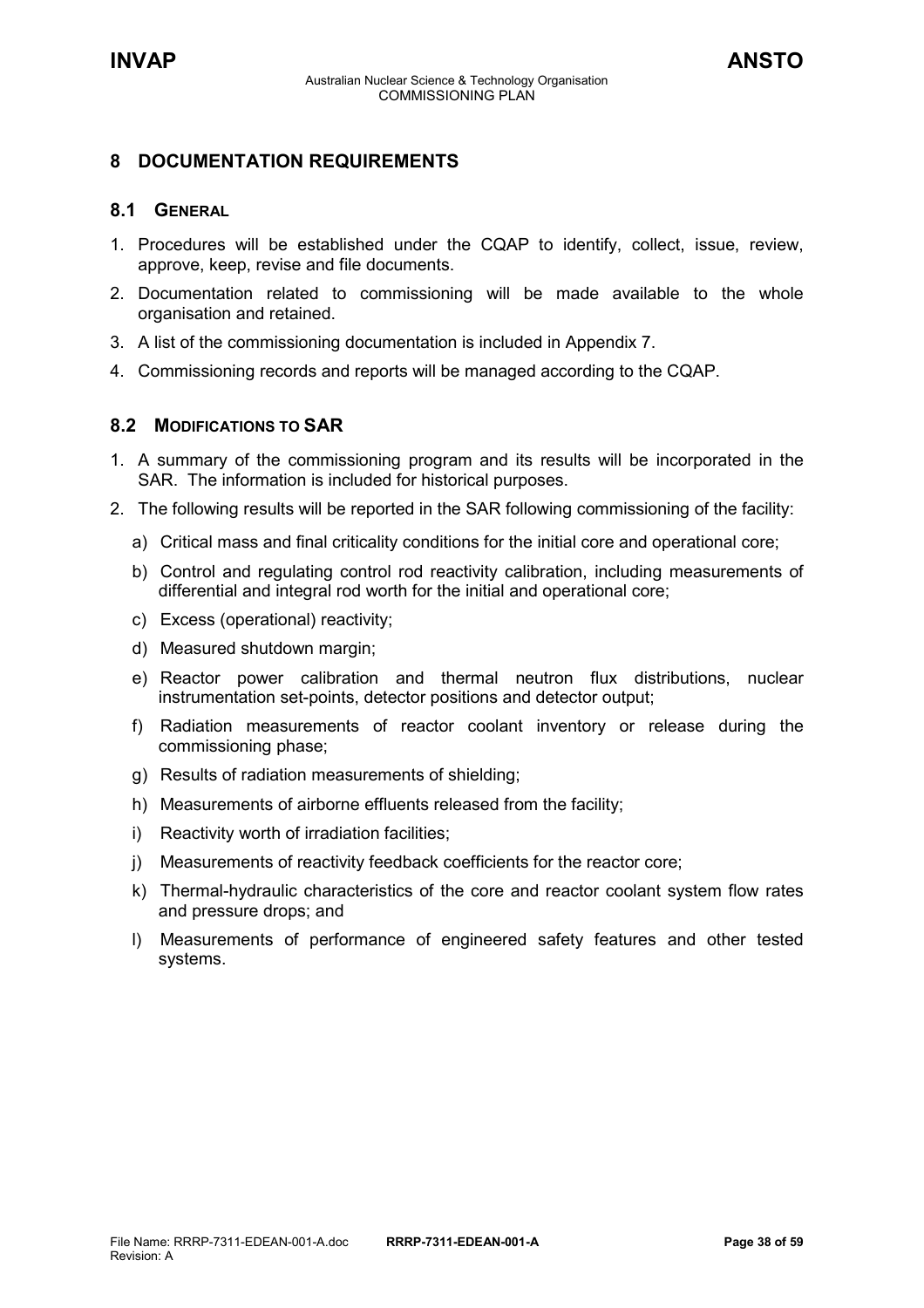### <span id="page-38-0"></span>**9 COMMISSIONING QUALITY ASSURANCE PLAN**

### <span id="page-38-1"></span>**9.1 GENERAL**

- 1. A Commissioning QA Plan (CQAP) for the whole commissioning phase will be issued and put into effect during the commissioning planing and execution.
- 2. The CQAP will comply with the requirements of IAEA, 50-C/SG/Q12, Quality Assurance in Commissioning, 1995.
- 3. The CQAP shall be prepared by INVAP in consultation with ANSTO. The Commissioning Quality Assurance Manager will be responsible for administering the plan. Details on how the Quality Manager and Group interface with the Commissioning organisation are provided in section 3. The CQAP shall be endorsed by the Commissioning Management Group and the Commissioning Group.
- 4. The CQAP will describe the system which controls the development and implementation of the commissioning process. The provisions of the plan will be based on the following three functional categories: management, performance and assessment.
	- a) Management provides the means and support to achieve objectives;
	- b) People performing the work achieve quality; and
	- c) The effectiveness of management processes and work performance is assessed.
- 5. The QA plan ensures that verification of compliance with the quality requirements during commissioning is carried out by qualified personnel who are not directly responsible for performing commissioning activities.
- 6. The CQAP will be documented in procedures. The procedures will address all applicable quality assurance requirements specified in the CQAP.
- 7. Measures will be established under the CQAP to identify, report, review, deal with, control and document items, activities and services that do not conform with requirements.
- 8. A history of all non-conformances and the resulting corrective actions will be maintained by the Commissioning QA Officer.
- 9. The CQAP requirements will be communicated to the staff of the commissioning organisation.
- 10. Controls will be established to ensure that commissioning activities meet established requirements and perform as specified.
- 11. Internal and external audits will be conducted during the development and implementation of the Plan. See section 3.2.6 for further details.
- 12. During the CPDTs, the QA plan for operation will be put in place. The commissioning QA procedures and instructions will be replaced by those corresponding to the operation phase. The QA plan will take account of the management of procedures and instructions that will be used for the execution of the performance demonstration tests.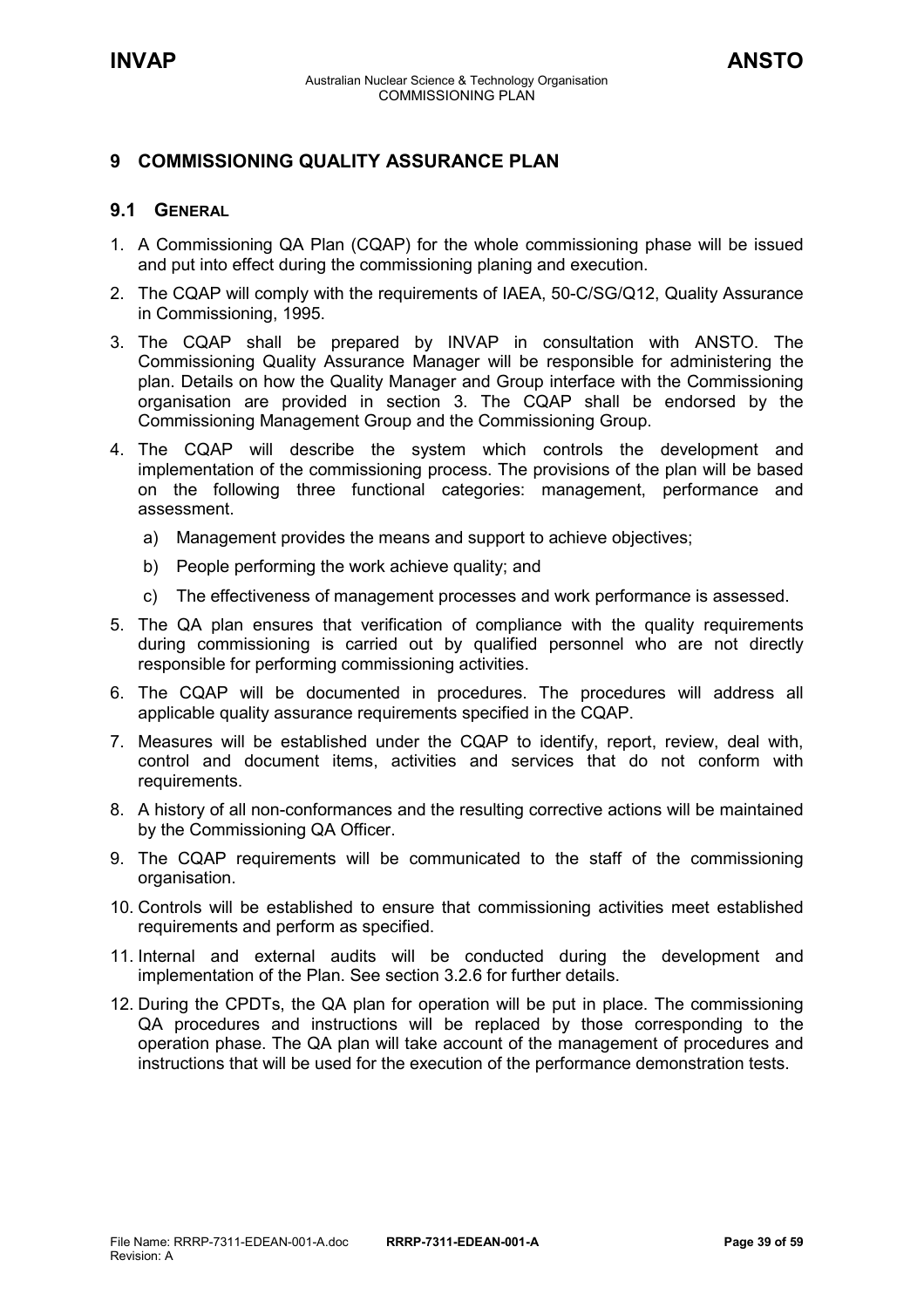### <span id="page-39-0"></span>**9.2 CQAP PURPOSE**

- 1. The CQAP provides the overall framework for the arrangements for the management, performance and assessment of the commissioning.
- 2. The CQAP also provides the means to ensure that work is suitably planned, correctly performed and properly assessed.

### <span id="page-39-1"></span>**9.3 CQAP TABLE OF CONTENTS**

- 1. A preliminary Table of Contents for the CQAP follows
	- Purpose
	- Scope
	- Definitions
	- Graded Approach
	- Organisation and functional responsibilities
	- Transfer of responsibilities
	- Training and qualification
	- Radiological safety
	- Industrial safety and security
	- Emergency planing and preparedness
	- Work processes
	- Commissioning documents
	- Component and system identification
	- Component and system status control
	- Component and system maintenance
	- Document control and records
	- Handling and storage
	- Measuring and test equipment
	- Housekeeping and cleanliness
	- Modifications and changes
	- Non-conformance control and corrective actions
	- Shift changeover
	- Verification of commissioning activities
	- 25 Assessments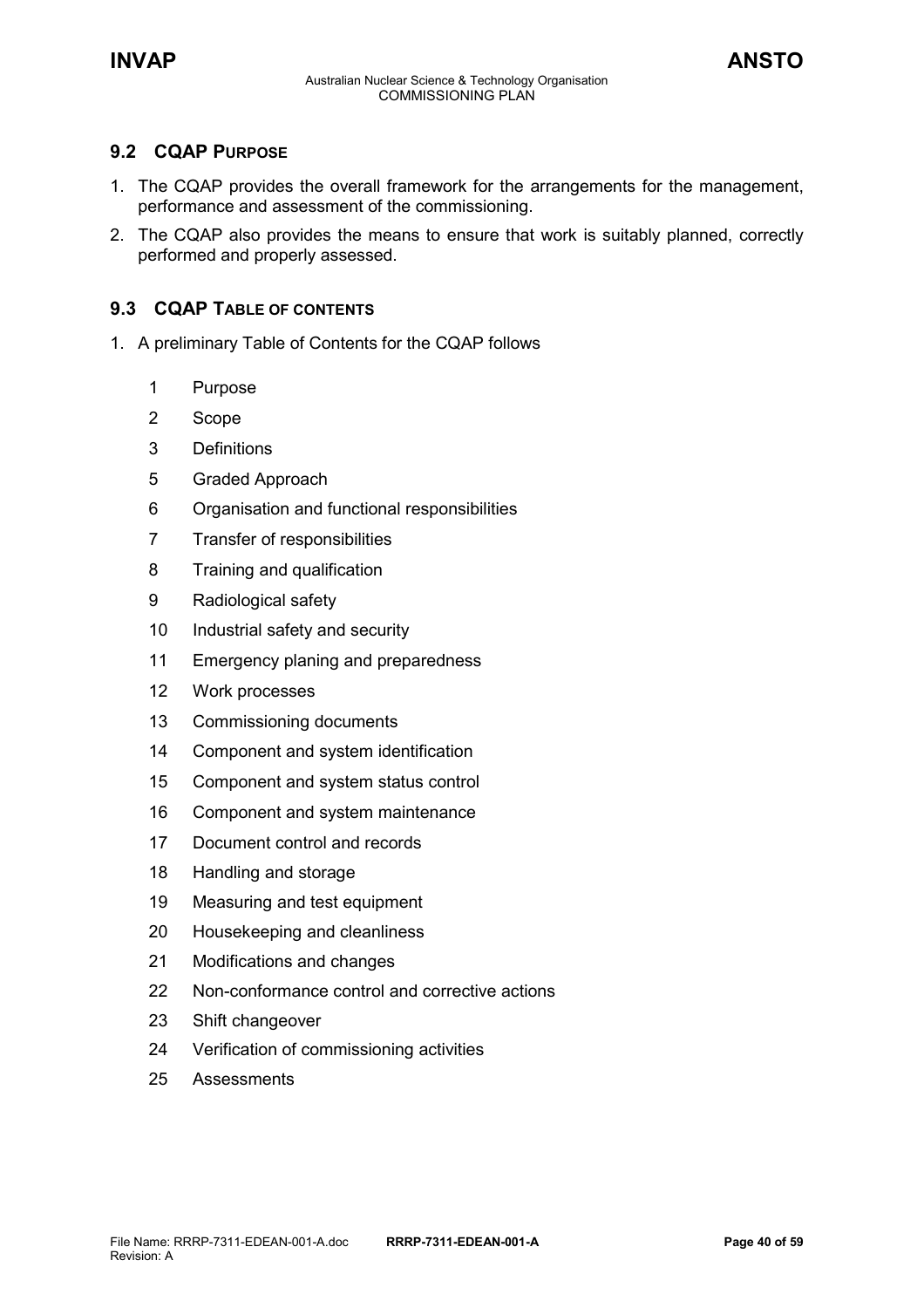### <span id="page-40-0"></span>**10 COMMISSIONING EMERGENCY MANAGEMENT**

- 1. The Commissioning Emergency Plan (CEP) will involve emergency response procedures to be enforced during the commissioning stages.
- 2. The Commissioning Emergency Plan (CEP) is a special version of the Facility Emergency Plan (EP). The CEP will also integrate into current site emergency management.
- 3. The CEP and the corresponding emergency response procedures will be in place before the commencement of any commissioning activity and before the introduction of any fissile material into the facility. During stage A commissioning, emergency training will be completed, and a demonstration emergency drill will be carried out to the satisfaction of ANSTO and the regulator.
- 4. The efficiency of the Commissioning Emergency Procedures will be tested by means of drills co-ordinated with ANSTO, LHSTC Divisions and ARPANSA. Procedures and acceptance criteria will be an integral part of the plan.
- 5. During the CPDTs, the CEP will be replaced by the Operational Emergency Plan.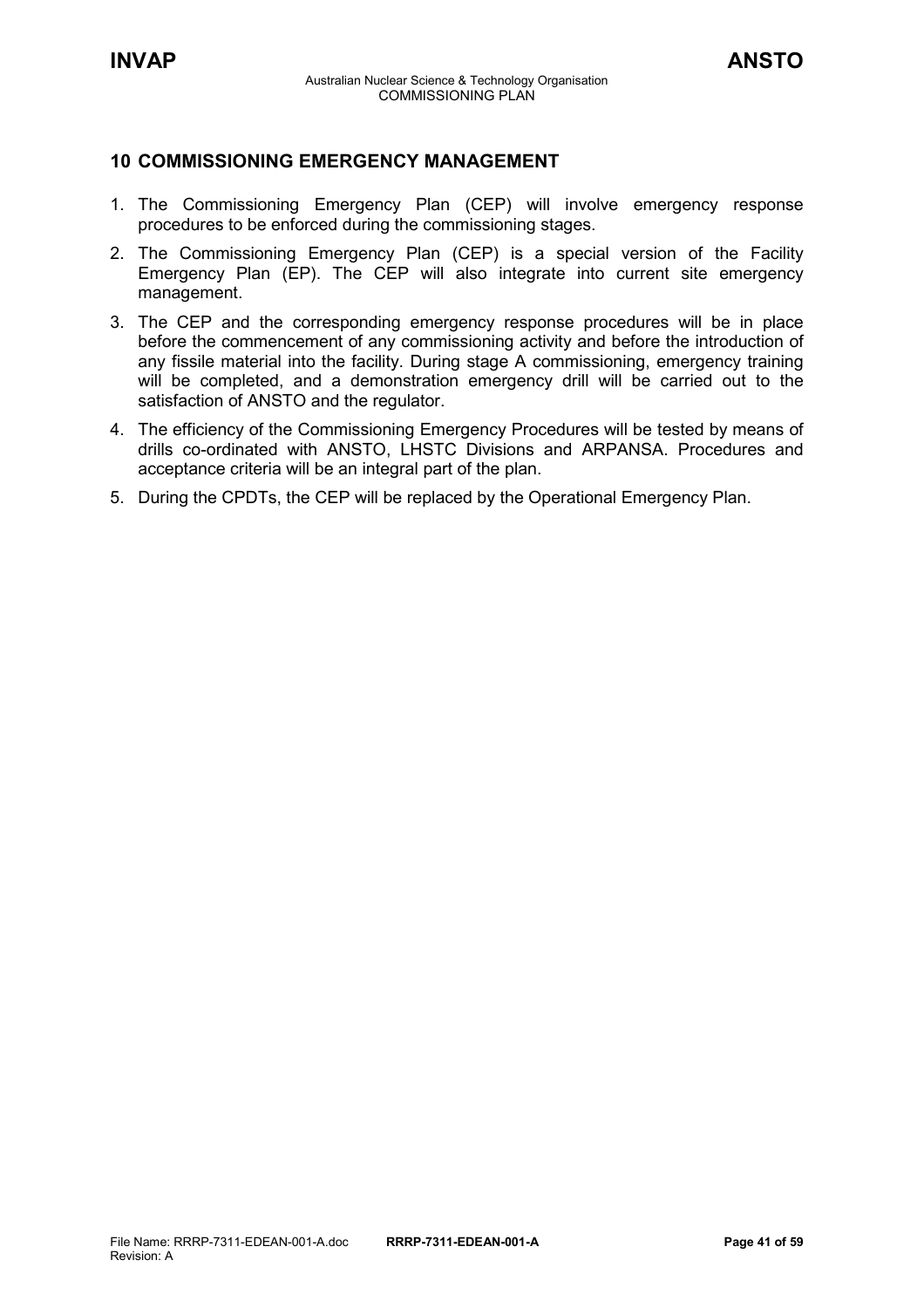### <span id="page-41-0"></span>**11 HEALTH PHYSICS DURING COMMISSIONING**

- 1. Before the introduction of any fissile material into the facility, health physics procedures will be in place and appropriate training will be completed.
- 2. ANSTO will provide the health physics staff and portable equipment as stated in the contract.
- 3. It is planned to use to the maximum extent possible the health physics procedures designed for the routine facility operation, nevertheless there may be some specific clauses or procedures that will be issued as necessary to address specific situations or conditions of the commissioning phases. Their content will differ only as may be necessary to cover situations specific to this stage and thus allow the personnel to gradually become familiar with their use.
- 4. There are special health physics procedures that correspond to non-routine activities within the installation, e.g. verification of the integrity of the main shielding structures, determination of dose maps during power rise, etc. These will be included in the respective commissioning procedures.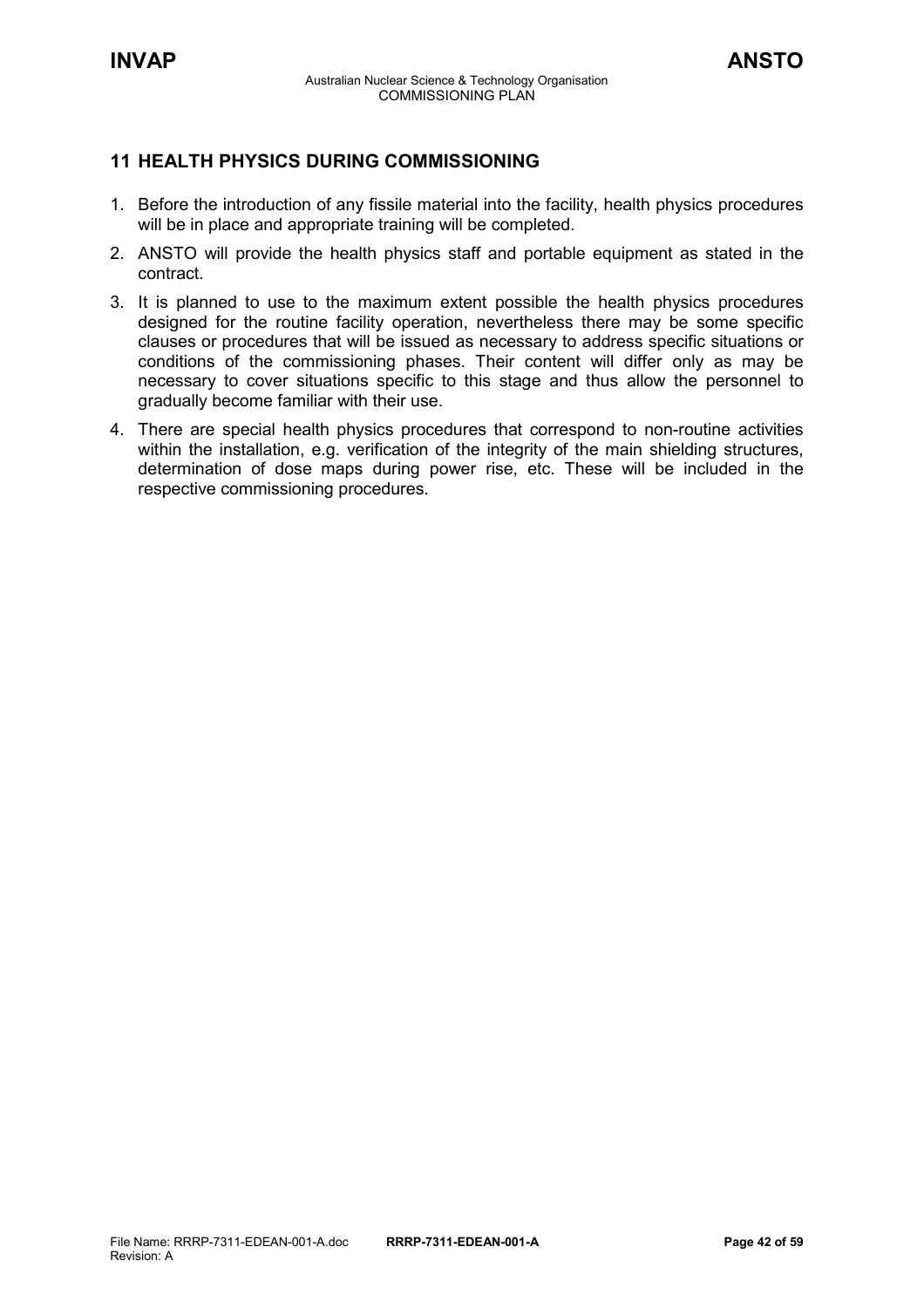### <span id="page-42-0"></span>**12 SECURITY MANAGEMENT DURING COMMISSIONING**

- 1. Before the introduction of any fissile material into the facility, security procedures will be in place and appropriate training will be completed to the satisfaction of ANSTO, ARPANSA and ASNO.
- 2. For the commissioning stage, specific versions of the security procedures may be issued. These procedures will apply during Commissioning, to be later replaced with those corresponding to routine operation. Their content will differ only as may be necessary to cover situations specific to this stage and thus allow the personnel to gradually become familiar with their use.
- 3. The procedures related to security during commissioning may also cover the modification of access restrictions to various areas of the plant so as not to affect the performance of the commissioning.
- 4. Nuclear material accounting and Security procedures will be handled appropriately in compliance with the requirements of the permits issued to ANSTO by ASNO.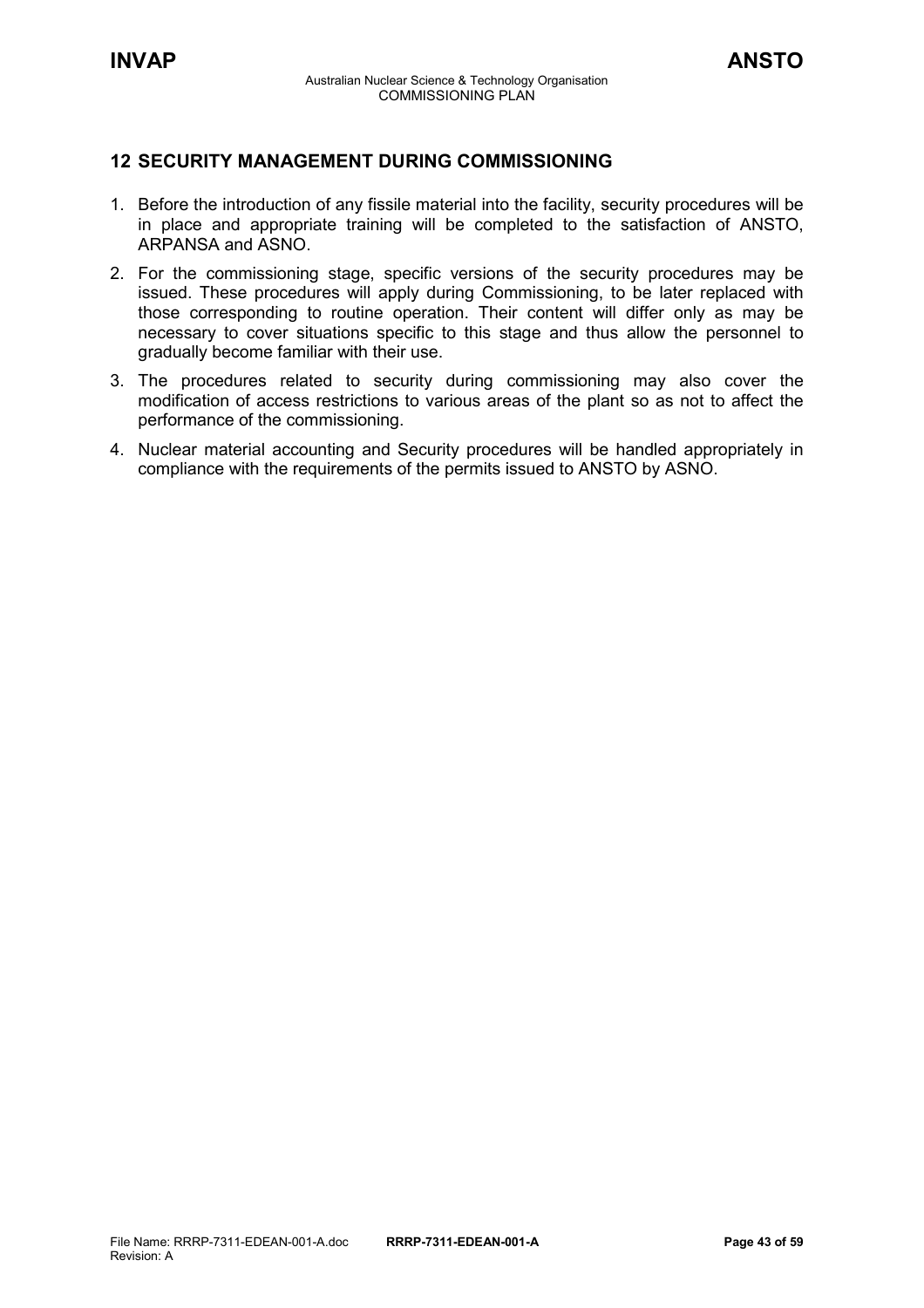### <span id="page-43-0"></span>**13 LIMITS AND CONDITIONS FOR COMMISSIONING**

- 1. Specific Commissioning Limits and Conditions shall be provided for Commissioning stages B and C.
- 2. No Limits and Conditions are required for stage A Commissioning.
- 3. The stage specific CLCs will be provided in each stage commissioning plan.
- 4. The CLCs will be set to provide an adequate margin between the limits of operation and the Safety Limit in accordance with the Defence in Depth Principle.
- 5. The results of commissioning tests will be used to validate Chapter 17 of the SAR and determine the appropriateness of proposed Operating Limits and Conditions.
- 6. Operational Limits and Conditions and Chapter 17 of the SAR will become effective upon completion of Stage C commissioning.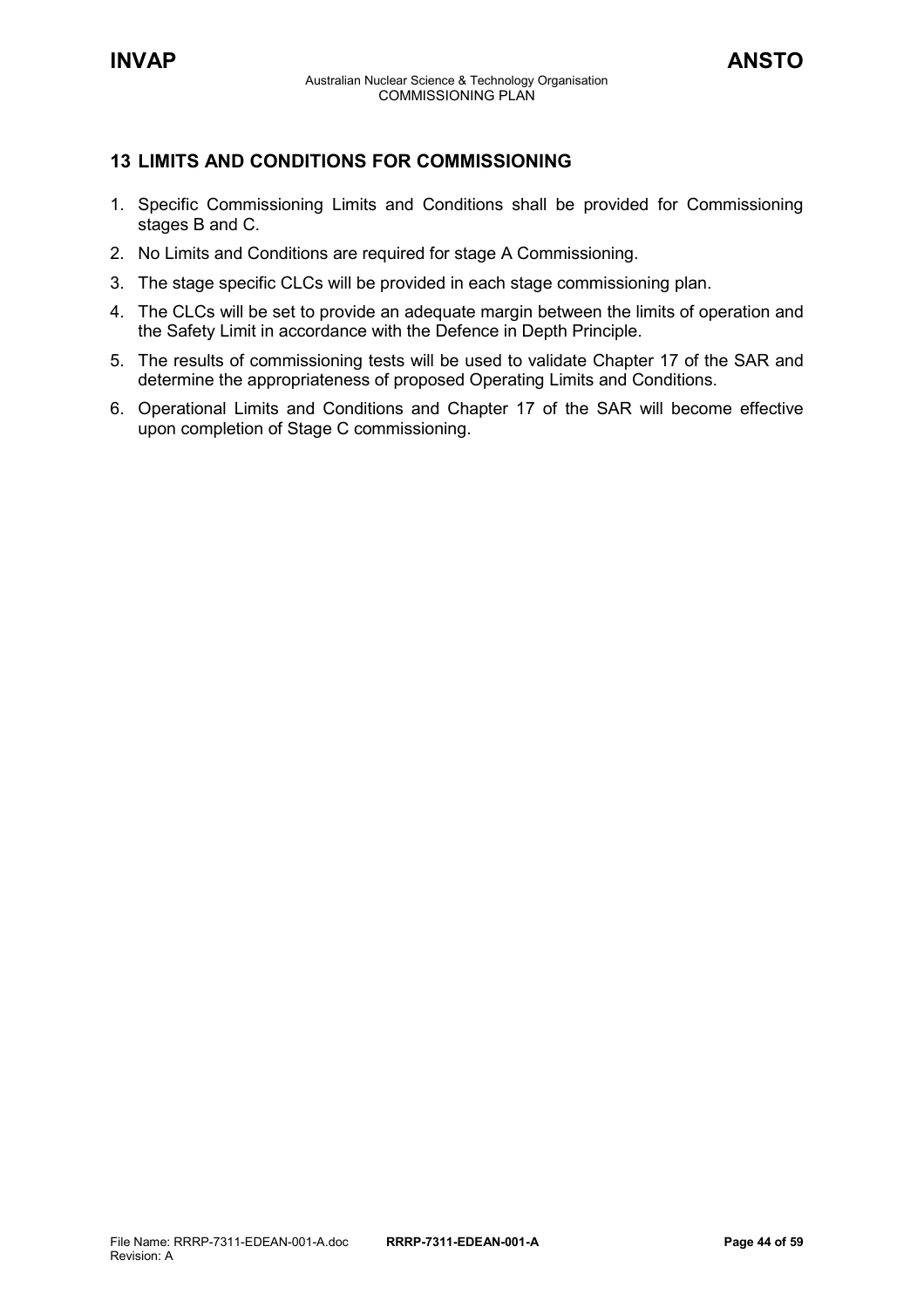### <span id="page-44-0"></span>**14 TRAINING FOR COMMISSIONING**

- 1. A Training Program will be established prior to the commencement of commissioning. The Program will address the necessary qualifications and training for personnel performing commissioning activities.
- 2. Training will provide the necessary knowledge on the plant systems and its safety features, commissioning tests and procedures, the intended operational procedures, and other relevant competencies.
- 3. Training for RRR operation will be provided to applicable ANSTO staff in preparation for commissioning activities. Completion of this training will result in provisional accreditation.
- 4. At least one month prior to the commencement of the commissioning phase, personnel participating in the commissioning will receive training in the procedures that will be used. This training will include the following:
	- a) Overall commissioning planning and management.
	- b) Quality assurance procedures.
	- c) Emergency procedures.
	- d) Health physics procedures.
	- e) Security procedures.
- 5. Training of ANSTO personnel who will participate in the operation of the Reactor Facility will continue during the commissioning phase.
- 6. The training of ANSTO facility operation staff will take advantage of the different commissioning activities to provide additional training and first hand experience for the personnel. The training during the commissioning phase will:
	- a) Ensure the familiarity of the operating personnel with the plant systems, organisational structure and plant procedures.
	- b) Emphasise the paramount importance of safety in all aspects of plant operation.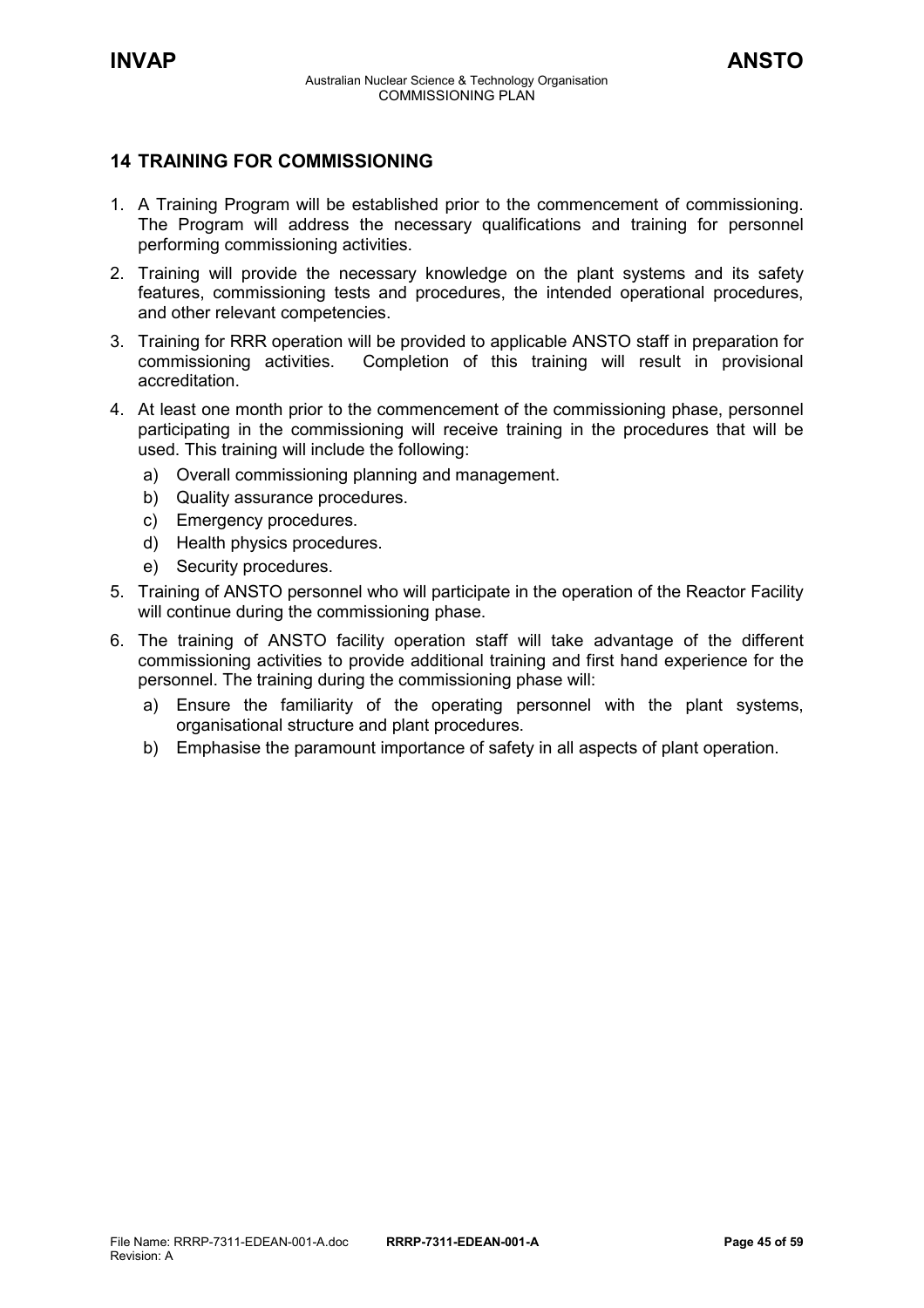### <span id="page-45-0"></span>**APPENDIX 1:GENERAL PREREQUISITES FOR COMMISSIONING STAGES**

### **General Prerequisites**

The general prerequisites for each commissioning stage are:

- a) Approval of the stage planning and procedures.
- b) Verification that all essential activities of the previous stage have been completed.
- c) All non-conformances and unexpected results identified during the previous stage have been addressed.
- d) Approval from the owners of control points to proceed into the stage.
- e) Authorisation from the MG to proceed into the stage.

### **General Prerequisites for Each Commissioning Test**

The general prerequisites for each test are:

- a) Existence of an approved procedure for the test.
- b) The Commissioning Manager will issue the order to proceed with the test.
- c) Personnel required by procedure to perform the test will be present and ready to proceed.
- d) All personnel will have read the procedure and will be knowledgeable about all aspects of the task to be performed.
- e) Equipment, instruments and tools required by procedure will be available and operational.
- f) Advance notification of the commencement of the test will be given to the CM and Commissioning QA Officer.
- g) Technical prerequisites: As indicated in the corresponding procedure.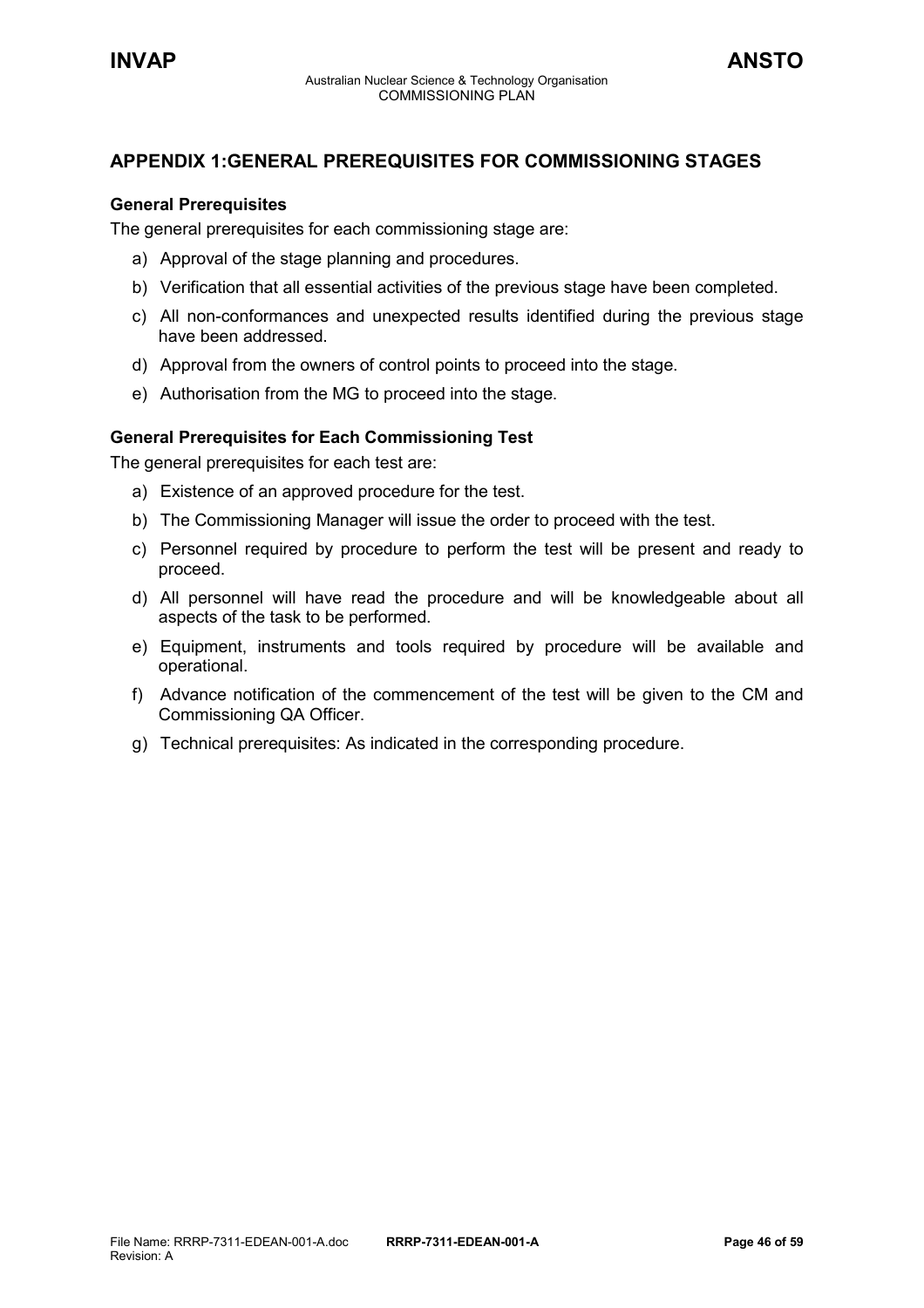### <span id="page-46-0"></span>**APPENDIX 2: PRECOMMISSIONING TESTS**

### **Systems and Components to be Tested and/or inspected During Pre-commissioning Phase**

- 1. Fuel clamps
- 2. First shutdown system
- 3. Control rod drives
- 4. Second shutdown system
- 5. Reflector Vessel
- 6. Spent and fresh fuel storage and handling systems
- 7. Reactor pool internals
- 8. Reactor pool core structures and chimney
- 9. Reactor pool I& C
- 10. Service pool internals and isolation gate
- 11. Primary cooling system
- 12. Reflector cooling and purification system
- 13. Deuterium recombination system
- 14. Emergency make-up water system
- 15. Reactor and service pool cooling system
- 16. Reactor coolant purification system
- 17. Secondary cooling system
- 18. Reactor pool hot water layer system
- 19. De-mineralised water supply system
- 20. All buildings including: architecture and finishings as well as services (elevators, sewage, lighting, potable water)
- 21. Nucleonics instrumentation
- 22. First Reactor Protection System
- 23. Second Reactor Protection System
- 24. Post accident monitoring system
- 25. Reactor control and monitoring system
- 26. Main control room
- 27. Emergency control centre
- 28. Radiation monitoring systems
- 29. Electrical system
- 30. Reactor ventilation systems and containment systems
- 31. Radioactive waste management systems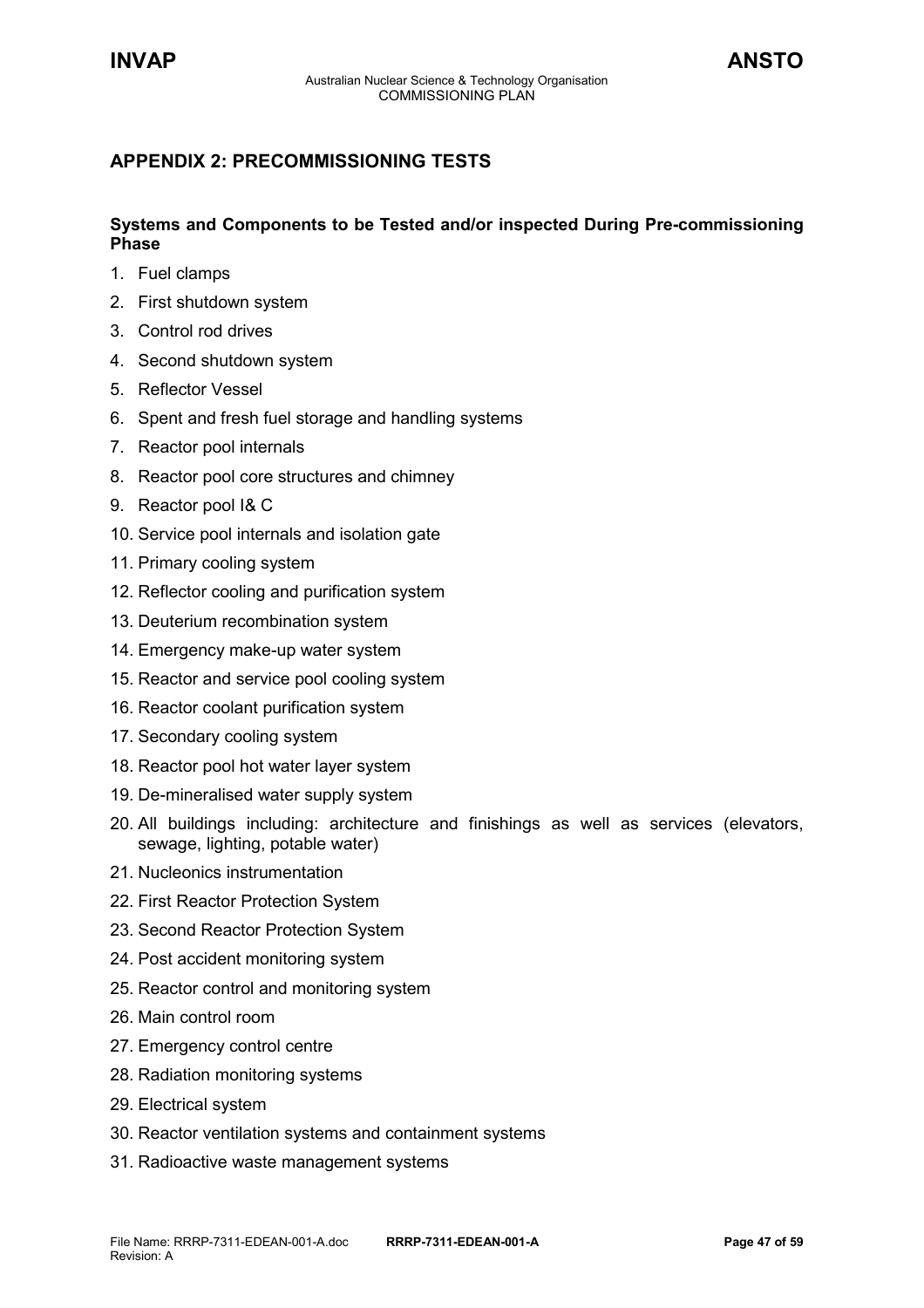### **INVAP ANSTO**

- 33. Conventional area HVAC systems
- 34. Cranes & hoists
- 35. Physical security system
- 36. Neutron beam facilities
- 37. Cold neutron source
- 38. Radioisotope handling systems
- 39. Pneumatic conveyor systems

### **Examples of Pre-commissioning Tests**

- 1. Building structures and services
	- a) Check operation of all access doors and access control equipment.
	- b) Check performance and load capacity of all lifts.
	- c) Check performance of HVAC systems
	- d) Check availability of power, water and gas services
	- e) Verify correct operation of the Building Management System
	- f) Verify operation of the Security system
- 2. Auxiliary Systems
	- a) Demonstrate operability.
- 3. Electrical Systems
	- a) Ensure that they are checked out and energised; adjust their voltage and frequency; test starting load; verify electrical independence; full load will be tested at the end of stage A when the other systems are commissioned.
	- b) Check operation under simulated accident conditions and full loss of off-site power.
	- c) Check operation of emergency power initiating devices and performance of emergency power systems.
	- d) Verify UPS discharge tests, capability of battery chargers, transfer devices and inverters.
- 4. Reactor Control and Monitoring System
	- a) Test operation of functions for normal operation: regulation, control, monitoring, log in and operation of computer systems (hardware and software).
- 5. Reactivity Control, Reactor First and Second Shutdown and Protection Systems
	- a) Trip tests
	- b) Instrumentation and signals verification from MCR.
	- c) Movement of control rods from MCR, verification of maximum speed.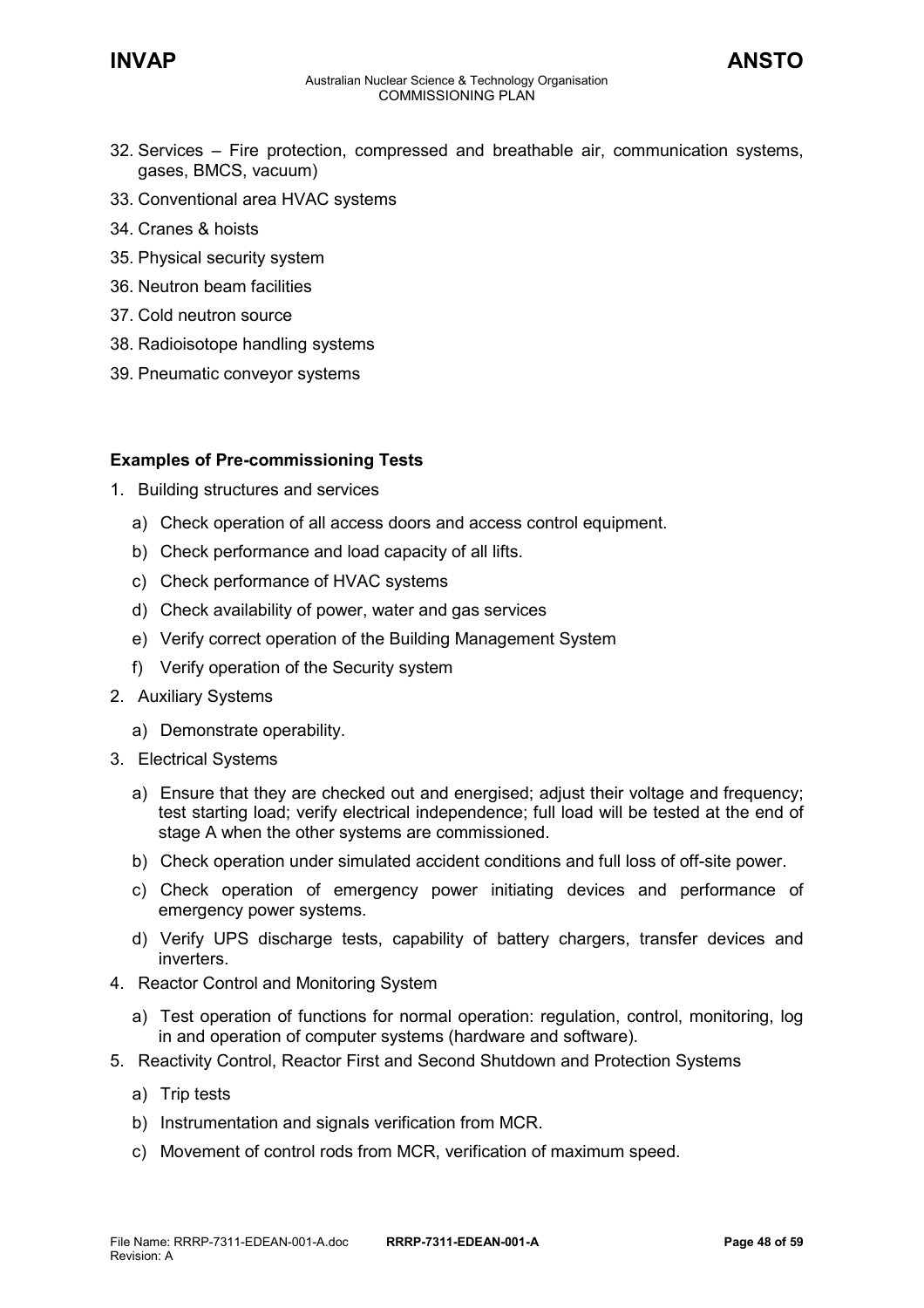- 6. Reactor Pool and Internals
	- a) Check re-circulation, filtration, evaporation rate of the purification and make-up systems, and the level and leak indication of their relevant components.
- 7. Cooling and purification Systems
	- a) Operate at design flow and pressure when possible and test for vibration.
- 8. Reflector Systems
	- a) Check systems and component tests.
- 9. Emergency Make up water System
	- a) Test performance in all expected operating modes, and proper operation of initiating devices, logic and set points.
- 10. Reactor Containment System Functions
	- a) Check normal operation, heating/ventilation requirements.
	- b) Check isolation (operation, initiation, logic), and containment permeability (full system and components), and verify redundancy, electrical independence, qualification requirements, and integrity requirements under accident conditions.
	- c) Verify operation and capability of the Containment isolation heat removal system under normal and standby power supply systems
- 11. Fuel Storage and Handling
	- a) Check functional tests of all equipment.
- 12. Radiation Monitoring System and Waste Management
	- a) Make functional tests of all equipment, response tests and calibrations.
	- b) Check leak tests of liquid waste disposal systems.
	- c) Verify availability of related facilities.
- 13. Experiments and Experimental Devices
	- a) Verify installation and removal operations, fit tests, and verify proper operation of equipment, where possible at this stage.
- 14. Radiation Measurements and Tests
	- a) Verify area radiation monitor responses and calibration.

For further information please refer to the document *Outline of system inspection & testing during construction, precommissioning & commissioning* RRRP 7300 EDEIN 001 A.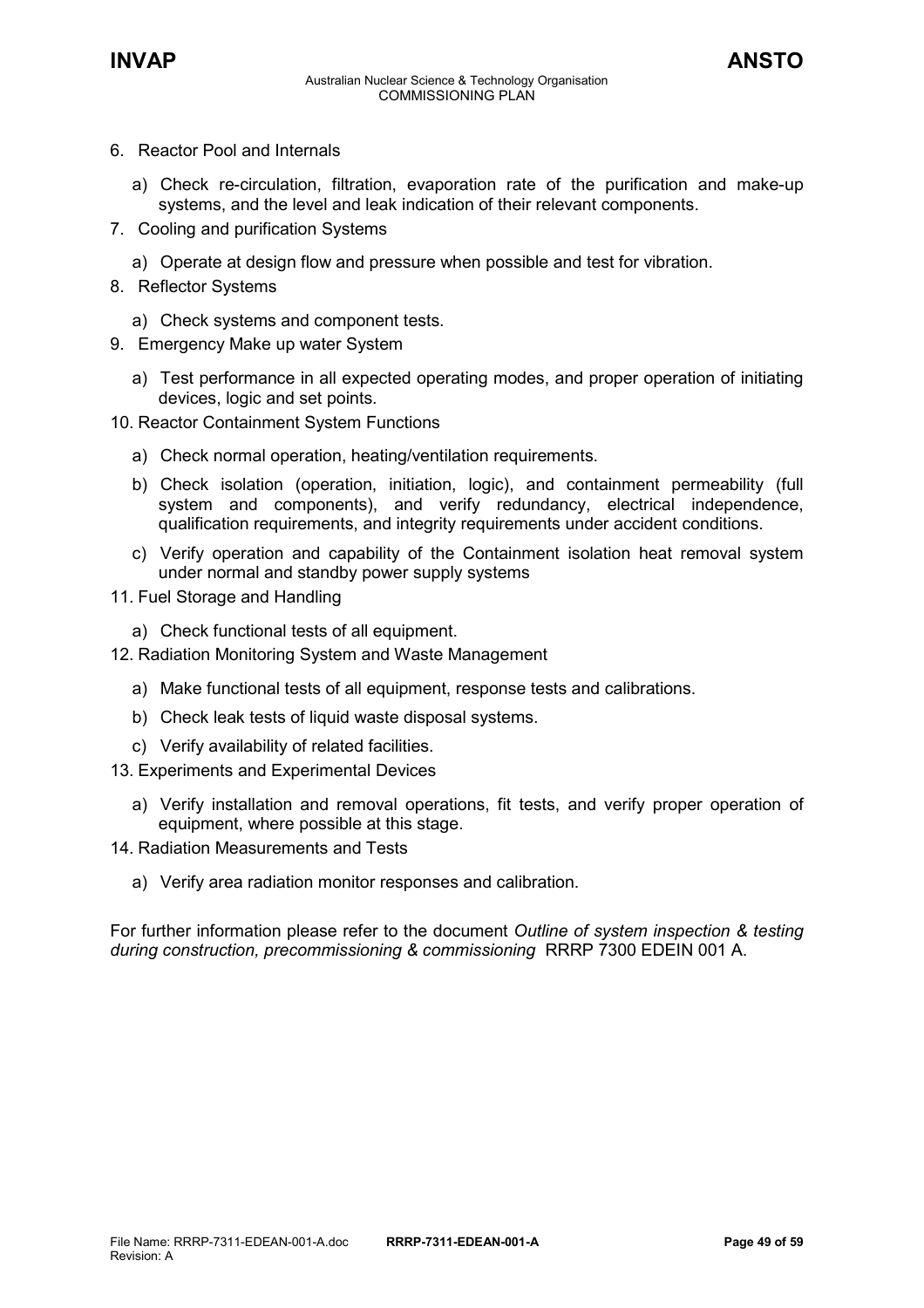### <span id="page-49-0"></span>**APPENDIX 3: STAGE A COMMISSIONING**

1. The information presented in this appendix is preliminary and will be further developed in the specific plan for this stage. It should be noted that there will be no nuclear fuel in the core during Stage A and hence reference to particular reactor states during Stage A is descriptive only.

### **Prerequisites for Stage A**

- 1. The construction and installation of structures, systems and components will have been completed in accordance with the Construction Inspection & Test Plan to the extent that other activities will not affect the validity of test results.
- 2. All systems have passed the pre-commissioning tests and are operative.
- 3. An approval has been provided in compliance with the requirement stated in Construction Licence Condition 4.7.
- 4. A CITP Summary Report, including the status of all plant systems, shall be prepared by INVAP and discussed with the CM before the commencement of Stage A commissioning. This shall take into account the information from release certificates issued during the construction, installation and precommissioning tests.
- 5. The Commissioning QA Plan is in place.
- 6. Non-conformances generated during the CITP have been resolved.
- 7. Verification that the LHSTC services shall be available with capacity to cope with the demand.

### **Preliminary List of tests to be carried out during Stage A**

### **Instrumentation and Control Systems Initial Tests**

First Reactor Protection System Functionality Verification

Second Reactor Protection System Functionality Verification

Post Accident Monitoring System Functionality Verification

Reactor Control and Monitoring System Functionality Verification

Nucleonics Instrumentation Functionality Verification

Radiation Monitoring Instrumentation Functionality Verification

### **Emergency Preparedness Tests**

Emergency Drill

### **Reactor Power State Tests**

Transition from Shutdown to Power State Procedure Trial Test

Primary Cooling System Forced Circulation Mode Test

Reactor and Service Pool Cooling System Rigs Cooling Mode Test

Reflector Cooling & Purification System Reflector Cooling Mode Test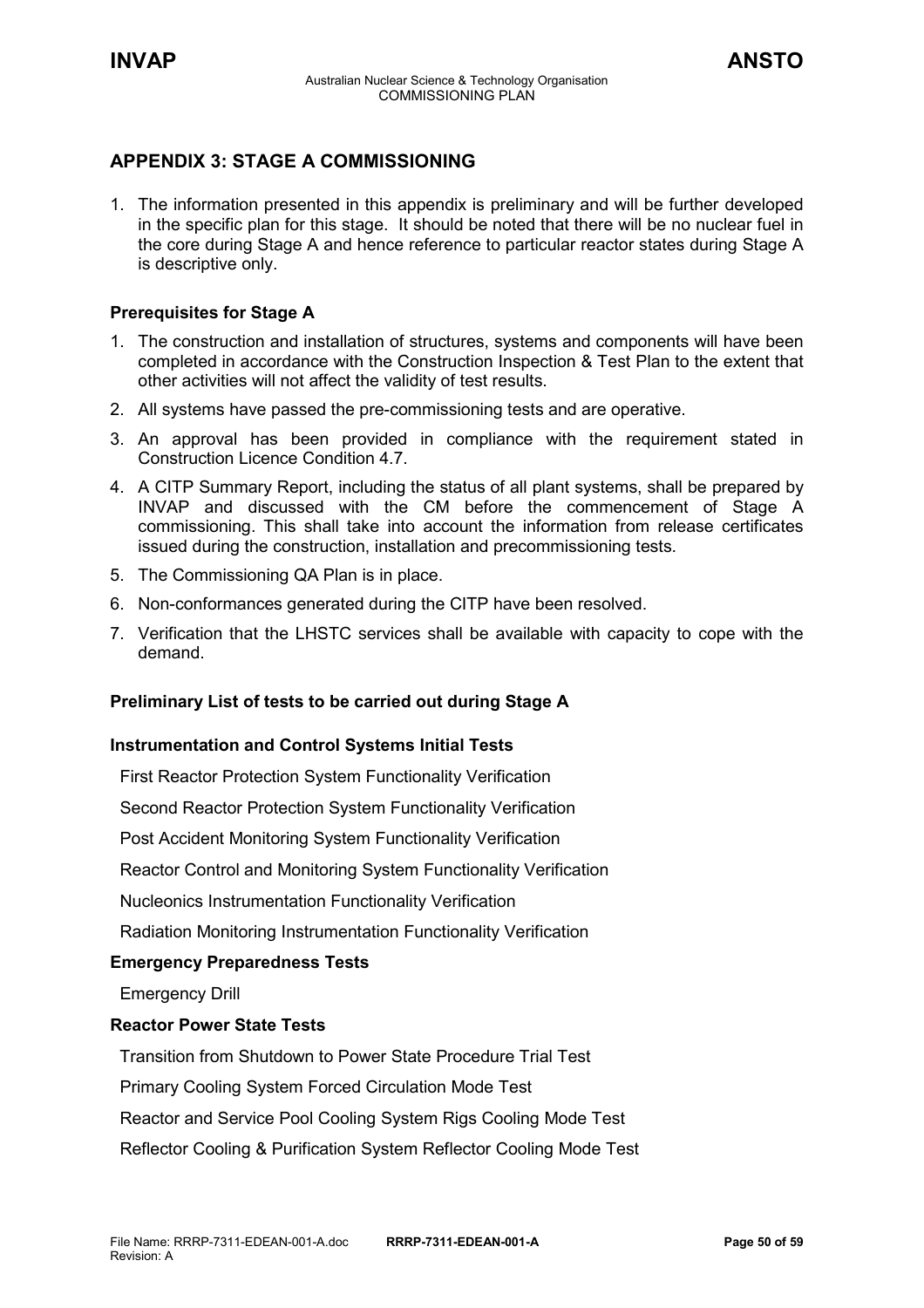- Secondary Cooling System Power State Heat Removal Mode Test
- Core Coolant Flow Distribution Measurements
- Irradiation Rigs Coolant Flow Distribution Measurements
- Reactor Pool Hot Water Layer System Test
- Normal Power System Test
- Control Rod Drives Reactivity Regulation Function Test
- First Shutdown System Test
- Second Shutdown System Test (Power State)
- Transition from Power to Shutdown State Procedure Trial Test
- PCS and R&SPCS Coast Down and Flap Valves Actuation Test

### **Reactor Shutdown State Tests**

- Shutdown State Inhibitions Verification
- Long Term Pool Cooling Mode Test
- Second Shutdown System Test (Shutdown State)

### **Reactor Physics Test State Tests**

 Transition from Shutdown to Physical Tests State Procedure Trial Test Reactor Physics Tests State Inhibitions Verification First Shutdown System Functionality Verification (Physics Tests State) Second Shutdown System Functionality Verification (Physics Tests State) Transition from Physics Tests to Shutdown State Procedure Trial Test

### **Refuelling State Tests**

 Transition from Shutdown to Refuelling State Procedure Trial Test Refuelling State Inhibitions Verification

Second Shutdown System Functionality Verification (Refuelling State)

Transition from Refuelling to Shutdown State Procedure Trial Test

### **Containment and Containment Ventilation Systems Tests**

Containment and Containment Ventilation Systems Normal Mode Test

Containment and Containment Ventilation Systems Isolation Mode Test

### **Control Rooms Tests**

 Main Control Room Evacuation to Emergency Control Centre Procedure Trial Test

Emergency Control Centre Ventilation and Pressurisation System Test

### **Entire Facility Cold Run Tests**

Entire Facility Cold Run Test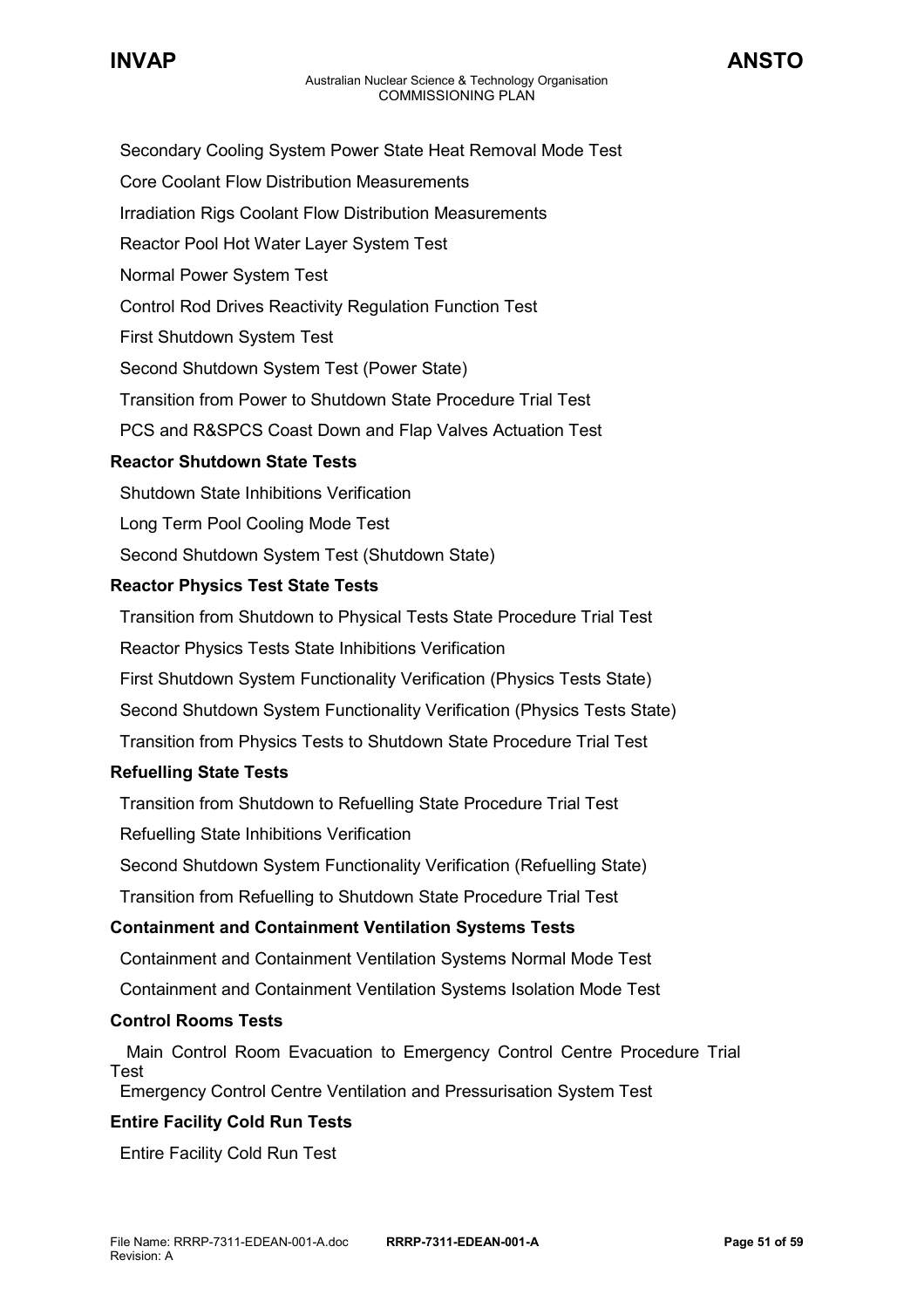Health Physics Walk Through

### **Simulation Tests for Verification of Facility Behaviour Upon Loss of Normal Power Supply**

Facility Behaviour Verification Upon Loss of Normal Power Supply

Standby Power System Test

### **CNS Related Activities and Tests**

Cold Neutron Source I&C Systems Functionality Verification

CNS Connected Systems Tests

Integrated CNS Test

Neutron Guide Systems Tests

CNS Tests with Deuterium

CNS Refrigeration Cryo System Manoeuvring Tests

Details on each of the tests listed above, including test objectives and methodologies, are provided in RRRP 7320 EDEIN 001 Stage A Commissioning specific plan.

### **Stage A Commissioning Report**

1. A review of the results from Stage A Commissioning shall be included in the Stage A Summary Report approved by the Commissioning Manager. Non-conformances shall be resolved, and results which fail to satisfy the established acceptance criteria shall be addressed to the satisfaction of the Management Group prior to proceeding to the Stage B1 Commissioning.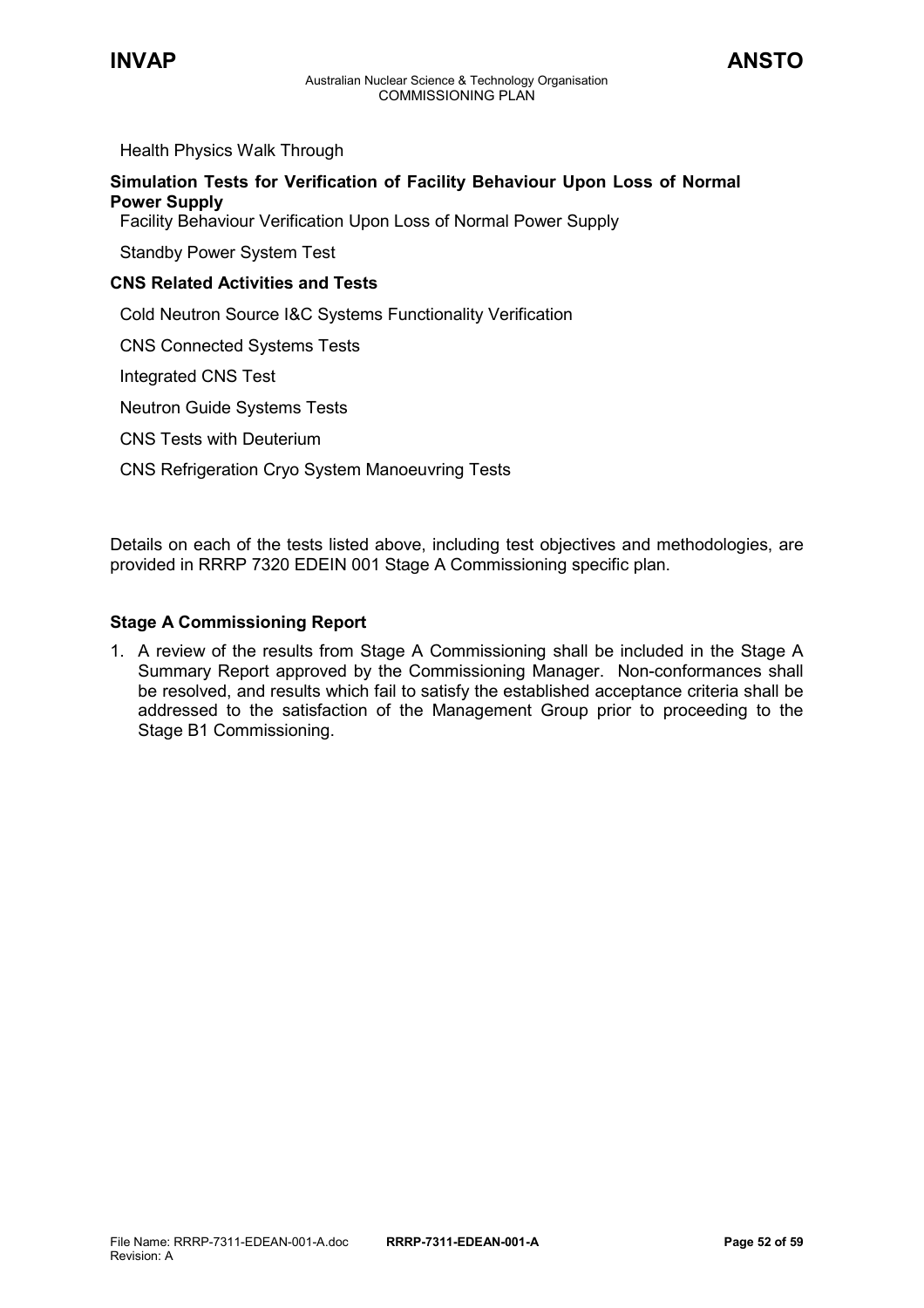### <span id="page-52-0"></span>**APPENDIX 4: STAGE B COMMISSIONING**

1. The information presented in this appendix is preliminary and will be further developed in the specific plan for this stage.

### **Prerequisites for Sub–Stage B1 (Fuel Loading and Approach to Criticality)**

- 1. Prerequisites for Sub–Stage B1
	- a) Stage A report prepared by the CG approved by the MG.
	- b) All non-conformances and unexpected results shall be addressed prior to proceeding to Sub-Stage B1 Commissioning.
	- c) An Authorisation to Operate has been issued by ARPANSA that permits fuel loading to occur and for first criticality to occur.
	- d) Core load sequence and intermediate cores defined.

### **Preliminary list of the proposed tests/procedures for Sub-Stage B1**

- 1. Setup of Safety System Settings.
- 2. First reactor core fuel loading procedure.
- 3. Confirmation of nucleonic instrumentation
- 4. Approach to criticality procedure.
- 5. First shutdown system shutdown margin measurement procedure.

Details on each of the tests listed above, including test objectives and methodologies, are provided in RRRP 7330 EDEIN 001 Sub-Stage B1 Commissioning specific plan.

### **Stage B1 Commissioning Report**

A review of the results from Stage B1 Commissioning shall be included in the Stage B1 Summary Report approved by the Commissioning Manager. Non-conformances shall be resolved and results which fail to satisfy the established acceptance criteria shall be addressed to the satisfaction of the Management Group prior to proceeding to the Stage B2 Commissioning.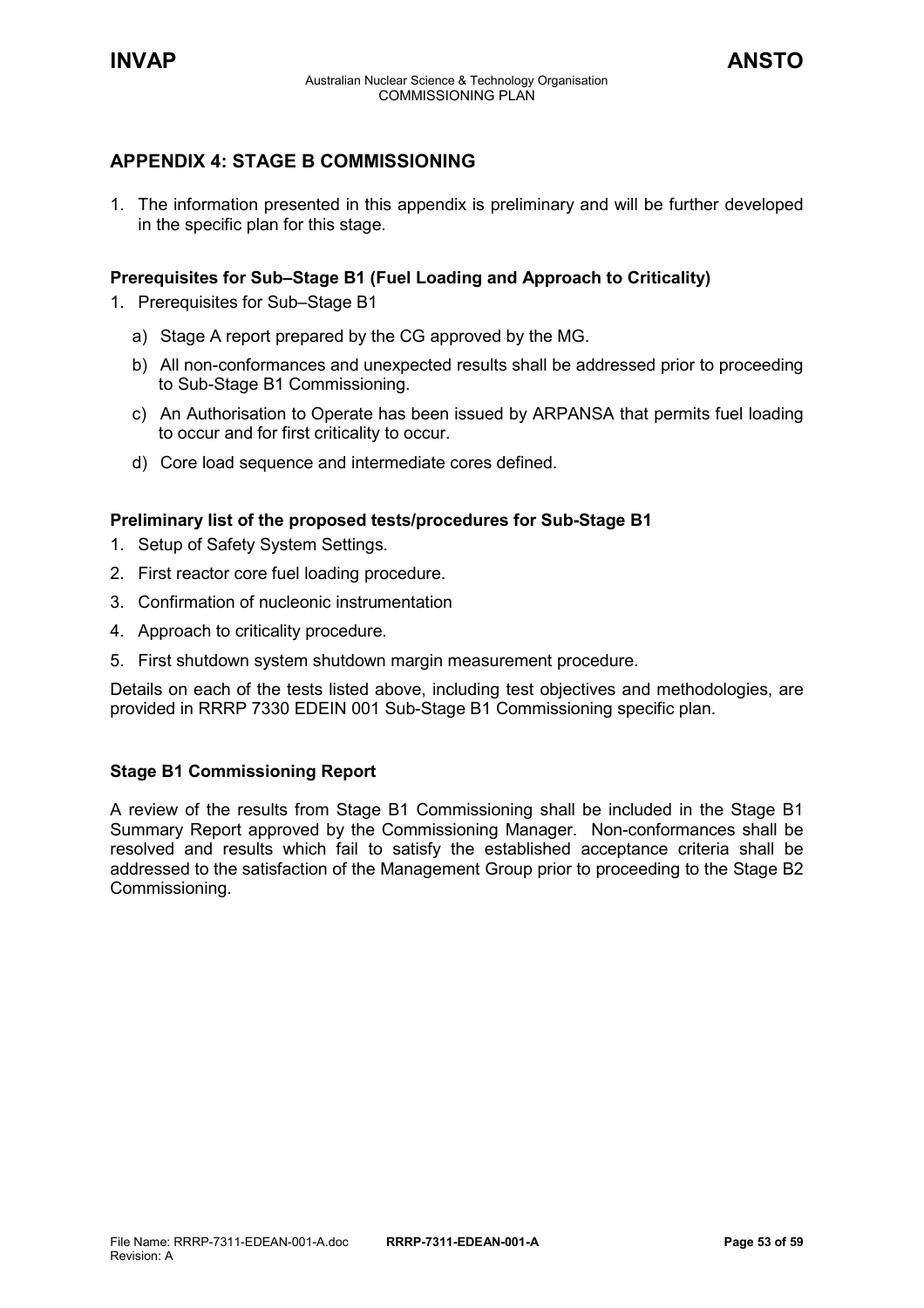### **Prerequisite for Sub-Stage B2 (Low Power Tests)**

1. General pre-requisites apply. Pre-requisites will be reviewed in the specific plan for this stage.

### **Preliminary List of Proposed Tests for Sub-Stage B2**

Setup of Safety System Settings

First Full Reactor Core Configuration Setup Procedure

Approximation to Criticality Procedure

Control Rod calibration and Reactivity Excess measurement

First Shutdown System Shutdown Margin Measurement Procedure

Second Shutdown System Reactivity Measurement Procedure

Power Calibration of the Nuclear Instrumentation

First Shutdown System Actuation Test Procedure

Second Shutdown System Actuation Test Procedure

Neutron Flux Distribution and Power Peaking Factor Measurement Procedure

Core Temperature Reactivity Coefficients Measurement Procedure

Void Feedback Coefficient Evaluation Procedure

Kinetic parameters Evaluation Procedure

Power Reactivity Coefficient Measurement in Natural Convection Procedure

Power Calibration of the Wide Range Neutron Detectors Procedure

Power Calibration of the Compensated Ionisation Chambers Procedure

Power Calibration of the N16 Detector Procedure

Loss of Normal Power Supply Test Procedure

Measurement of the Reactivity Worth of Irradiation Facilities

Reactor Shielding Measurements

Neutron Guide Bunker Shielding Measurement

Liquid and Gaseous Streams Measurement

Radiation Area Monitoring

Details on each of the tests listed above, including test objectives and methodologies, are provided in RRRP 7340 EDEIN 001 Sub-Stage B2 Commissioning specific plan.

### **Stage B2 Commissioning Report**

A review of the results from Stage B2 Commissioning shall be included in the Stage B2 Summary Report approved by the Commissioning Manager. Non-conformances shall be resolved and results which fail to satisfy the established acceptance criteria shall be addressed to the satisfaction of the Management Group prior to proceeding to the Stage C Commissioning.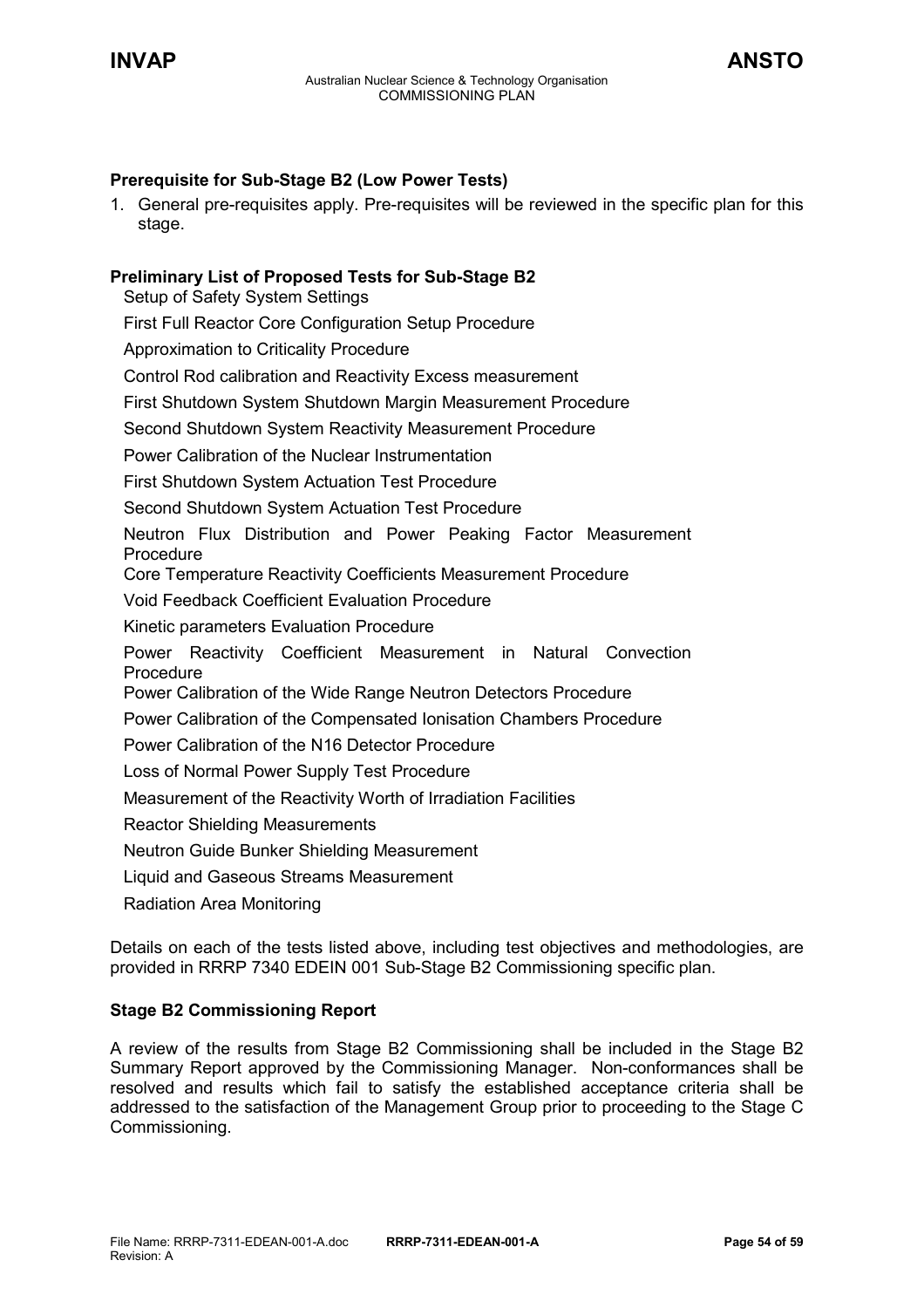### <span id="page-54-0"></span>**APPENDIX 5: STAGE C COMMISSIONING**

The information presented in this appendix is preliminary and will be further developed in the specific plan for this stage.

### **General Considerations**

- 1. Tests conducted during Stage C are intended to confirm where practicable that the reactor can be operated in accordance with the proposed Operational Limits and Conditions.
- 2. During Stage C, baseline data will be established for all safety related parameters that are routinely measured and monitored, including initial system operating parameters and diagnostic data on components having significance for safety. These data will then form a basis for future determination of performance degradation or trends.
- 3. During Stage C, the reactor power will be raised in steps until full power is reached. Tests and adjustments are performed at each step, as necessary. Of particular interest will be the performance of protection and regulating systems, radiation survey results, and the response of the reactor to anticipated operational occurrences, including transients.
- 4. Testing will be sufficiently comprehensive to establish that the facility and the proposed operating procedures result in performance in accordance with the design intent and the Safety Analysis Report upon which the Operating Licence is issued.

### **Prerequisites for Stage C**

1. General pre-requisites apply. Pre-requisites will be reviewed in the specific plan for this stage.

### **Preliminary List of proposed Tests for Stage C**

### **Reactor measurements and tests**

Intermediate Power – Performance tests

High Power - Performance tests

Reactivity power coefficient measurement

Automatic reactor power control system performance test

Xenon effect assessment

Loss of normal power supply test

LTPC performance test

Deuterium recombination system performance test

Containment ventilation systems performance test

Calibration of N16 Power Detector

Final layout adjustment of nucleonic instrumentation position

Evaluation of the Secondary Cooling System Performance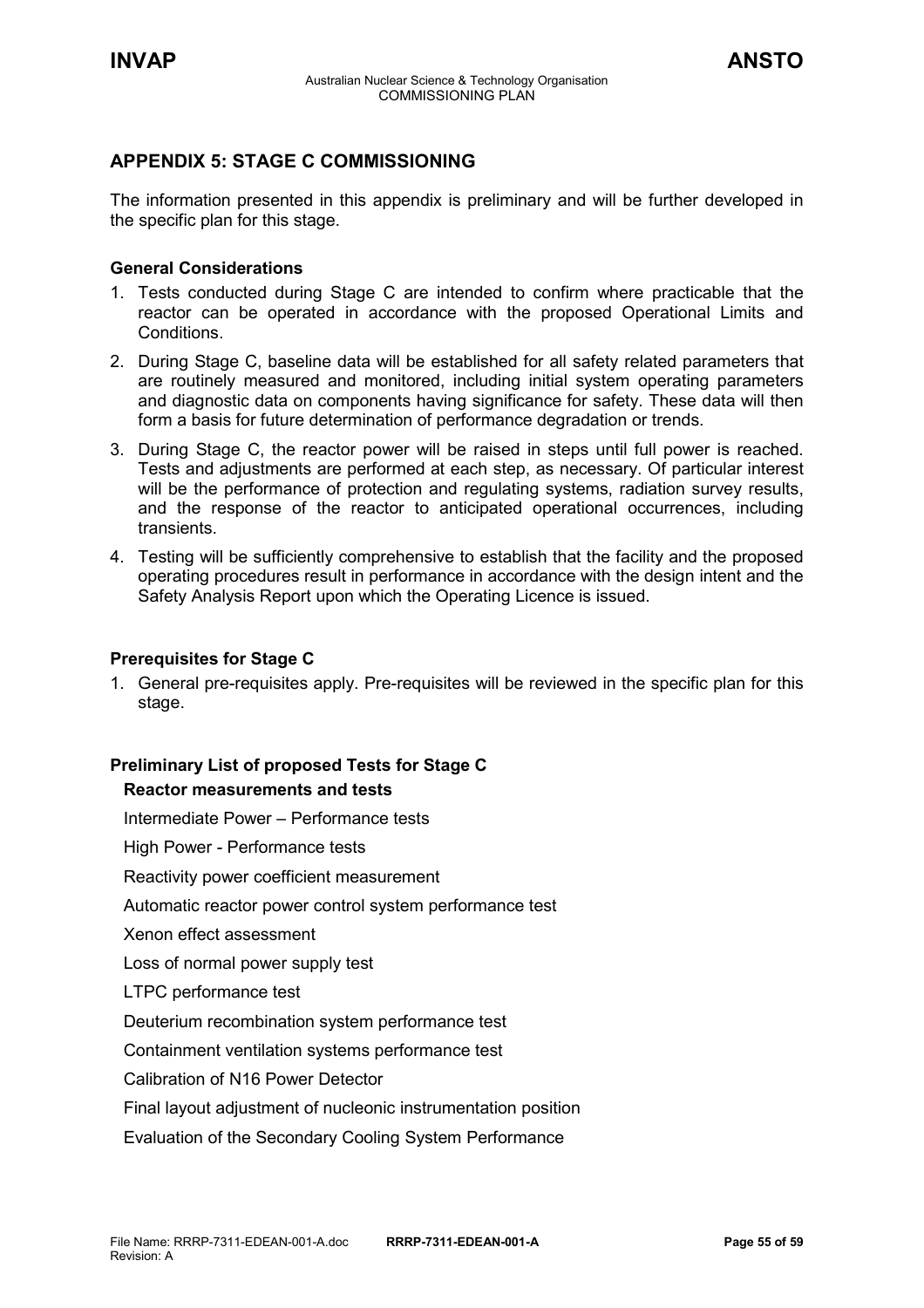

### **Health-Physics measurements and shielding tests**

Assessment of main reactor shieldings Assessment of the neutron guides shielding structures Activity measurements in liquid and gaseous streams Radiation survey in facility rooms and areas **Cold neutron source tests** CNS tests at reactor power below 20 MW CNS tests at reactor power of 20 MW **Irradiation facilities tests** Test of the production cycle of the bulk irradiation facilities Pneumatic transport systems and associated hot cells tests

Details on each of the tests listed above, including test objectives and methodologies, are provided in RRRP 7350 EDEIN 001 Stage C Commissioning specific plan.

### **Stage C Commissioning Report**

A review of the results from Stage C Commissioning shall be included in the Stage C Summary Report approved by the Commissioning Manager. Non-conformances and results which fail to satisfy the established acceptance criteria shall be addressed to the satisfaction of the Management Group prior to proceeding with Contract Performance Demonstration Tests.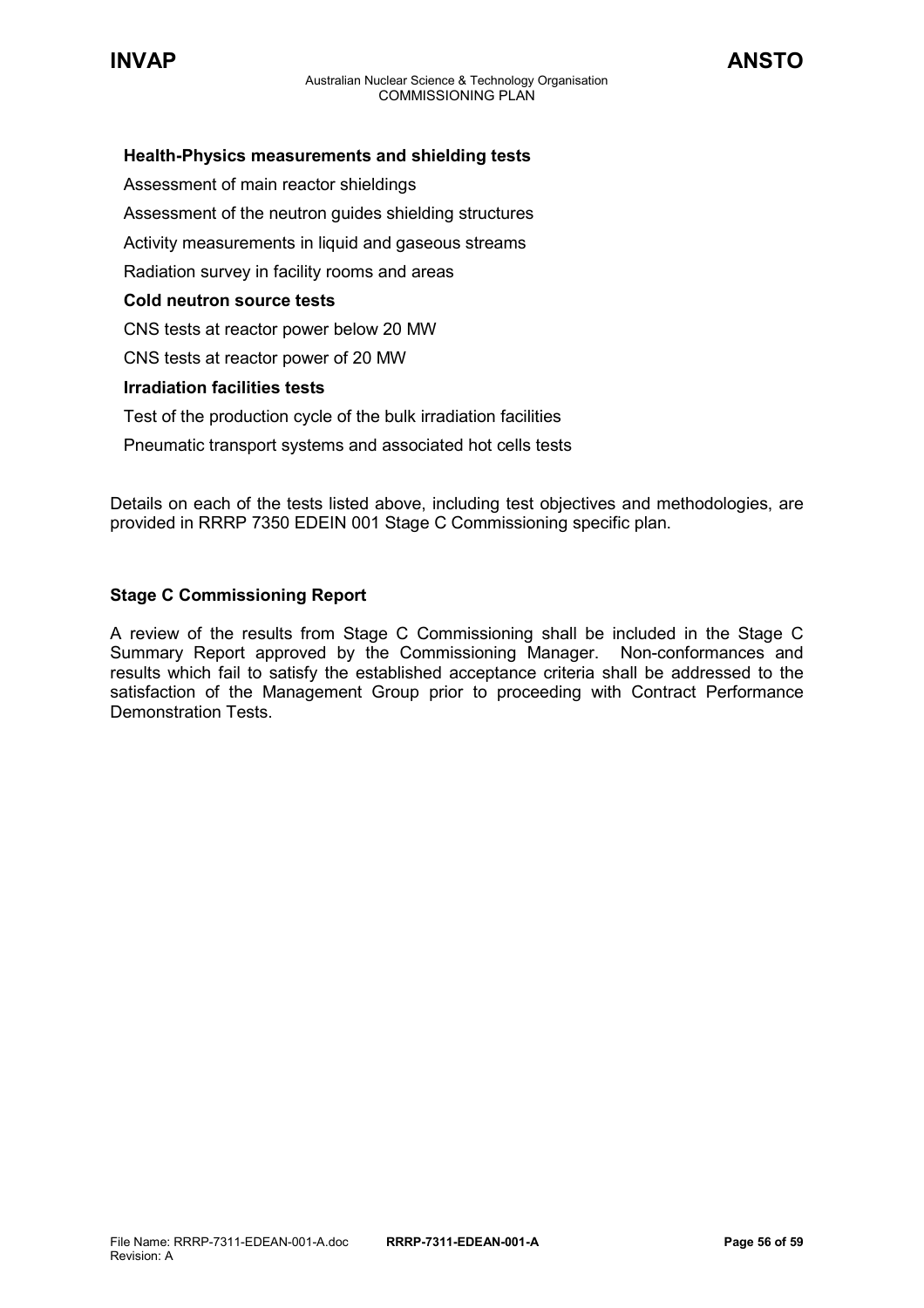### <span id="page-56-0"></span>**APPENDIX 6: CONTRACT PERFORMANCE DEMONSTRATION TESTS**

The information presented in this appendix is preliminary and will be further developed in the specific plan for this stage. The Contract Performance Demonstration Tests will be performed after commencement of normal operation of the RRR. The CPDT will be undertaken in accordance with the SAR Chapters 13 "Conduct of Operations" and 17 "Operational Limits and Conditions".

### **Prerequisites for the Stage**

1. General prerequisites apply. Prerequisites will be reviewed in the specific plan for this stage.

### **Tests**

- 1. Tests will be carried out to demonstrate the achievement of Contract Performance Acceptance Criteria detailed in Annexure 26, Conditions of Contract. These tests include performance measurements in relation to:
	- a) integrated flux and energy spectrum
	- b) neutron flux in irradiation facilities
	- c) operational availability
	- d) maximum continuous operating power

### **CPDTs Closure Report**

A review of the results from the CPDT Stage C will be included in a Closure report to be approved by the Commissioning Manager. The output of the CPDTs will be compared with the applicable CPACs.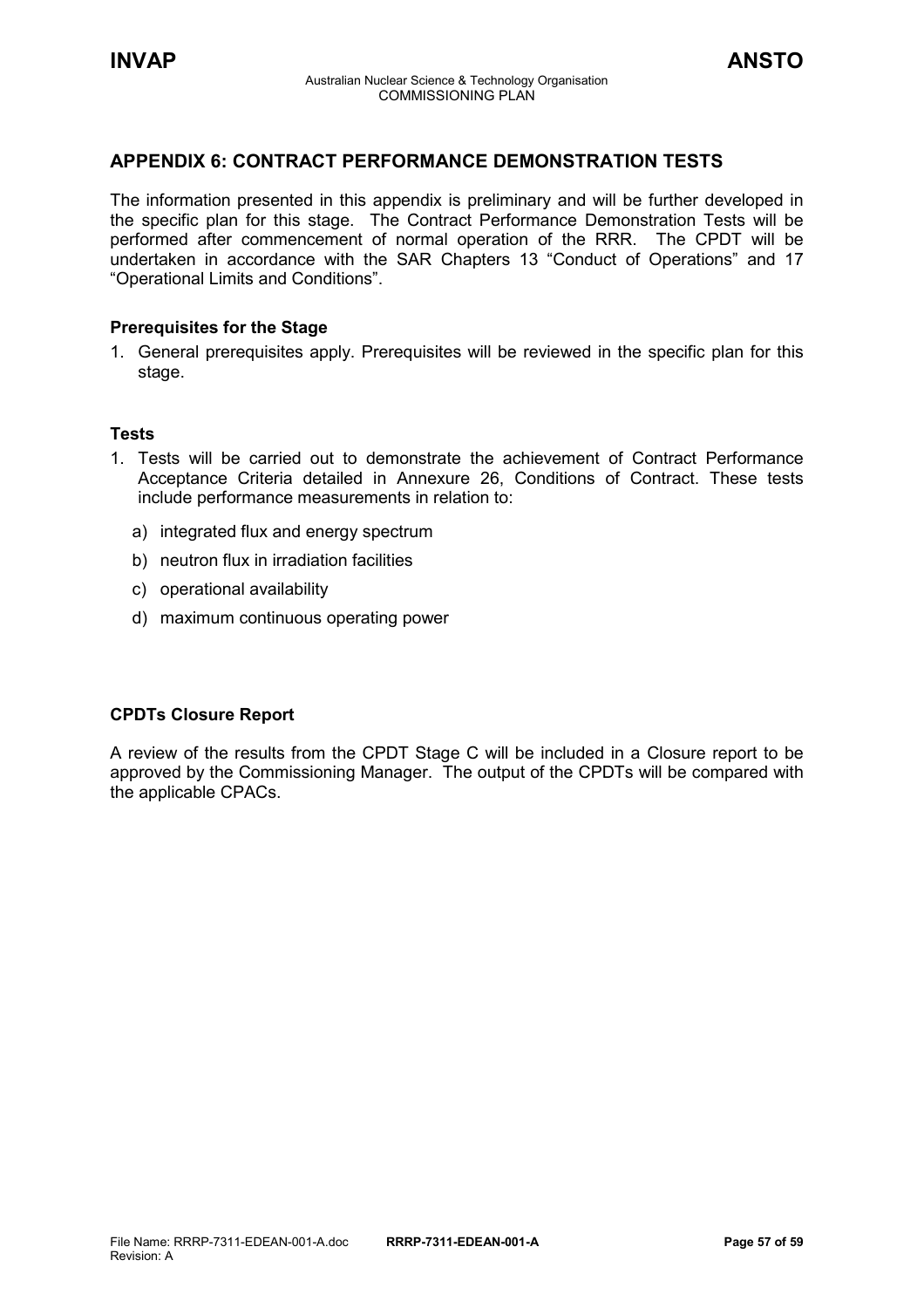### <span id="page-57-0"></span>**APPENDIX 7: KEY TO COMMISSIONING DOCUMENTATION**

- 1. The documents included in the following list will be issued along the planing and execution of the commissioning. Except for the Commissioning Plan, the rest of the documents are yet to be drafted.
- 2. The documents identified with an asterisk (\*) are required to be submitted to the MG for approval prior to the commencement of the commissioning phase.
- 3. Commissioning QA Programme (RRRP-7312-EDEIN-001) (\*): covers the QA activities to be developed during the commissioning.
- 4. Commissioning Plan (\*): this document.
- 5. Commissioning Emergency Plan (RRRP-7314-EDEIN-001) (\*).
- 6. Commissioning Manual (RRRP-7310-EDEIN-001) (\*): comprises the collection of general procedures, instructions and forms to be used along the whole commissioning phase. Procedures for specific stages will be issued separately.
- 7. Stage A commissioning specific plan (RRRP-7320-EDEIN-001) (\*):details the commissioning plan for stage A commissioning.
- 8. Stage A commissioning procedures (RRRP-7322-EDEIN-XXX): all the procedures to be implemented during stage A commissioning. They include the forms to be filled out during the procedure execution, which will be issued as records.
- 9. Stage A records (RRRP-7324-EDEIN-XXX): these documents are the output of the procedures executed during this commissioning stage (i.e. they are the procedure attached forms appropriately filled out). They will be issued after the procedure execution, and processed as a record.
- 10. Sub-stage B1 commissioning specific plan (RRRP-7330-EDEIN-001) (\*):details the commissioning plan for stage B1 commissioning.
- 11. Sub-stage B1 commissioning procedures (RRRP-7332-EDEIN-XXX): all the procedures to be implemented during stage B1 commissioning. They include the forms to be filled out during the procedure execution, which will be issued as records.
- 12. Sub-stage B1 records (RRRP-7334-EDEIN-XXX): these documents are the output of the procedures executed during this commissioning stage (i.e. they are the procedure attached forms appropriately filled out). They will be issued after the procedure execution and processed as a record.
- 13. Sub-stage B2 commissioning specific plan (RRRP-7340-EDEIN-001) (\*):details the commissioning plan for stage B2 commissioning.
- 14. Sub-stage B2 commissioning procedures (RRRP-7342-EDEIN-XXX): all the procedures to be implemented during stage A commissioning. They include the forms to be filled out during the procedure execution, which will be issued as records.
- 15. Sub-stage B2 records (RRRP-7344-EDEIN-XXX): these documents are the output of the procedures executed during this commissioning stage (i.e. they are the procedure attached forms appropriately filled out). They will be issued after the procedure execution and processed as a record.
- 16. Stage C commissioning specific plan (RRRP-7350-EDEIN-001) (\*):details the commissioning plan for stage C commissioning.